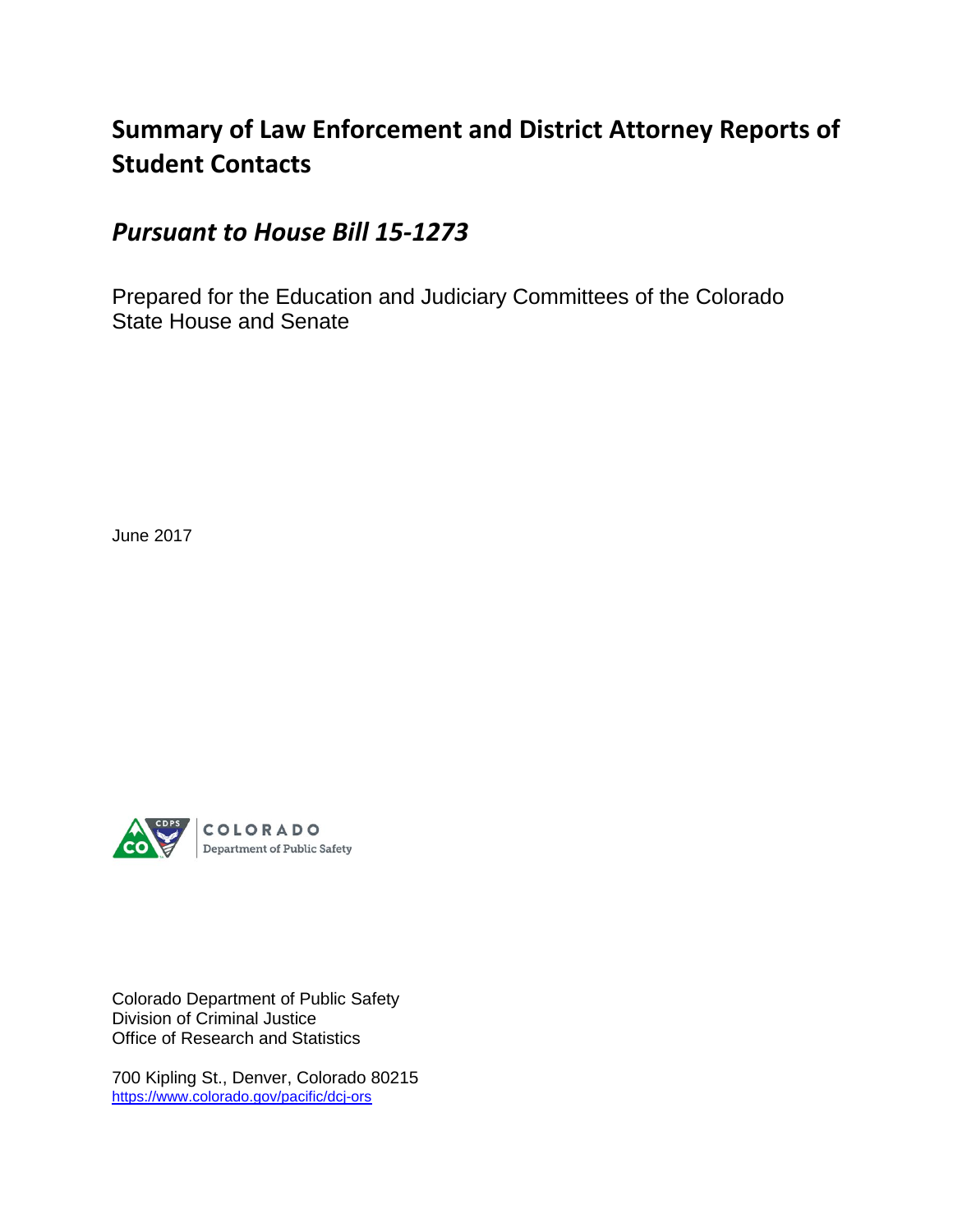# **Summary of Law Enforcement and District Attorney Reports of Student Contacts**

*Pursuant to House Bill 15-1273*

June 2017

Prepared by

Ernesto Munoz Peg Flick Kim English

Stan Hilkey, Executive Director, Department of Public Safety Joe Thome, Director, Division of Criminal Justice Kim English, Research Director, Office of Research and Statistics

**The corresponding web-based interactive data dashboard is located here:**  [https://www.colorado.gov/pacific/dcj-ors/StudentContact\\_SD](https://www.colorado.gov/pacific/dcj-ors/StudentContact_SD)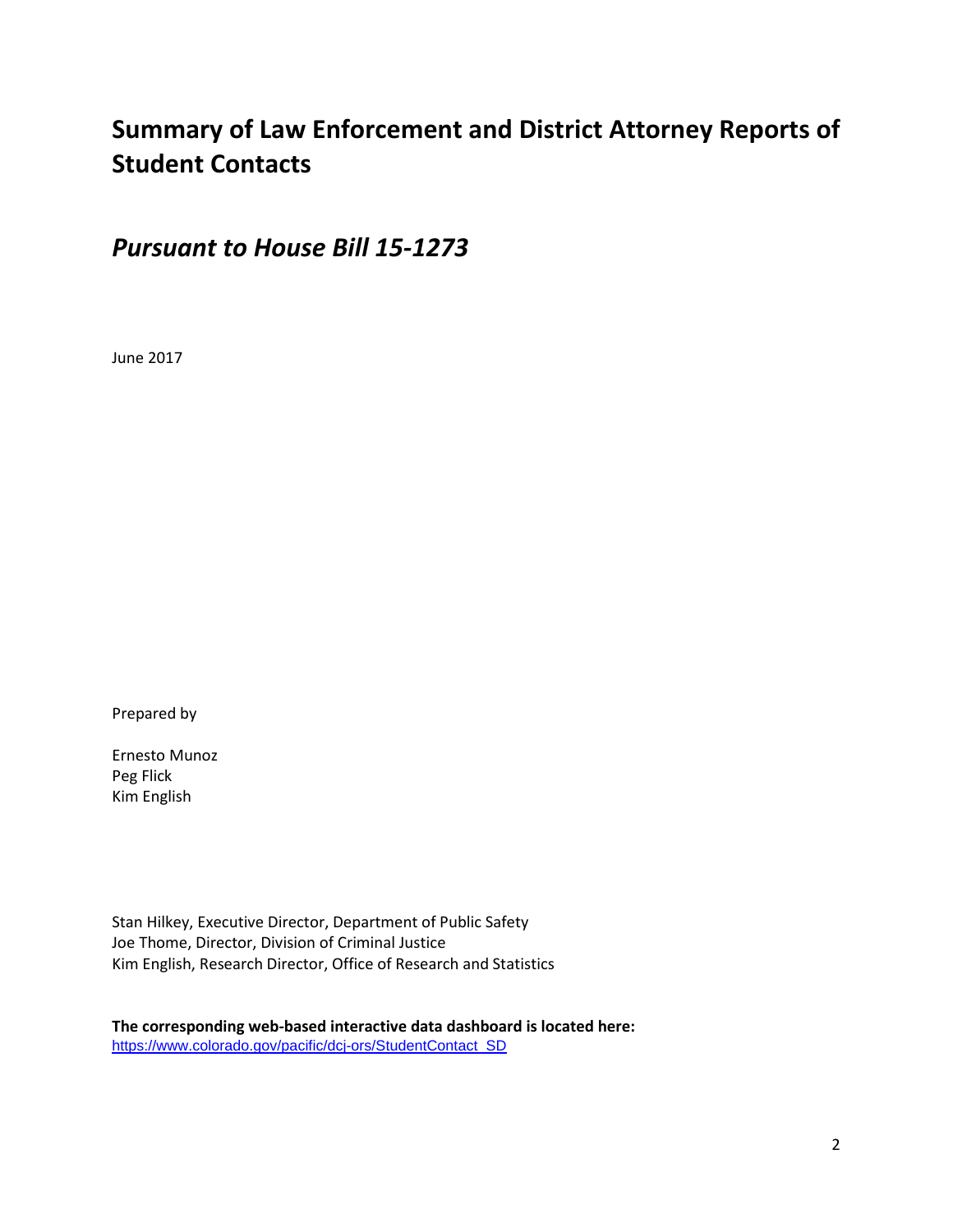# <span id="page-2-0"></span>**Preface**

In 2015, the Colorado General Assembly passed House Bill 1273 (C.R.S. 22-32-146(5) and C.R.S. 20-1- 113(4)), which mandated that local law enforcement agencies and district attorney offices annually report specific information to the Division of Criminal Justice (DCJ) within the Colorado Department of Public Safety concerning every incident that resulted in a student's arrest, summons or ticket during the academic year for an offense that occurred on school grounds, in a school vehicle, or at a school activity or event sanctioned by public elementary schools, middle or junior high schools, or high schools.

H.B. 15-1273 mandated DCJ to annually analyze and report these data disaggregated by law enforcement agency, district attorney, and school. This report is presented to the Judiciary and Education Committees of the General Assembly in tandem with a corresponding web-based interactive data dashboard that provides information on individual schools and law enforcement agencies. These two reporting mechanisms—this report and the data dashboard—should be viewed together since only the report contains the analyses of all incidents and information regarding the development of the data sets used in the report and in the dashboard.

Every effort was made to protect the identity of individual students. Disaggregating the data by individual school required special precautions to protect student privacy. To this end, schools with five or fewer incidents were placed into a category titled "Schools with few incidents." Additionally, when only one individual fell into a race/ethnicity category in a specific school, that case was placed into the "other or unknown" race/ethnicity category in an effort to protect the identity of the student.

For information on incidents analyzed by school, school district, and by law enforcement agency, please go to the following website to access the data dashboard: [https://www.colorado.gov/pacific/dcj-ors/StudentContact\\_SD](https://www.colorado.gov/pacific/dcj-ors/StudentContact_SD)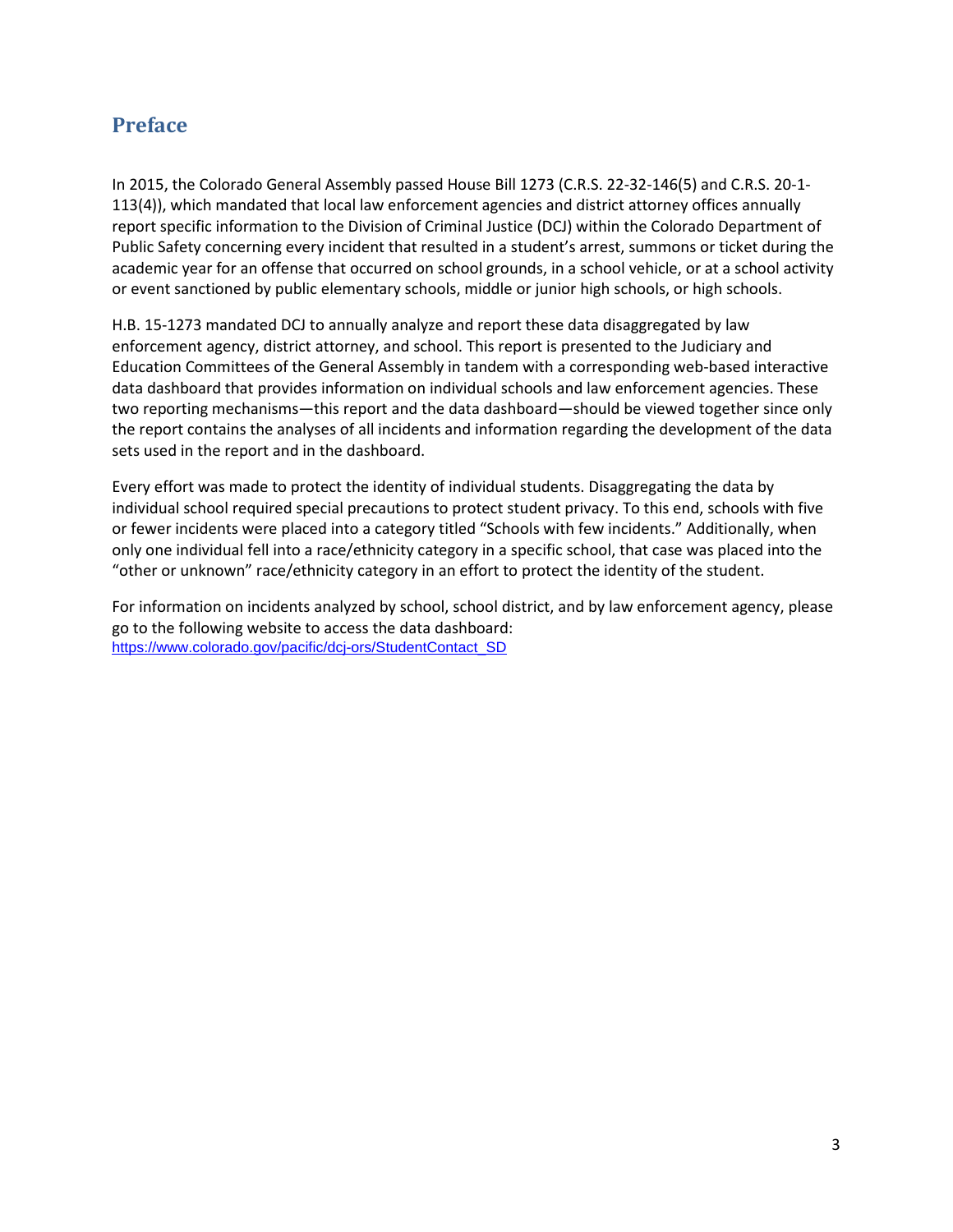# **Table of Contents**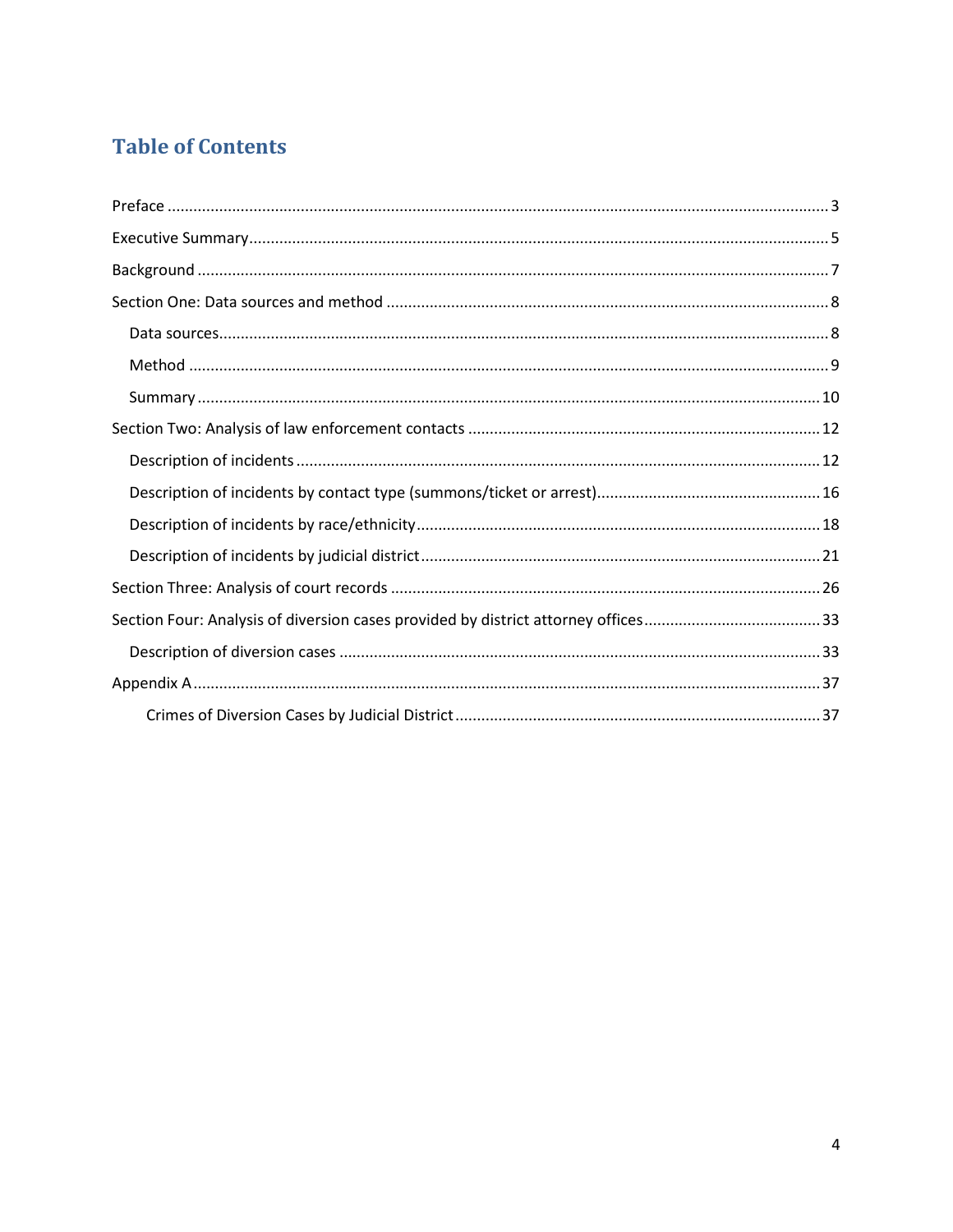## <span id="page-4-0"></span>**Executive Summary**

**Background.** In 2015, the Colorado General Assembly passed House Bill 1273, which mandated that local law enforcement agencies annually report specific information to the Division of Criminal Justice (DCJ) within the Colorado Department of Public Safety concerning every incident that resulted in a student's arrest, summons or ticket during the prior academic year for an offense that occurred at a public elementary school, middle or junior high school, or high school; in a school vehicle; or at a school activity or sanctioned event. In addition, H.B. 15-1273 mandated that each district attorney annually report to DCJ, the name of any student who was granted pre-filing juvenile or adult diversion for a ticket, summons, or offense that occurred at a public elementary school, middle or junior high school, or high school; in a school vehicle; or at a school activity or sanctioned event. The DCJ provided data collection instruments on its website for law enforcement agencies and district attorney offices to use that would allow for the submission of this information. This report covers the 2015-2016 academic year.

One hundred forty-seven (147) law enforcement agencies provided data to DCJ for this study. Of these, forty four (44) law enforcement agencies reported no incidents. Thus, 103 agencies reported more than 67[2](#page-4-2)7 incidents in 554 public schools for the 2015-16 academic year.  $^{1,2}$  $^{1,2}$  $^{1,2}$ 

The legislative declaration in House Bill 15-1273 notes that there are 246 law enforcement agencies expected to report data to DCJ. It is unknown if those agencies that did not report did not have incidents on school grounds, or were unaware of the reporting requirements specified in H.B. 15-1273.

Not all district attorney offices offer pre-filing diversion opportunities. Fifteen of the 22 district attorney offices submitted information to DCJ for the 2015-2016 academic year. Of these reports, one was not usable (due to an extensive amount of missing data) and was not included in the data analysis.

**Law enforcement incident reports.** Over 80% of the incidents reported by law enforcement agencies occurred in six judicial districts: the  $1^{st}$ ,  $2^{nd}$ ,  $4^{th}$ ,  $10^{th}$ ,  $17^{th}$ , and  $18^{th}$ . The majority (81%) of the 6727 incidents resulted in law enforcement officers issuing a ticket or summons and 19% resulted in an arrest. In terms of race/ethnicity, 48% of the students involved in the incidents reported by law enforcement were White, 34% were Hispanic, and 15% were Black (for 3% of incidents, race/ethnicity was coded "other or unknown").<sup>[3](#page-4-3)</sup> Weapons were reported to be present in 16% of incidents, however, this figure includes 517 (48%) instances when the weapon was a leg or fist (personal weapon) and another 411 (38%) where the weapon was unknown or something other than the common weapons listed in the data collection instrument.

Marijuana-related offenses, assault and disorderly conduct were the most frequently occurring offenses. While White students were involved in 48% of incidents overall, Whites were represented in 60% of dangerous drug violations, 69% of liquor/alcohol offenses, and 65% of tobacco violations. Hispanic students, involved in 34% of incidents overall, were more likely to be involved in disorderly conduct

<span id="page-4-1"></span><sup>&</sup>lt;sup>1</sup> This compares to 92 agencies that responded to the DCJ request for school incident reports corresponding to the 2014-15 school year, the focus of last year's H.B. 15-1273 report. At that time, 72 agencies reported incidents in at least one school in their jurisdiction. Seventeen (17)

<span id="page-4-2"></span>agencies reported no-incidents.<br><sup>2</sup> Please see the "Developing the data base" section for information describing why some incidents were excluded from the analysis. <sup>3</sup> The Colorado Department of Education reports the race/ethnicity distribution for all schools at the beginning of academic year 2015-16 as follows: 54% were White, 33% were Hispanic, 5% were Black, and 8% of students fell into "other, Asian/Native Hawaiian/American

<span id="page-4-3"></span>Indian/Alaska Native." Note that law enforcement agencies reported incidents in 554 schools; there are over 1800 schools statewide.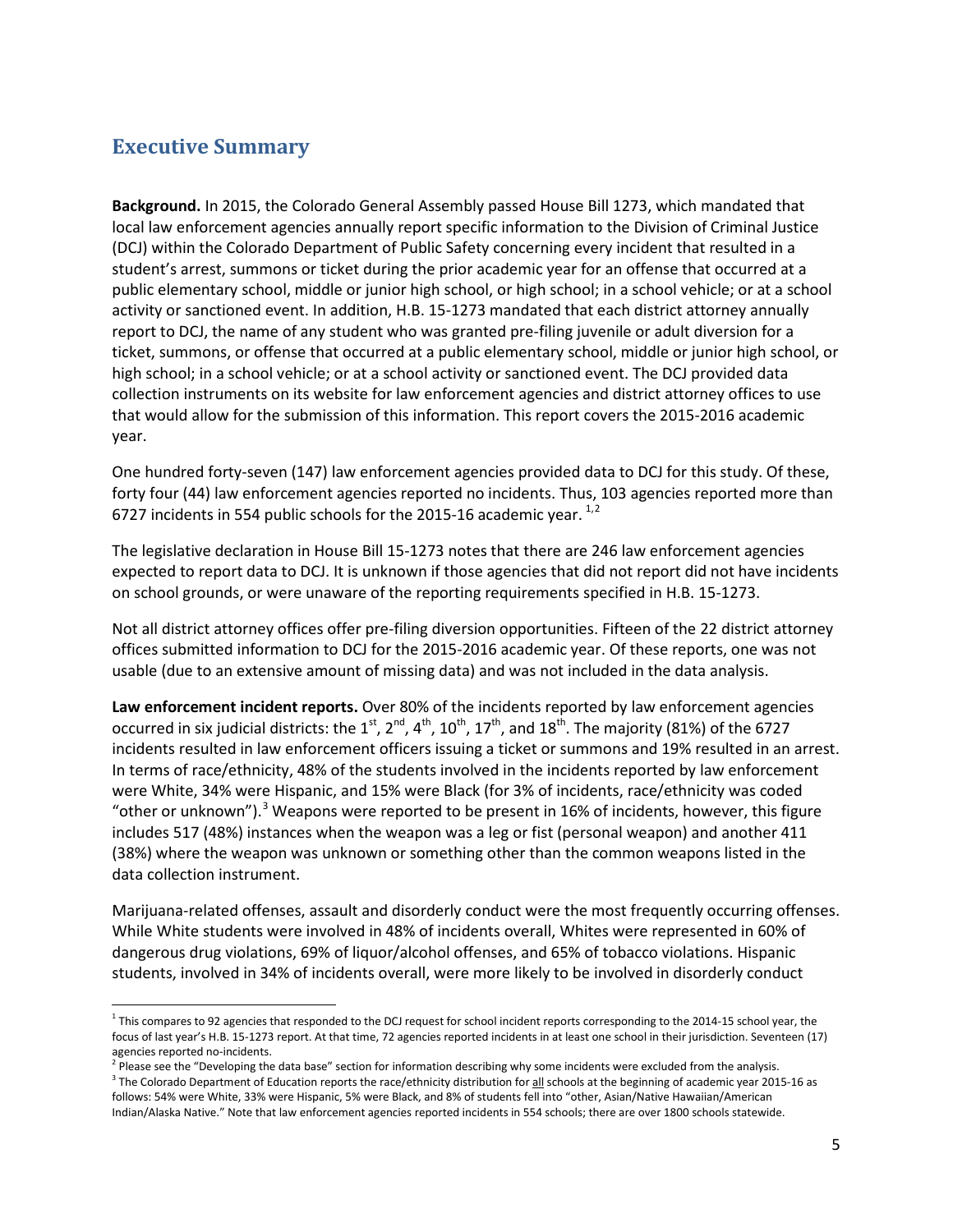(47%), trespassing (38%), harassing communication (35%) and weapon offenses (37%). Black students, involved in 15% of incidents overall, were more likely to be involved in assault (21%), public peace violations (36%), trespassing (21%), and obstruction (24%). It should be noted that some of these offenses—assault, obstruction and weapon offenses in particular—were more likely to result in an arrest rather than a summons/ticket.

For information by law enforcement agency, school district, and school, please use the following link to access an interactive data dashboard: [https://www.colorado.gov/pacific/dcj-ors/StudentContact\\_SD](https://www.colorado.gov/pacific/dcj-ors/StudentContact_SD)

**Court case outcome.** H.B. 15-1273 requires that DCJ obtain the court disposition for the reported incident, when this information is available. Using data from Judicial's ICON data system (which does not include Denver County Court data or municipal court data), court case records were found for 1221 of law enforcement records. About half of these cases resulted in a conviction. Convictions occurred more frequently for Hispanic students (59%) and less frequently for Blacks (42%). Charges were dismissed in 38% of cases. Charges were dismissed more frequently for White students and Blacks students (42% respectively) and less frequently for Hispanic students (28%).

Sentencing information was available for 615 of cases. Of these, 68% received probation/deferred judgment or intensive supervision, whereas 20% of these cases received a fine. Hispanics or Blacks were more likely to receive Probation/deferred judgment or intensive supervision compared to White students. Whites were more likely to receive a fine. Eight cases resulted in a sentence to the Division of Youth Services.

**District attorney diversion cases.** Fourteen district attorney offices reported 579 pre-filing diversion cases involving 204 females and 375 males. Blacks represented 12% of the cases, Hispanics represented 26%, and Whites represented 55% of the cases; for the remaining eight percent of cases, race/ethnicity was "other or unknown." Offense type was found for 225 cases after matching district attorney cases with law enforcement records. Among these cases, assault was the most common offense (25%) followed by marijuana-related offenses (13%), public peace (11%) and disorderly conduct/fighting offenses (8%).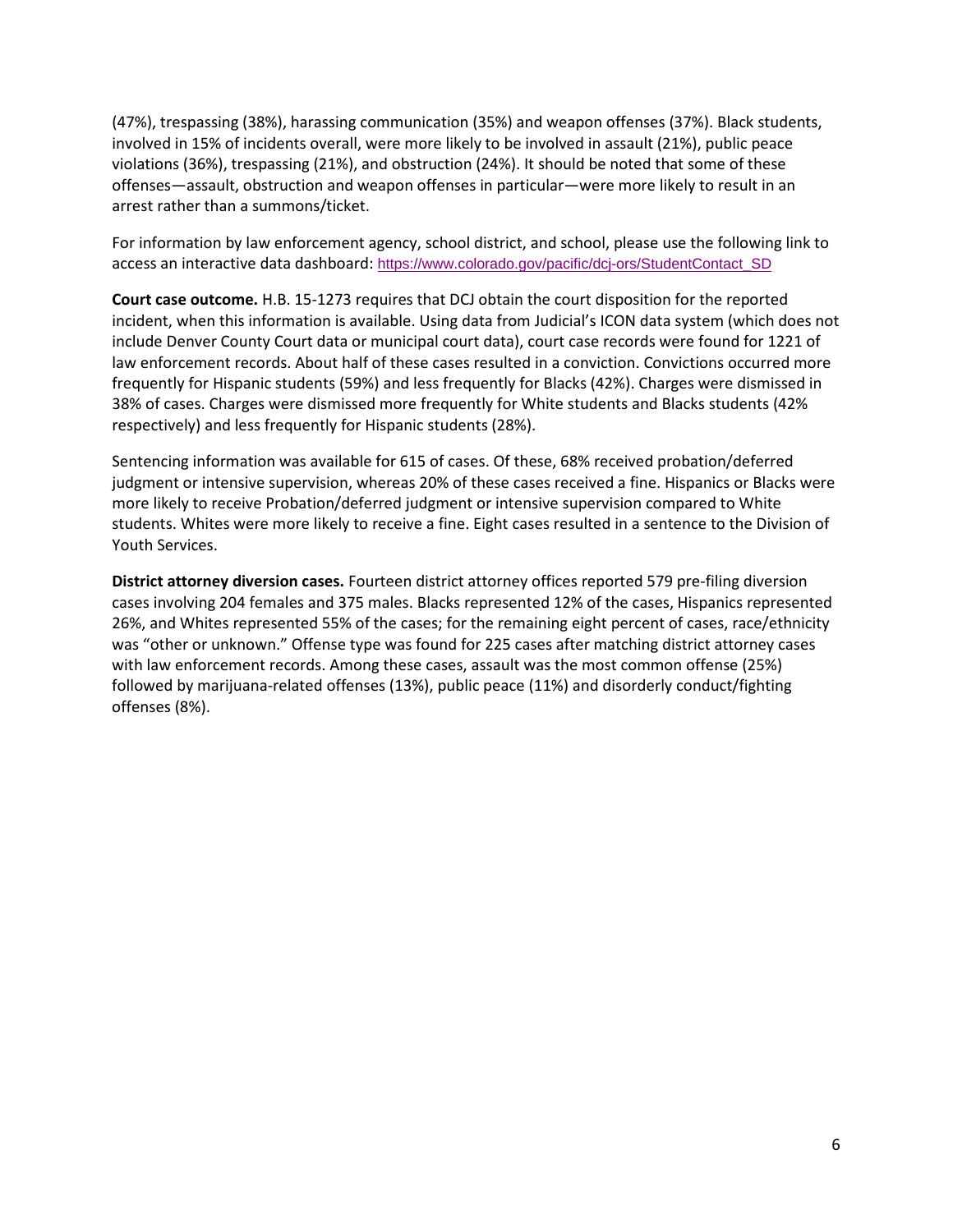# <span id="page-6-0"></span>**Background**

In 2015, the Colorado General Assembly passed House Bill 1273 (C.R.S. 22-32-146(5) and C.R.S. 20-1- 113(4)), which mandated that local law enforcement agencies annually report specific information to the Division of Criminal Justice (DCJ) in the Department of Public Safety concerning every incident that resulted in a student's arrest, summons or ticket during the academic year. H.B. 15-1273 mandated DCJ to annually analyze and report the data by law enforcement agency and by school. For information on incidents analyzed by school, school district, and by law enforcement agency, please go to the following website to access an interactive data dashboard: [https://www.colorado.gov/pacific/dcj](https://www.colorado.gov/pacific/dcj-ors/StudentContact_SD)[ors/StudentContact\\_SD](https://www.colorado.gov/pacific/dcj-ors/StudentContact_SD)

In addition, H.B. 15-1273 mandated that each district attorney office annually report to DCJ specific information regarding any student who was granted pre-filing juvenile or adult diversion for a ticket, summons, or offense that occurred at a public elementary school, middle or junior high school, or high school; in a school vehicle; or at a school activity or sanctioned event.

DCJ provided data collection instruments on its website for law enforcement agencies and district attorney offices to use that would allow for the submission of this information for the period between August 1, 2015 and July 31, 2016.

This report is organized as follows: Section One describes the statute including the data requested, and also describes the approach employed to develop the data set; Section Two focuses on the findings from the data provided by law enforcement agencies; Section Three presents information on the final outcome of the incidents according to court records; and, Section Four provides results from district attorney pre-filing diversion cases and a summary of the findings by judicial district.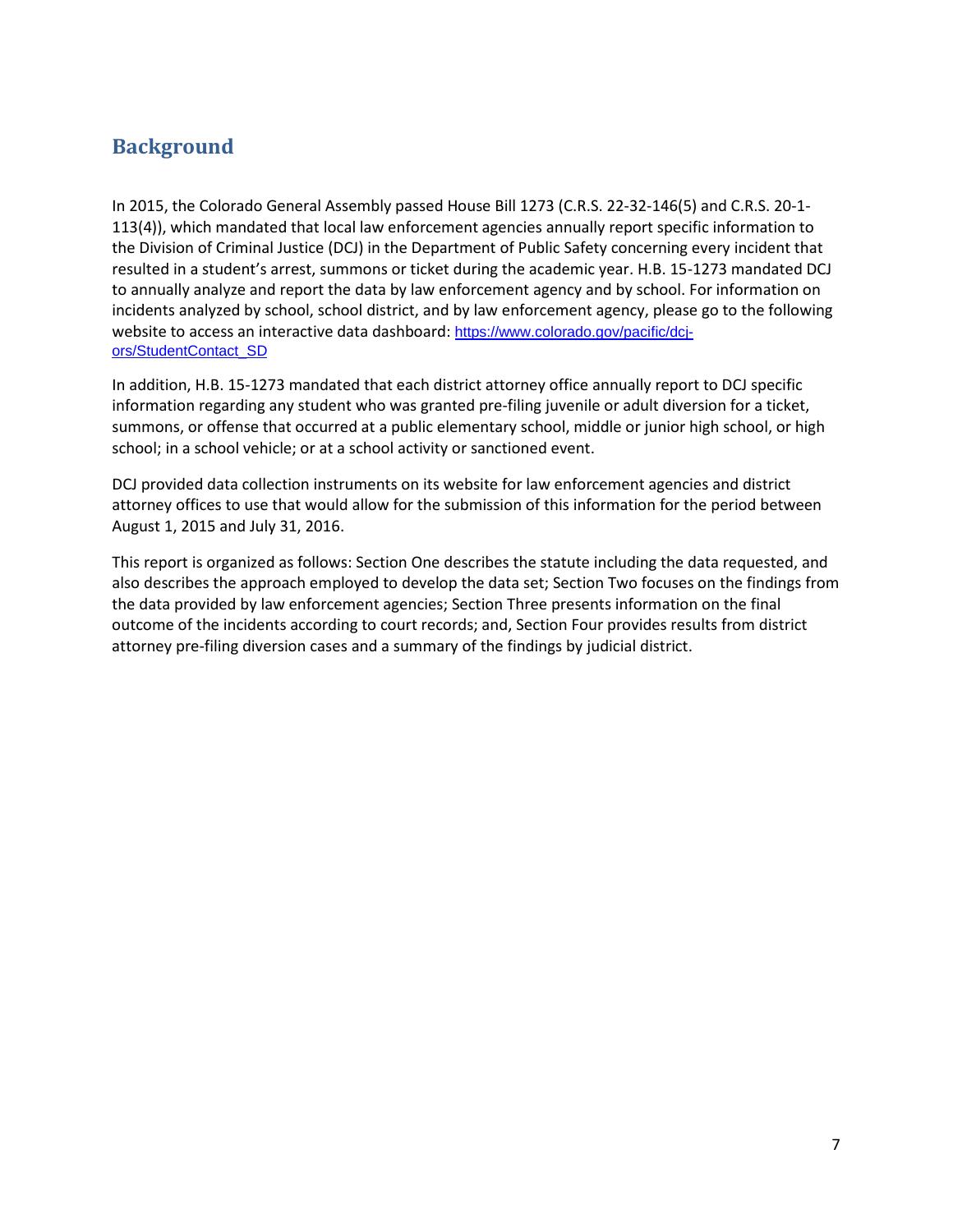# <span id="page-7-0"></span>**Section One: Data sources and method**

### <span id="page-7-1"></span>**Data sources**

**Law enforcement data.** Based on the statutory mandate, each law enforcement agency employee or contractor who acted in an official capacity on school grounds, in a school vehicle, or at a school activity or sanctioned event at public elementary schools, middle or junior high schools, or high schools, was required to report the following information:

a) The student's full name;

b) The student's date of birth;

c) The student's race, ethnicity, and gender;

d) The name of the school where the incident occurred or the name of the school that operated the vehicle or held the activity or event;

e) The date of the arrest or taking of a student into custody;

f) The date of the issuance of the summons or ticket;

g) The arrest or incident report number as recorded by the law enforcement agency;

h) The single most serious offense for which a student was arrested, issued a summons, or issued a ticket using the National Crime Information Center (NCIC) crime code;

i) The type of weapon involved, if any, for offenses classified as Group A offenses in NIBRS; and

j) The law enforcement agency's originating reporting identifier.

For the period between August 1, 2015 and July 31, 2016, 147 law enforcement agencies provided information to DCJ. Of these, 44 agencies reported no-incidents and 103 agencies reported at least one school incident. [4](#page-7-2)

The legislative declaration in House Bill 15-1273 notes that there are 246 law enforcement agencies expected to report data to DCJ. It is unknown if those agencies that did not report to DCJ did not have incidents on school grounds, or were unaware of the reporting requirements specified in H.B. 15-1273.

*A note of caution.* Given the limitations of law enforcement records management systems, it is likely that agencies reported incidents based on the address of the school. This means information may be missing regarding incidents that occurred elsewhere, such as in a school vehicle or at a schoolsanctioned event. It also means that incidents that involved individuals other than students may be included in the data provided to DCJ.

**District attorney data.** As previously mentioned, H.B. 15-1273 mandated that each district attorney office annually report to DCJ specific information regarding any student who was granted pre-filing

<span id="page-7-2"></span> $4$  This compares to 92 agencies that responded to the DCJ request for school incident reports corresponding to the 2014-15 school year, the focus of last year's H.B. 15-1273 report. At that time, 72 agencies reported incidents in at least one school in their jurisdiction. Seventeen (17) agencies reported no-incidents.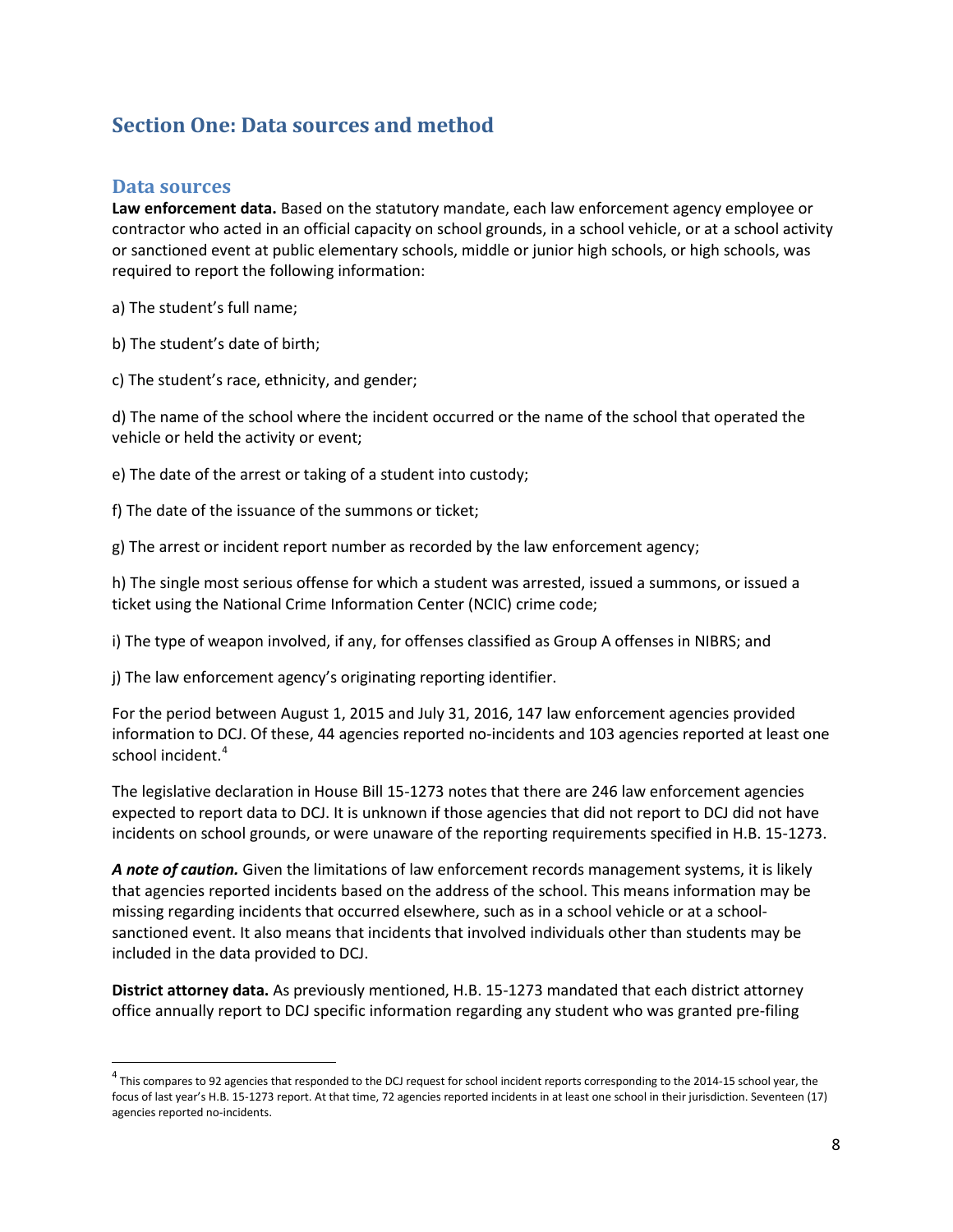juvenile diversion for a ticket, summons, or offense that occurred at a public elementary school, middle or junior high school, or high school; in a school vehicle; or at a school activity or sanctioned event.

The following information regarding granted pre-file juvenile or adult diversions was required:

a) The student's full name;

- b) The student's date of birth;
- c) The student's race, ethnicity, and gender;
- d) The date of the arrest or taking of a student into custody;
- e) The date of the issuance of the summons or ticket;
- f) The arrest or incident report number as recorded by the law enforcement agency; and
- g) The name of the law enforcement agency that issued the ticket/summons or arrest.

For this report, the information covered the period between August 1, 2015 and July 31, 2016. Not all DA offices offer pre-filing diversion. Fifteen of the 22 district attorney offices in Colorado submitted information to the DCJ; one of these reports was not usable due to extensive missing data.

**Court data from the Judicial Branch's ICON data system.** Using Judicial's ICON data system, efforts were made to locate the disposition of cases filed in county or district court. Note that Denver County Court is not part of the ICON system, so that information is unavailable. Additionally, there is no central repository for municipal court information so these data are not available for analysis. Court records were located for approximately 18% of incidents.

**National Crime Information Center.** To obtain the type of offense associated with the incidents provided, the offenses or crimes reported by the law enforcement agencies were matched with crime codes and categories provided by the National Crime Information Center (NCIC) which is managed by the Federal Bureau of Investigation. Not all reported incidents included a crime type, however. When this occurred, the offense type was coded "other/unclear."

**Colorado Department of Education.** H.B. 15-1273 limits the analysis to public schools. An official list of public schools from the Colorado Department of Education (CDE) website was used to identify and match the school name provided by law enforcement agencies with the official school name, and to obtain the school level (e.g., middle school). Some of the school names provided corresponded to a school facility or a school program not listed by CDE as having a school code. Those incidents that were in private schools were excluded from the analysis.

### <span id="page-8-0"></span>**Method**

**Incident date and name.** For an incident to qualify for analysis in the study, the arrest date of the incident had to fall between August 1, 2015 and July 31, 2016. If the arrest date was not provided (and arrest information was unavailable in the court record), or the arrest date was outside the period of study, the incident was not included in the analysis (n=116). Another 78 incidents did not include the name of the student (required for matching with court data), and these were eliminated from the analysis.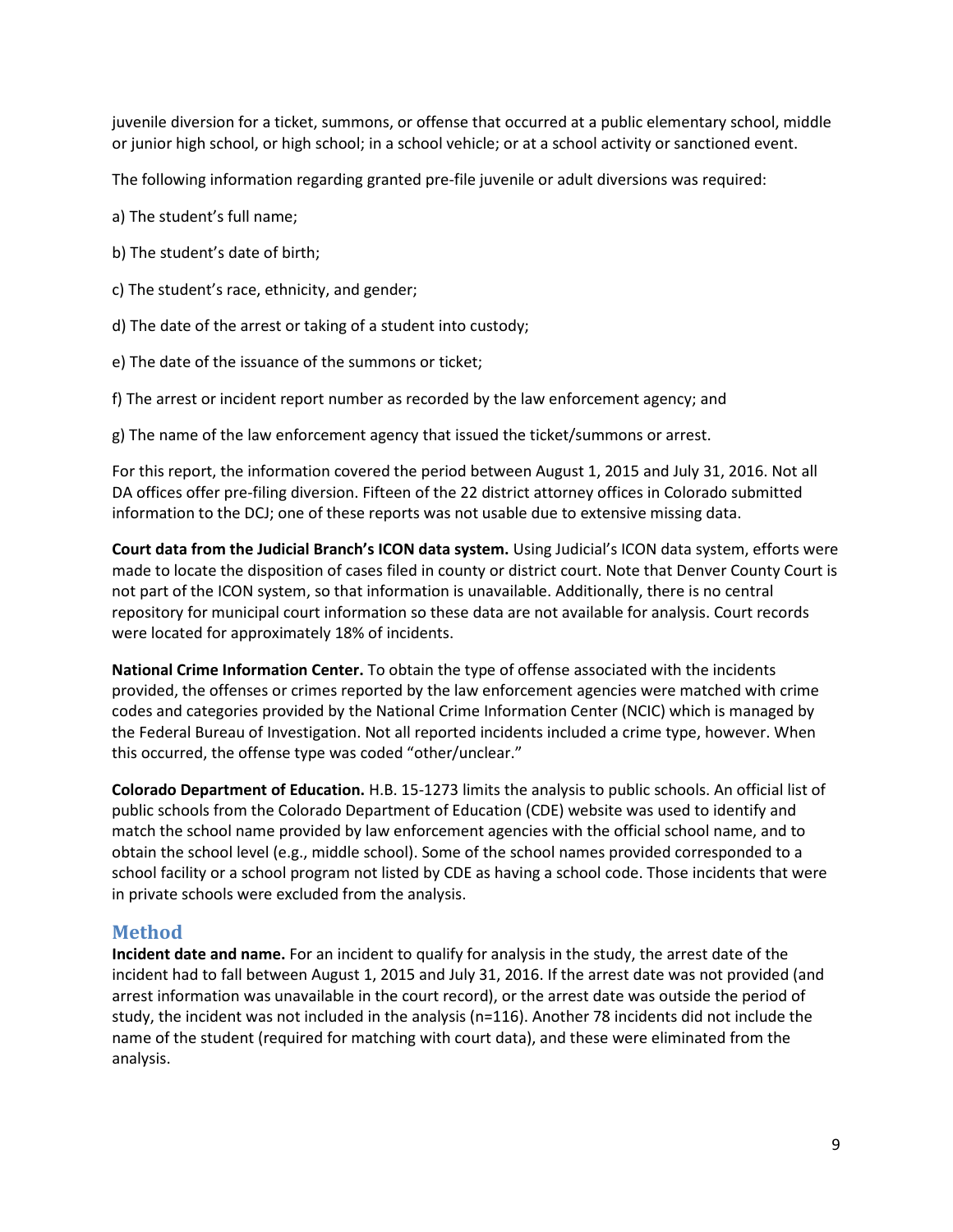Some agencies reported more than one offense for the same person on the same arrest date, using the same incident number. When this occurred, the most serious offense was selected for analysis.

**Contact type.** H.B. 15-1273 called for incidents that resulted in either an arrest, a summons or a ticket. Because "summons" and "ticket" are used interchangeably, these two categories were combined. Additionally, 11 incidents that were indicated to have been "referred to district attorney" were changed to "summons/ticket." When the contact type was blank or unclear, which occurred in 579 reported incidents, the case was eliminated from the analysis.

**Calculation of age.** The data collection instrument requested the student's date of birth (DOB). Using the DOB and the arrest date, the age of the person at the time of the incident was calculated. When no DOB was available, which occurred in 168 incidents, that incident was excluded from the analysis.

Once the age for each individual was calculated, the ages were categorized as follows: those less than ten years old, 10-11 years old, 12-13 years old, 14-15 years old, 16-17 years old, 18-19 years old, and those 20 years old and over. The incidents with students age 20 and older, and those age 9 or younger were excluded from the analysis (n=192).

**Schools.** School information was necessary to identify those incidents that occurred on school premises. Incidents for which the school name was not provided were eliminated. Further elimination of incidents was done based on school identification (that is, the name of the school must be in the list of Colorado Department of Education schools). Also, to protect the identity of students who may be involved in these incidents, schools with five or fewer incidents were placed in a category titled "Schools with few incidents." In total, 294 schools (53%) were re-assigned to the category "Schools with few incidents."

**Race/ethnicity.** The following categories describe race/ethnicity: White, Hispanic, Black, and Other/Unknown. To ensure the privacy of students in this study, further aggregation was done based on race/ethnicity in the following manner: When there was a school with only one incident, the race/ethnicity of the student was changed to "other or unknown."

**Matching records.** Name, date of birth, incident/arrest number, arrest date and most serious offense from the law enforcement agency data were used to match incidents with court records in Judicial's ICON data system. A similar matching process was undertaken to obtain offense type for the district attorney diversion cases.

### <span id="page-9-0"></span>**Summary**

One hundred forty-seven (147) law enforcement agencies responded to the DCJ request for school incident reports corresponding to the 2015-16 academic year. Out of those that responded, 103 law enforcement agencies reported incidents in at least one school in their jurisdiction. Forty-four (44) law enforcement agencies reported no-incidents in their jurisdiction.

The legislative declaration in House Bill 15-1273 notes that there are 246 law enforcement agencies expected to report data to DCJ. It is unknown if those agencies that did not report to DCJ did not have incidents on school grounds, or were unaware of the reporting requirements specified in H.B. 15-1273.

Given the limitations of law enforcement records management systems, it is likely that law enforcement agencies reported incidents based on the address of the school. This means information may be missing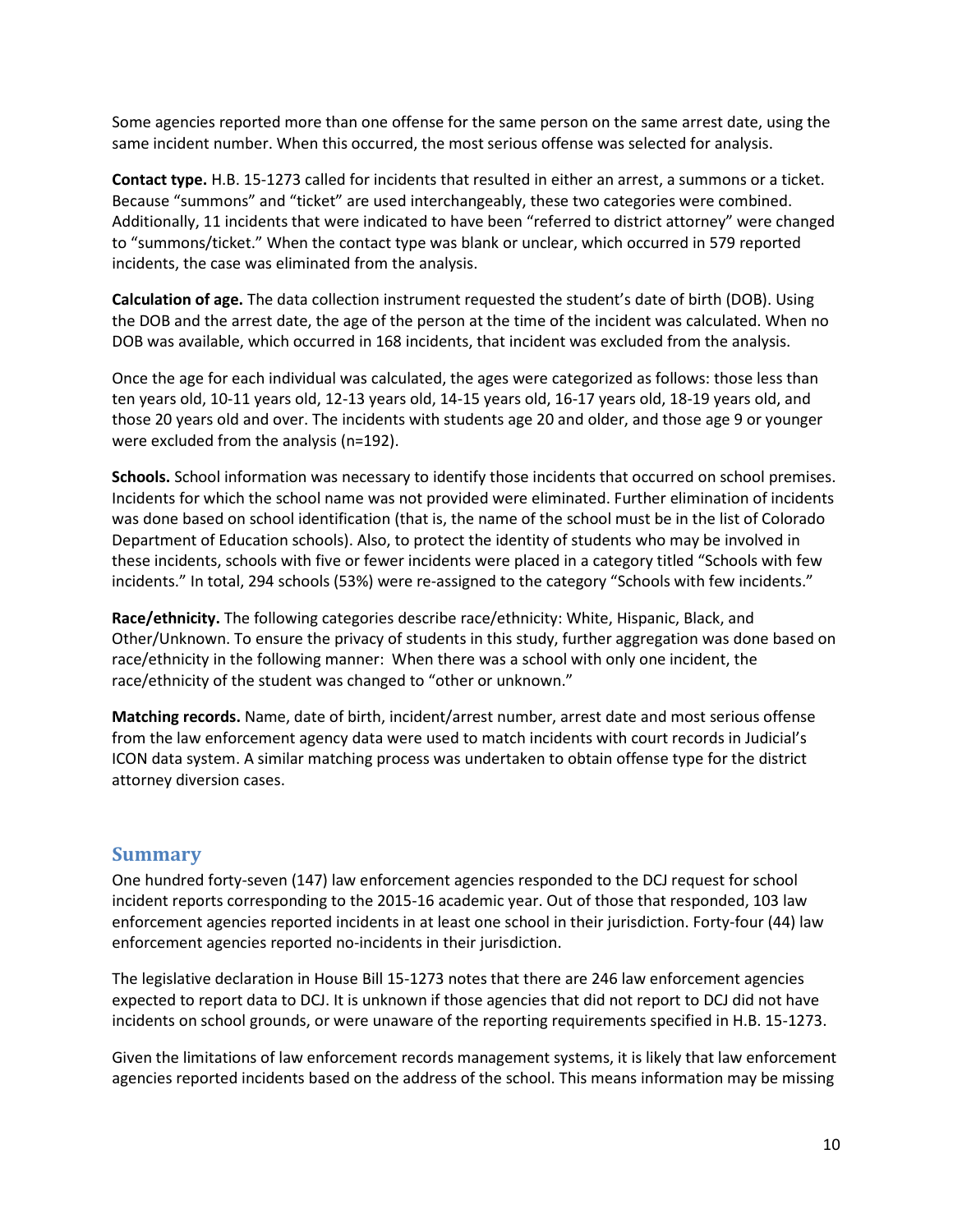regarding incidents that occurred elsewhere (school vehicle or school-sanctioned event). It also means that incidents that involved individuals other than students may be included in the data provided to DCJ.

A total of 6727 incidents in 554 public schools were included in the analyses presented here. Court records were found for 1221 incidents, representing 18% of the 6727 incidents analyzed. Since these cases were filed in district or county court,<sup>[5](#page-10-0)</sup> it is likely that these 1221 incidents represent more serious offenses, or individuals with prior incidents. Fifteen of the 22 district attorney offices in Colorado submitted information to DCJ; one submission was unusable due to extensive missing data, and analysis was performed on data from 14 offices.

<span id="page-10-0"></span> <sup>5</sup> Denver County Court data and municipal court data were not available for analysis. Denver County Court is not part of the statewide Judicial ICON data system. There is no centralized repository of municipal court data.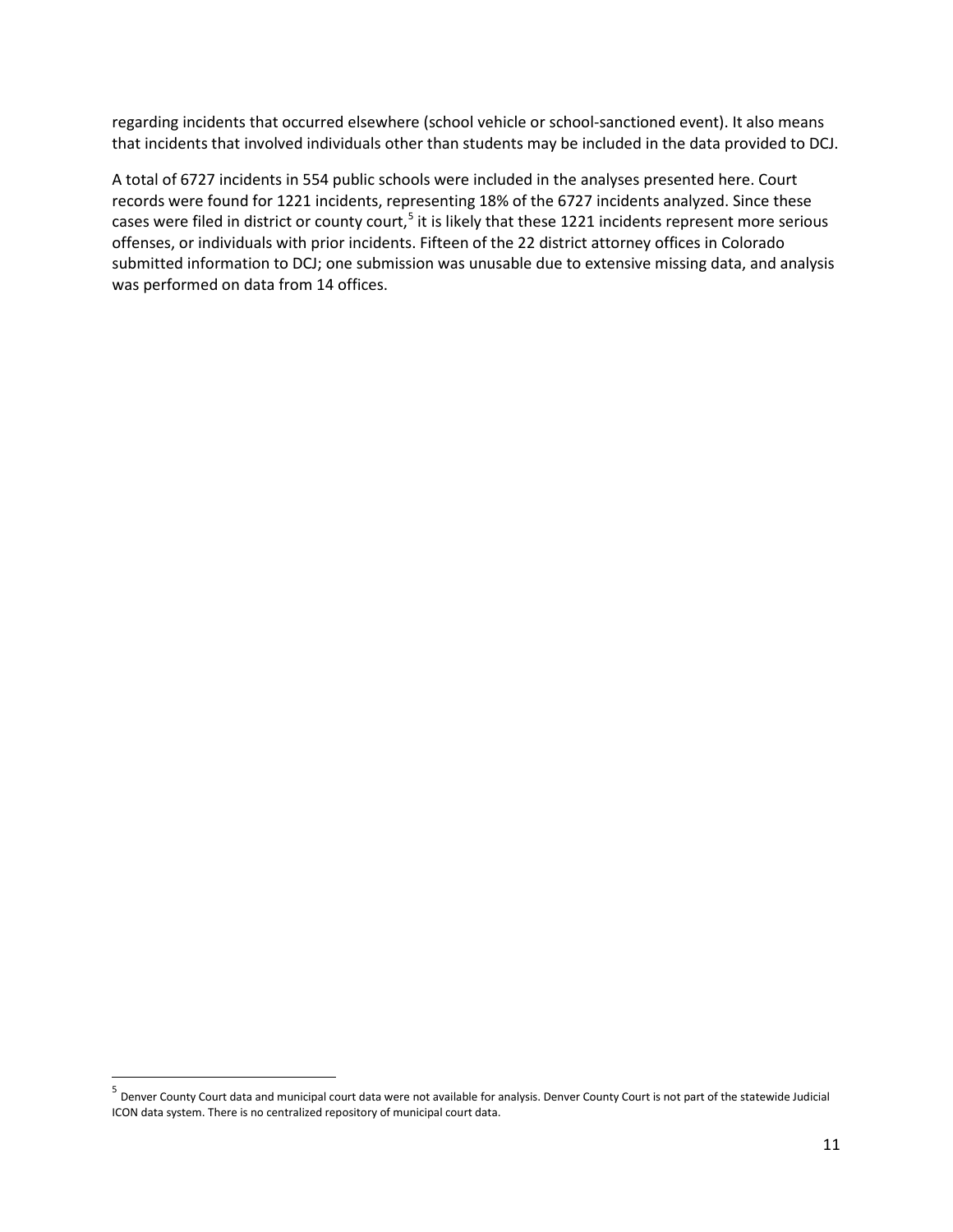## <span id="page-11-0"></span>**Section Two: Analysis of law enforcement contacts**

One hundred three (103) law enforcement agencies reported 6727 qualifying incidents in 554 public schools during the 2015-16 academic year, from August 1, 2015 through July 31, 2016. This section provides an analysis of law enforcement reports of incidents. For information on incidents analyzed by school and by law enforcement agency, please go to the following website to access an interactive data dashboard: [https://www.colorado.gov/pacific/dcj-ors/StudentContact\\_SD](https://www.colorado.gov/pacific/dcj-ors/StudentContact_SD)

### <span id="page-11-1"></span>**Description of incidents**

Table 2.1 shows that 81% of incidents resulted in a summons/ticket and 19% resulted in arrest. In terms of race/ethnicity, 48% of students were White, 34% were Hispanic, 15% were Black, and for 3% of students the race was either "other or unknown" (Table 2.2).

Two-thirds (67%) of incidents reported by law enforcement agencies involved male students and 33% involved female students (data not presented). Table 2.3 below shows the age breakdown of the students involved in the incidents. Fourteen and 15 year olds were more likely than those in the other age categories to be involved in the incidents reported here. Five percent (5%) of cases fell into the 10- 11 age category and another 4% fell into the 18-19 age category. Table 2.4 shows that 5% of the incidents occurred in elementary schools, 28% occurred in middle schools, and 67% occurred in high schools.

| Table 2.1: Contact type |      |      |  |  |  |
|-------------------------|------|------|--|--|--|
| Contact Type            | N    | %    |  |  |  |
| Summons                 | 5482 | 81%  |  |  |  |
| Arrest                  | 1245 | 19%  |  |  |  |
| Total                   | 6727 | 100% |  |  |  |

| Table 2.2: Race/ethnicity |
|---------------------------|
|---------------------------|

| Race/Ethnicity | N    | %    |
|----------------|------|------|
| White          | 3209 | 48%  |
| Hispanic       | 2314 | 34%  |
| <b>Black</b>   | 994  | 15%  |
| Other/ Unknown | 210  | 3%   |
| Total          | 6727 | 100% |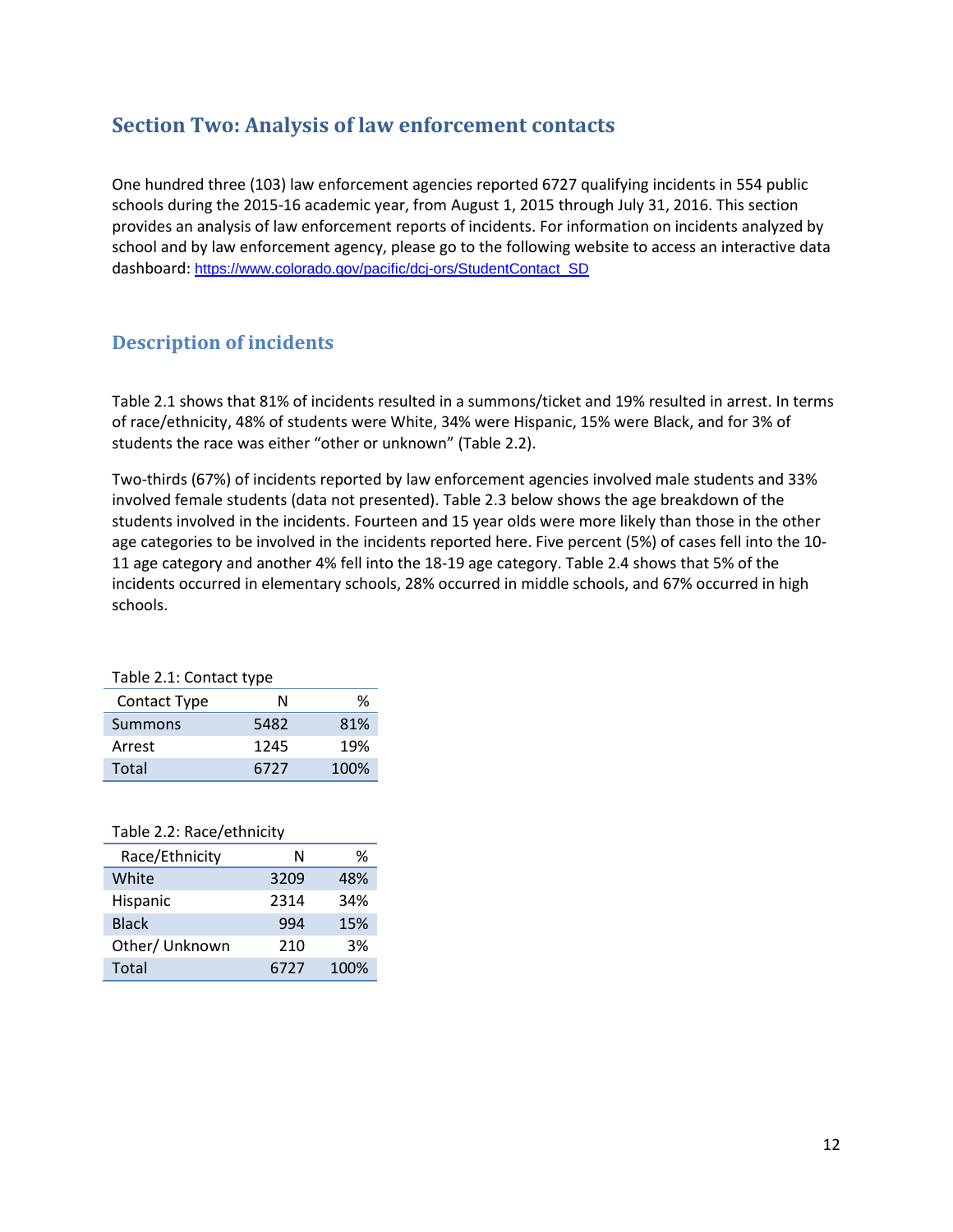#### Table 2.3: Age category

| Age       | N    | %    |
|-----------|------|------|
| $10 - 11$ | 305  | 5%   |
| $12 - 13$ | 1510 | 22%  |
| 14-15     | 2649 | 39%  |
| $16 - 17$ | 1976 | 29%  |
| 18-19     | 287  | 4%   |
| Total     | 6727 | 100% |

#### Table 2.4: School level

| <b>School Level</b> | N    | %    |
|---------------------|------|------|
| <b>High School</b>  | 4520 | 67%  |
| Middle School       | 1858 | 28%  |
| Elementary          | 349  | .5%  |
| Total               | 6727 | 100% |

Table 2.5 shows the type of offenses involved in the incidents described here. The most frequently occurring offense involved marijuana. That is, 23% of the incidents reported by law enforcement agencies were marijuana-related. Assault, at 12% of offenses, and disorderly conduct, at 12%, when combined with marijuana, represent almost half of all incidents as shown in the cumulative percent column in Table 2.5.

Marijuana offenses, assault and disorderly conduct were the top three offenses across high, middle and elementary school. Table 2.6 shows offense type by school level for 90% of the most frequently occurring crimes and collapses the least frequent (and remaining) 10% into the last row category. Marijuana offenses were the most frequently reported offense in high schools (27%) whereas assault was the most common offense type in middle schools (18%) and elementary schools (22%).

Of all incidents reported, 16% (1069 incidents) involved a weapon according to law enforcement agency reports. Table 2.7 shows that personal weapons, such as a fist, were involved in 48% of incidents that had a weapon and an unknown or other (non-specified) weapon was involved in 38% of incidents, totaling 86% of incidents with a weapon. A firearm was involved in 1% of incidents involving a weapon.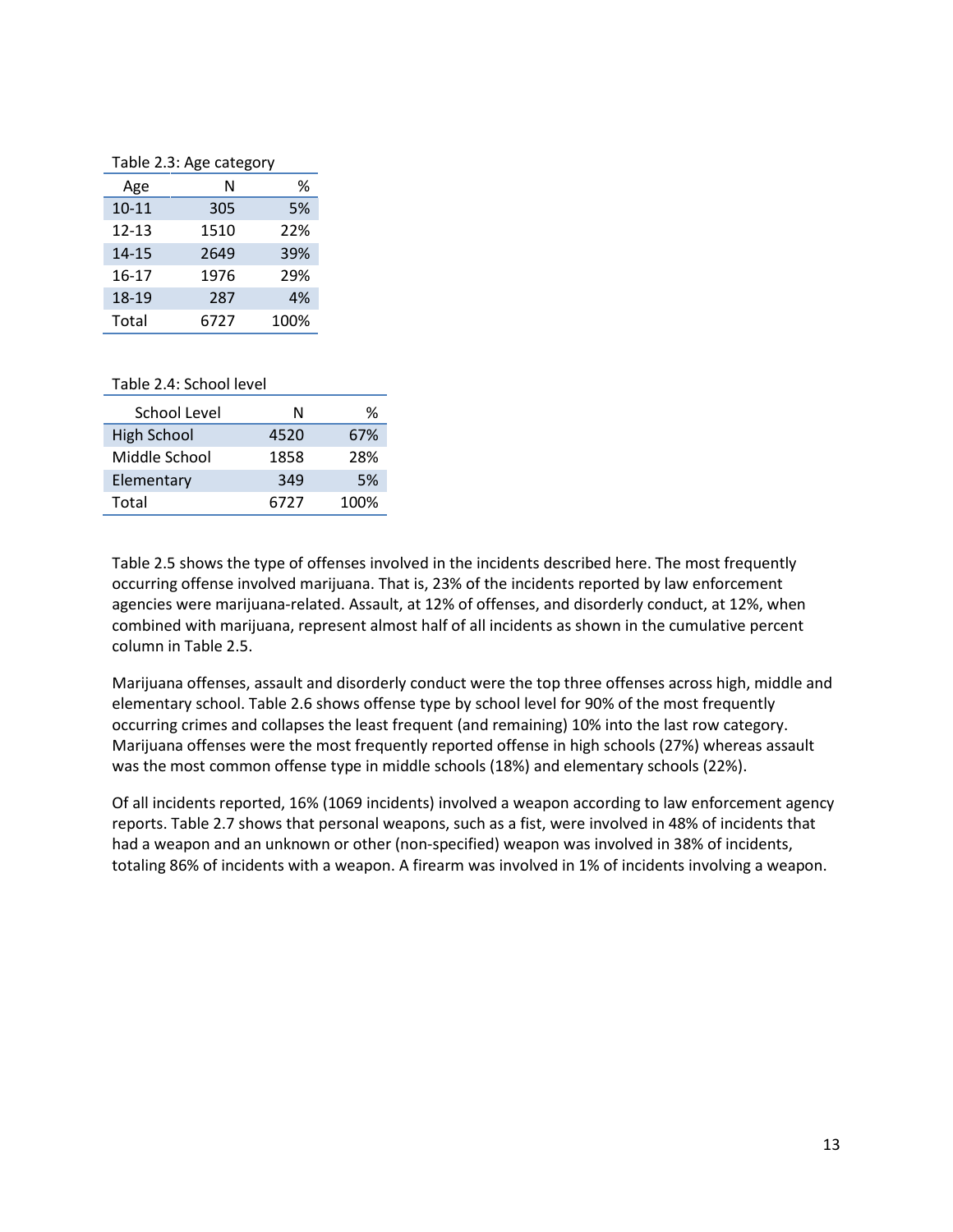### Table 2.5: Offense Type

| Offense                        | N              | %       | Cumulative % |
|--------------------------------|----------------|---------|--------------|
| Marijuana                      | 1561           | 23%     | 23%          |
| Assault                        | 838            | 12%     | 36%          |
| Disorderly Conduct/Fighting    | 814            | 12%     | 48%          |
| <b>Public Peace</b>            | 666            | 10%     | 58%          |
| Dangerous Drugs                | 420            | 6%      | 64%          |
| Larceny/Theft                  | 341            | 5%      | 69%          |
| Liquor/Alcohol                 | 297            | 4%      | 73%          |
| <b>Trespass</b>                | 260            | 4%      | 77%          |
| Obstruct                       | 206            | 3%      | 80%          |
| <b>Harassing Communication</b> | 203            | 3%      | 83%          |
| Other/Unclear                  | 194            | 3%      | 86%          |
| <b>Weapon Offense</b>          | 141            | 2%      | 88%          |
| Tobacco                        | 127            | 2%      | 90%          |
| Damage Property                | 120            | 2%      | 92%          |
| <b>Traffic Offense</b>         | 91             | 1%      | 93%          |
| Sexual Assault/Offense         | 76             | 1%      | 94%          |
| Warrant                        | 57             | 1%      | 95%          |
| <b>Criminal Mischief</b>       | 47             | 1%      | 96%          |
| Runaway/Missing Person         | 41             | 1%      | 97%          |
| Interference with Educ Inst    | 39             | $< 1\%$ | 97%          |
| <b>Truancy</b>                 | 36             | $< 1\%$ | 98%          |
| <b>Burglary</b>                | 33             | < 1%    | 98%          |
| Menacing                       | 26             | $< 1\%$ | 99%          |
| Arson                          | 25             | $< 1\%$ | 99%          |
| Robbery                        | 20             | $< 1\%$ | 99%          |
| Curfew                         | 16             | $< 1\%$ | 100%         |
| Family/Child Offense           | 12             | $< 1\%$ | 100%         |
| <b>Vehicle Theft</b>           | 8              | $< 1\%$ | 100%         |
| Fraud/Forgery                  | 5              | $< 1\%$ | 100%         |
| Kidnapping                     | 5              | < 1%    | 100%         |
| <b>Invasion of Privacy</b>     | $\overline{2}$ | $< 1\%$ | 100%         |
| Total                          | 6727           | 100%    | 100%         |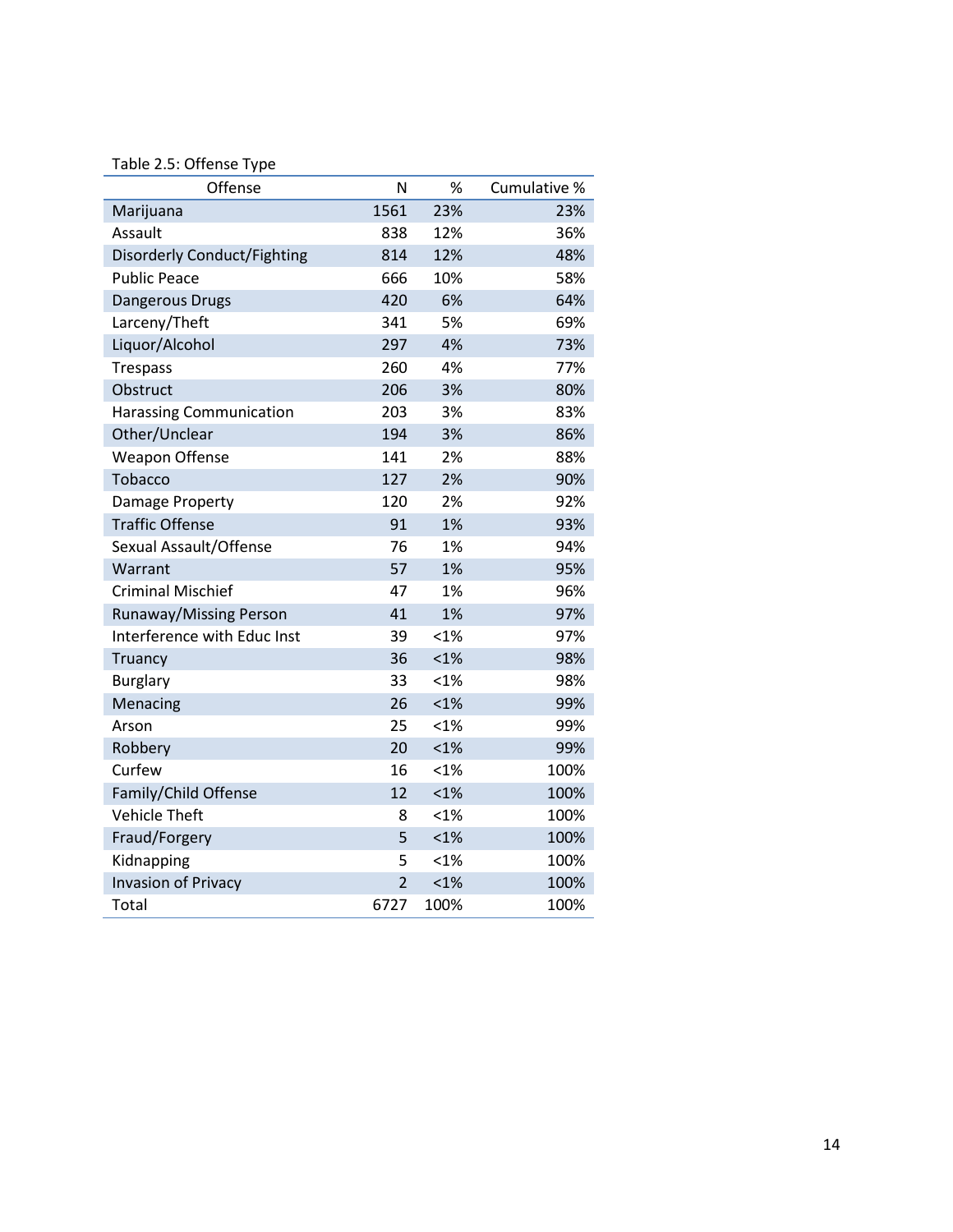#### Table 2.6: Offense type by school level

| Offense                        | High | Middle | Elementary | Total |
|--------------------------------|------|--------|------------|-------|
| N                              | 4520 | 1858   | 349        | 6727  |
| Marijuana                      | 27%  | 16%    | 15%        | 23%   |
| Assault                        | 9%   | 18%    | 22%        | 12%   |
| Disorderly Conduct/Fighting    | 10%  | 17%    | 14%        | 12%   |
| <b>Public Peace</b>            | 9%   | 13%    | 11%        | 10%   |
| Dangerous Drugs                | 8%   | 3%     | 3%         | 6%    |
| Larceny/Theft                  | 5%   | 5%     | 3%         | 5%    |
| Liquor/Alcohol                 | 5%   | 4%     | 1%         | 4%    |
| <b>Trespass</b>                | 5%   | 2%     | 5%         | 4%    |
| Obstruct                       | 3%   | 3%     | 3%         | 3%    |
| <b>Harassing Communication</b> | 2%   | 5%     | 3%         | 3%    |
| Other/Unclear                  | 3%   | 2%     | 2%         | 3%    |
| <b>Weapon Offense</b>          | 2%   | 2%     | 3%         | 2%    |
| Tobacco                        | 2%   | 2%     | 1%         | 2%    |
| Remaining 10% of crimes        | 10%  | 9%     | 15%        | 10%   |
| Total                          | 100% | 100%   | 100%       | 100%  |

Note: For a full list of offense types see Table 2.5.

| $1800C$ E.I. We capped the specific section |      |      |
|---------------------------------------------|------|------|
| Weapon                                      | N    | %    |
| Personal Weapons (e.g., fist)               | 517  | 48%  |
| Other/Unknown                               | 411  | 38%  |
| Knife/Cutting Instrument                    | 103  | 10%  |
| <b>Blunt Object</b>                         | 16   | 1%   |
| Any Firearm                                 | 16   | 1%   |
| Fire/Incendiary Device/Explosives           | 6    | < 1% |
| Total                                       | 1069 | 100% |

### Table 2.7: Weapon type (n=1069)

**Summary.** One hundred three (103) law enforcement agencies reported 6727 qualifying incidents in 554 public schools during the 2015-16 academic year. The majority of incidents (81%) resulted in law enforcement officers issuing a ticket/summons and 19% resulted in an arrest. Nearly half (48%) of the students involved in the incidents reported by law enforcement agencies were White, 34% were Hispanic, 15% were Black, and for 3% of incidents the race/ethnicity was "other or unknown." Marijuana-related incidents, assault and disorderly conduct were the most frequently occurring offenses. Weapons were present in 16% of incidents; of these, the most common weapon types were personal weapons such as a fist (48%) or an unknown (non-specified) weapon (38%).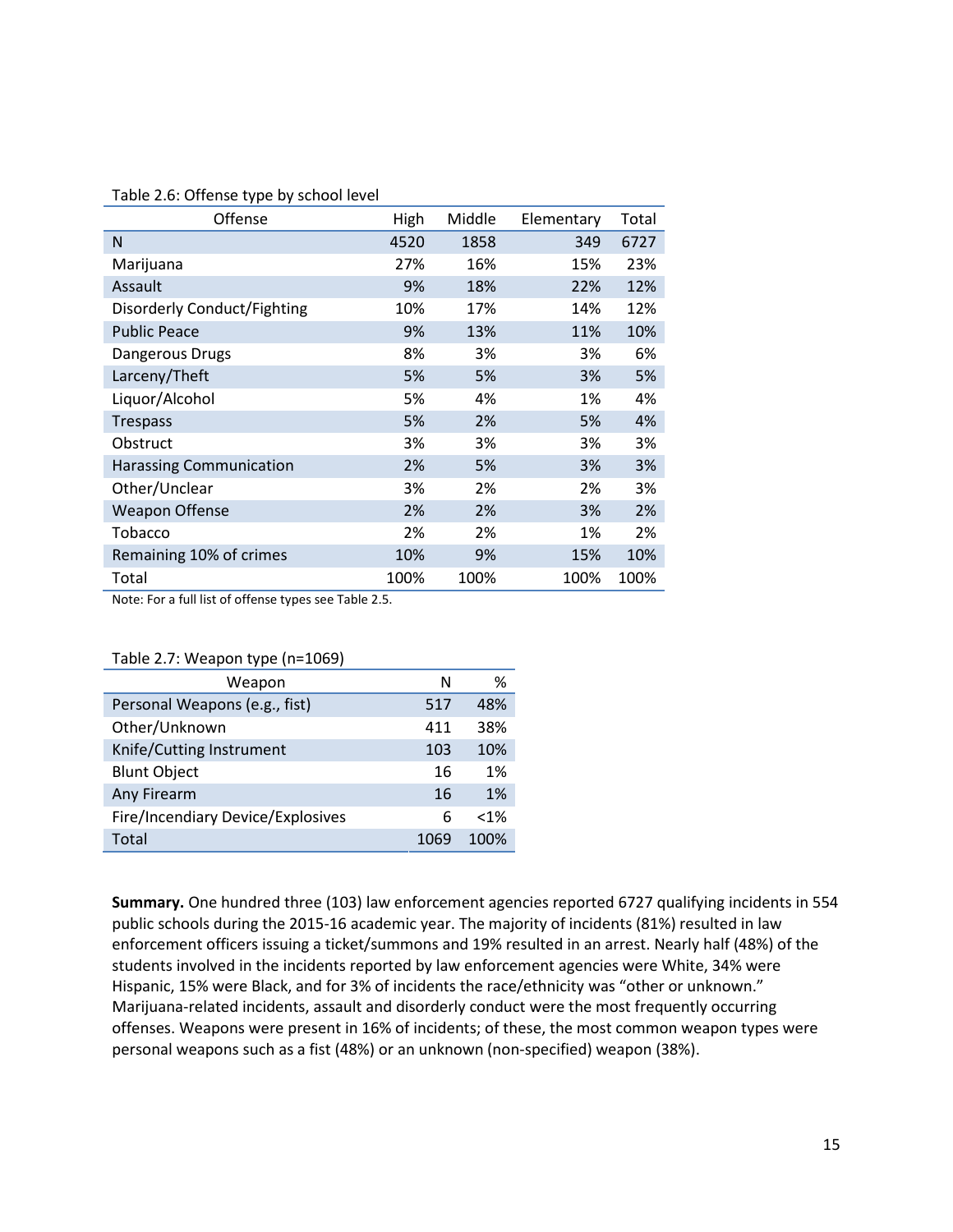### <span id="page-15-0"></span>**Description of incidents by contact type (summons/ticket or arrest)**

Table 2.8 shows that female students were more likely to receive a summons/ticket than were males, at 85% and 80% respectively and, conversely, males were more likely to get arrested (20% for males compared to 15% for females). As shown in Table 2.9, those younger than age 18 were somewhat more likely to receive a summons compared to those between the ages of 18 and 19. Based on school level (Table 2.10), the incident resulted in arrest for 21% of elementary school students, 19% of middle school students, and 18% of the high school students.

| Gender | N    | Summons | Arrest | Total |
|--------|------|---------|--------|-------|
| Female | 2226 | 85%     | 15%    | 100%  |
| Male   | 4501 | 80%     | 20%    | 100%  |
| Total  | 6727 | 81%     | 19%    | 100%  |

#### Table 2.9: Contact type by age category

| Age       | N    | Summons | Arrest | Total |
|-----------|------|---------|--------|-------|
| $10 - 11$ | 305  | 83%     | 17%    | 100%  |
| $12 - 13$ | 1510 | 82%     | 18%    | 100%  |
| $14 - 15$ | 2649 | 82%     | 18%    | 100%  |
| $16-17$   | 1976 | 81%     | 19%    | 100%  |
| 18-19     | 287  | 76%     | 24%    | 100%  |
| Total     | 6727 | 81%     | 19%    | 100%  |

#### Table 2.10: Contact type by school level

| <b>School Level</b> | N    | Summons | Arrest | Total |
|---------------------|------|---------|--------|-------|
| High school         | 4520 | 82%     | 18%    | 100%  |
| Middle school       | 1858 | 81%     | 19%    | 100%  |
| Elementary          | 349  | 79%     | 21%    | 100%  |
| Total               | 6727 | 81%     | 19%    | 100%  |

In terms of race/ethnicity and contact type, Hispanic students were more likely to receive a summons (85% compared to 81% overall) while White students and those in the "other or unknown" race category were slightly more likely to be arrested (Table 2.11).

| Table 2.11. Contact type by Tace/Culturety |      |         |        |       |  |  |  |  |  |
|--------------------------------------------|------|---------|--------|-------|--|--|--|--|--|
| Race/Ethnicity                             | N    | Summons | Arrest | Total |  |  |  |  |  |
| White                                      | 3209 | 79%     | 21%    | 100%  |  |  |  |  |  |
| Hispanic                                   | 2314 | 85%     | 15%    | 100%  |  |  |  |  |  |
| <b>Black</b>                               | 994  | 81%     | 19%    | 100%  |  |  |  |  |  |
| Other/Unknown                              | 210  | 78%     | 22%    | 100%  |  |  |  |  |  |
| Total                                      | 6727 | 81%     | 19%    | 100%  |  |  |  |  |  |

#### Table 2.11: Contact type by race/ethnicity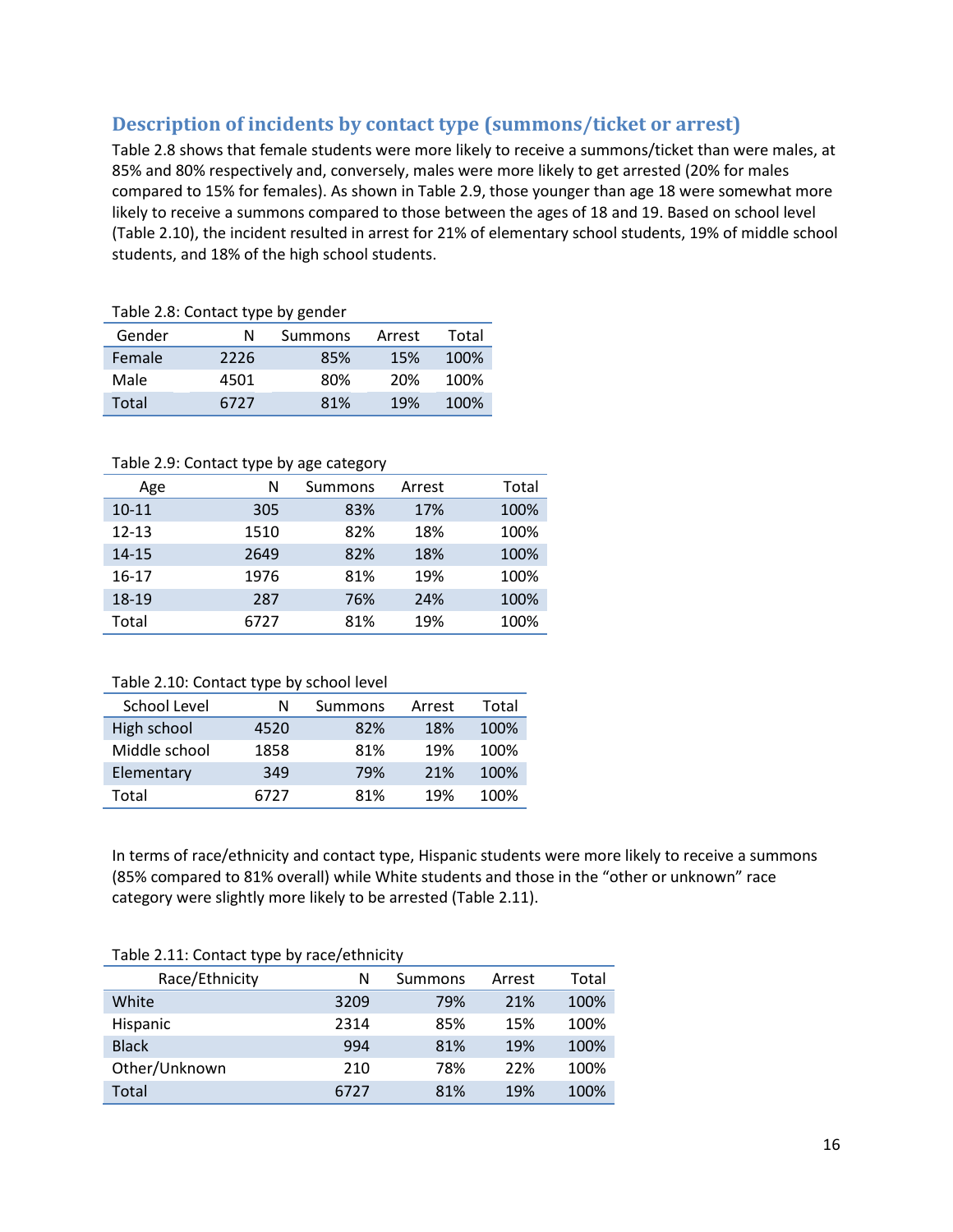Table 2.12 shows the types of offenses that are more likely to result in an arrest. Incidents resulting in a weapons-related crime were considerably more likely to be linked to an arrest (43% of incidents); this was also the case with obstruction incidents (69%). Regarding the top three offenses, marijuana offenses and disorderly conduct resulted in an arrest in 7% and 3% of the time respectively, while assault resulted in an arrest in 32% of incidents. The crimes combined in the "remaining 10%" also had a high rate of arrests: 46% compared to 19% overall. This is not surprising since many of the "remaining 10%" of crimes were serious, infrequent events (see Table 2.5).

| Offense                        | N    | Summons | Arrest | Total |
|--------------------------------|------|---------|--------|-------|
| Marijuana                      | 1561 | 93%     | 7%     | 100%  |
| Assault                        | 838  | 68%     | 32%    | 100%  |
| Disorderly Conduct/Fighting    | 814  | 97%     | 3%     | 100%  |
| <b>Public Peace</b>            | 666  | 88%     | 12%    | 100%  |
| Dangerous Drugs                | 420  | 78%     | 22%    | 100%  |
| Larceny/Theft                  | 341  | 86%     | 14%    | 100%  |
| Liquor/Alcohol                 | 297  | 90%     | 10%    | 100%  |
| <b>Trespass</b>                | 260  | 88%     | 12%    | 100%  |
| Obstruct                       | 206  | 31%     | 69%    | 100%  |
| <b>Harassing Communication</b> | 203  | 83%     | 17%    | 100%  |
| Other/Unclear                  | 194  | 87%     | 13%    | 100%  |
| <b>Weapon Offense</b>          | 141  | 57%     | 43%    | 100%  |
| <b>Tobacco</b>                 | 127  | 96%     | 4%     | 100%  |
| Remaining 10% of offenses      | 659  | 54%     | 46%    | 100%  |
| Total                          | 6727 | 81%     | 19%    | 100%  |

Table 2.12: Contact type by offense type

Sixteen percent (16%) of incidents involved weapons, according to law enforcement reports. However, most of these incidents included personal weapons (such as a leg or fist) or an unknown weapon. As shown in Table 2.13, these incidents (involving personal weapons or unknown weapons) rarely resulted in an arrest. Almost half (43%) of incidents that involved a knife/cutting instrument resulted in an arrest; 81% of incidents involving a firearm resulted in an arrest; and 50% of incidents that involved a blunt object resulted in an arrest.

| Table 2.15. Contact type by weapon $(11 - 1005)$ |      |         |        |       |  |  |  |
|--------------------------------------------------|------|---------|--------|-------|--|--|--|
| Weapon                                           | N    | Summons | Arrest | Total |  |  |  |
| Personal Weapons (e.g., fist)                    | 517  | 83%     | 17%    | 100%  |  |  |  |
| Other/Unknown                                    | 411  | 85%     | 15%    | 100%  |  |  |  |
| Knife/Cutting Instrument                         | 103  | 57%     | 43%    | 100%  |  |  |  |
| <b>Blunt Object</b>                              | 16   | 50%     | 50%    | 100%  |  |  |  |
| Any Firearm                                      | 16   | 19%     | 81%    | 100%  |  |  |  |
| Fire/Incendiary Device/Explosives                | 6    | 17%     | 83%    | 100%  |  |  |  |
| <b>Total</b>                                     | 1069 | 80%     | 20%    | 100%  |  |  |  |

Table  $2.13$ : Contact type by weapon (n=1069)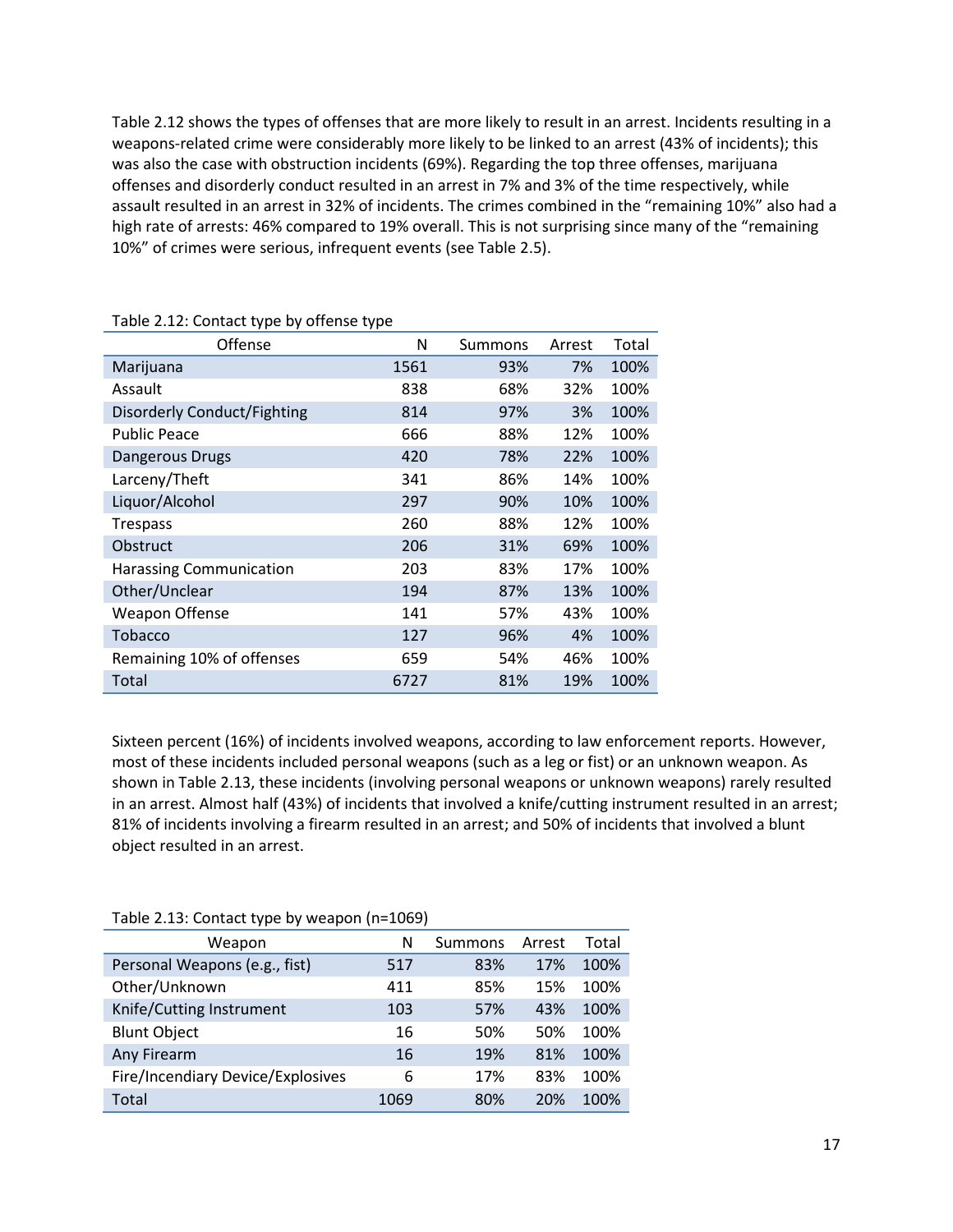**Summary.** This section explored differences in arrest rates across a variety of factors. Males were somewhat more likely to be arrested than females, and those incidents that involved a serious weapon (knife, blunt object, firearm) were much more likely to result in an arrest. One-in-three assaults resulted in an arrest, but only 7% of marijuana-related incidents resulted in an arrest.

### <span id="page-17-0"></span>**Description of incidents by race/ethnicity**

Table 2.14 shows gender by race/ethnicity for those involved in the 6727 incidents. Table 2.15 displays the distribution of age within each racial/ethnic group and Table 2.16 reflects the race/ethnicity distribution within each age category. Table 2.15 shows that White students were more likely (33%) to fall into the 16-17 age category than were Hispanic (26%) or Black students (26%). Hispanics were more likely to fall in the 14-15 age category (39%). Table 2.16 shows that race/ethnicity was "other or unknown" for 9% of those in the youngest age category. It also shows that most of those in the 12-13 age category (42%) were Hispanics students, even though across all ages most students were White. White students were more likely to fall into the older age groups of 16-19 years old.

| Table 2.14: Gender by race/ethnicity |        |                 |              |         |       |  |  |  |  |
|--------------------------------------|--------|-----------------|--------------|---------|-------|--|--|--|--|
|                                      | Other/ |                 |              |         |       |  |  |  |  |
| Gender                               | White  | <b>Hispanic</b> | <b>Black</b> | Unknown | Total |  |  |  |  |
| N                                    | 3209   | 2314            | 994          | 210     | 6727  |  |  |  |  |
| Male                                 | 70%    | 63%             | 67%          | 64%     | 67%   |  |  |  |  |
| Female                               | 30%    | 37%             | 33%          | 36%     | 33%   |  |  |  |  |
| Total                                | 100%   | 100%            | 100%         | 100%    | 100%  |  |  |  |  |

### Table 2.15: Age category by race/ethnicity

|           |       |          |              | Other/  |       |
|-----------|-------|----------|--------------|---------|-------|
| Age       | White | Hispanic | <b>Black</b> | Unknown | Total |
| N         | 3209  | 2314     | 994          | 210     | 6727  |
| $10 - 11$ | 4%    | 5%       | 6%           | 12%     | 5%    |
| $12 - 13$ | 19%   | 27%      | 23%          | 24%     | 22%   |
| $14 - 15$ | 40%   | 39%      | 41%          | 29%     | 39%   |
| $16 - 17$ | 33%   | 26%      | 26%          | 29%     | 29%   |
| 18-19     | 5%    | 3%       | 4%           | 6%      | 4%    |
| Total     | 100%  | 100%     | 100%         | 100%    | 100%  |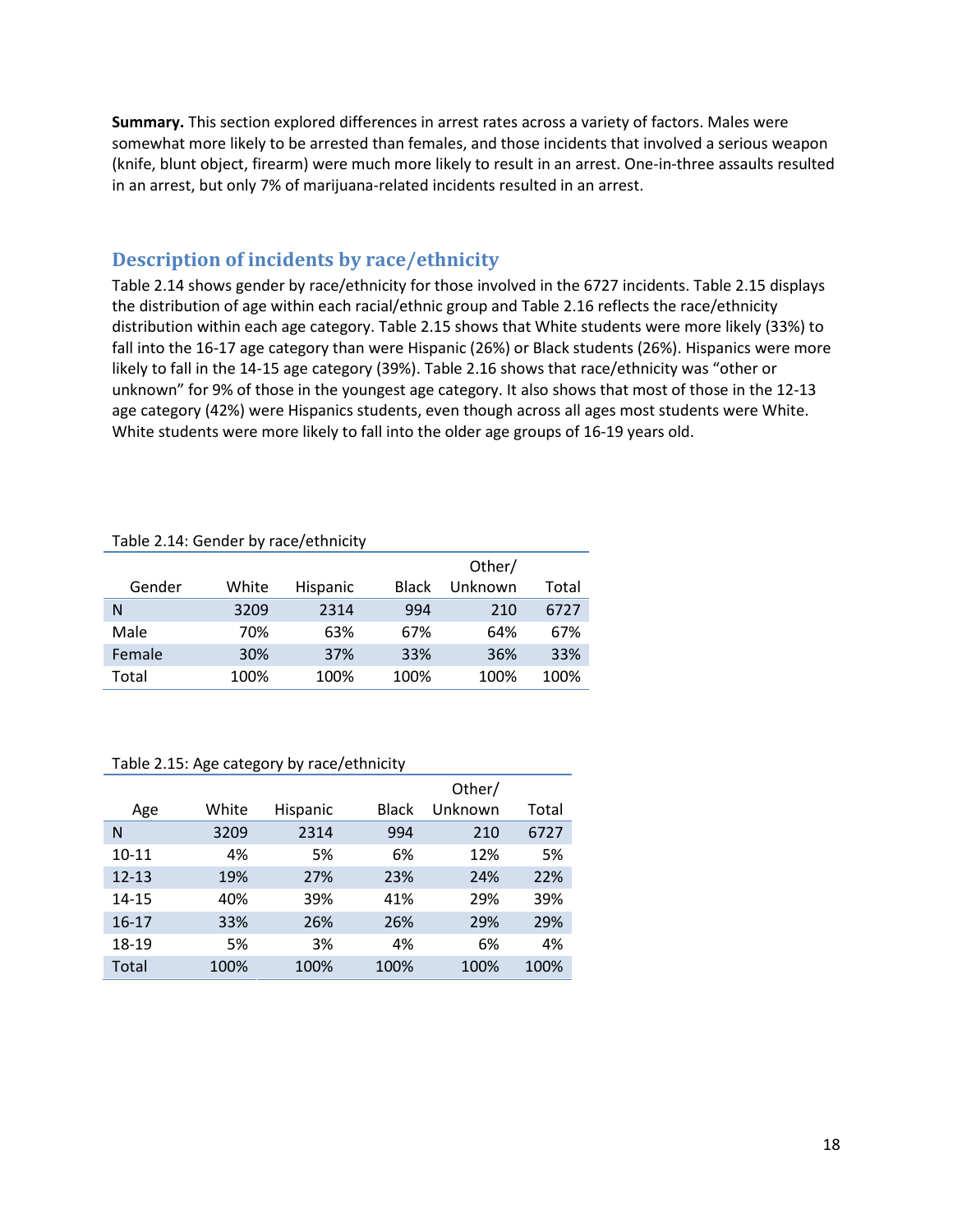|           |      |       |                 |       | Other/  |       |
|-----------|------|-------|-----------------|-------|---------|-------|
| Age       | N    | White | <b>Hispanic</b> | Black | Unknown | Total |
| $10 - 11$ | 305  | 38%   | 35%             | 18%   | 9%      | 100%  |
| $12 - 13$ | 1510 | 39%   | 42%             | 15%   | 3%      | 100%  |
| $14 - 15$ | 2649 | 48%   | 34%             | 16%   | 2%      | 100%  |
| 16-17     | 1976 | 53%   | 31%             | 13%   | 3%      | 100%  |
| 18-19     | 287  | 59%   | 24%             | 13%   | 4%      | 100%  |
| Total     | 6727 | 48%   | 34%             | 15%   | 3%      | 100%  |

Table 2.16: Race/ethnicity by age category

Table 2.17 shows school level by race/ethnicity. Students in the race/ethnicity category of "other or unknown" were more likely to be involved in high school incidents compared to all other race/ethnicity groups. White and Black students were more likely to be involved in high school incidents. Hispanics were more likely to be involved in middle school incidents compared to the overall race/ethnicity distribution.

#### Table 2.17: School level by race/ethnicity

|               |       |                 |              | Other/  |       |
|---------------|-------|-----------------|--------------|---------|-------|
| School Level  | White | <b>Hispanic</b> | <b>Black</b> | Unknown | Total |
| N             | 3209  | 2314            | 994          | 210     | 6727  |
| High School   | 72%   | 61%             | 69%          | 55%     | 67%   |
| Middle School | 23%   | 35%             | 25%          | 25%     | 28%   |
| Elementary    | 5%    | 4%              | 6%           | 20%     | 5%    |
| Total         | 100%  | 100%            | 100%         | 100%    | 100%  |

Table 2.18 depicts the race/ethnicity of students involved in the top 90% of offenses, and collapsing the least frequent 10% of offenses into a single category. While White students were involved in 48% of incidents overall, Whites were represented in 69% of liquor/alcohol offenses, 65% of tobacco violations, and 60% of dangerous drug violations. Hispanic students, involved in 34% of incidents overall, were represented in 47% of disorderly conduct offenses, 38% of trespassing offenses, 37% of assault offenses, and 37% of weapon offenses. Black students, involved in 15% of incidents overall, were represented in 36% of public peace violations, 24% of obstruction violations, 21% of assaults and 21% of trespassing offenses. It should be noted that some of these offenses—assault, obstruction and weapon offenses in particular—were more likely to result in an arrest rather than a summons/ticket.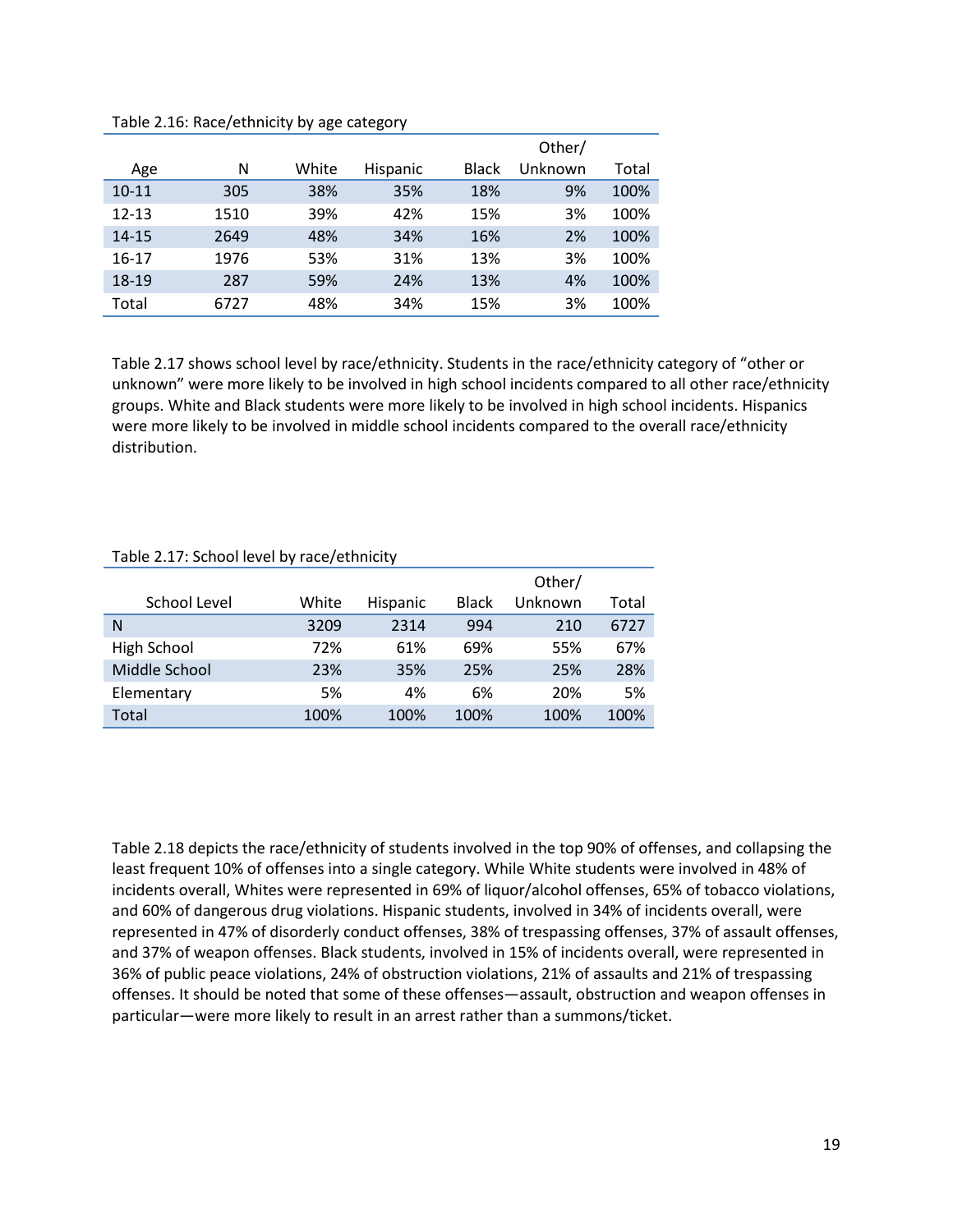|                                    |      |       |          |              | Other/  |       |
|------------------------------------|------|-------|----------|--------------|---------|-------|
| Offense                            | N    | White | Hispanic | <b>Black</b> | Unknown | Total |
| Marijuana                          | 1561 | 52%   | 34%      | 11%          | 3%      | 100%  |
| Assault                            | 838  | 38%   | 37%      | 21%          | 4%      | 100%  |
| <b>Disorderly Conduct/Fighting</b> | 814  | 44%   | 47%      | 8%           | 1%      | 100%  |
| <b>Public Peace</b>                | 666  | 28%   | 34%      | 36%          | 3%      | 100%  |
| Dangerous Drugs                    | 420  | 60%   | 30%      | 7%           | 2%      | 100%  |
| Larceny/Theft                      | 341  | 50%   | 28%      | 18%          | 3%      | 100%  |
| Liquor/Alcohol                     | 297  | 69%   | 20%      | 6%           | 5%      | 100%  |
| <b>Trespass</b>                    | 260  | 37%   | 38%      | 21%          | 4%      | 100%  |
| Obstruct                           | 206  | 37%   | 33%      | 24%          | 5%      | 100%  |
| <b>Harassing Communication</b>     | 203  | 50%   | 35%      | 10%          | 4%      | 100%  |
| Other/Unclear                      | 194  | 70%   | 24%      | 3%           | 4%      | 100%  |
| <b>Weapon Offense</b>              | 141  | 41%   | 37%      | 16%          | 6%      | 100%  |
| Tobacco                            | 127  | 65%   | 31%      | 2%           | 2%      | 100%  |
| Remaining 10% of offenses          | 659  | 55%   | 30%      | 12%          | 3%      | 100%  |
| Total                              | 6727 | 48%   | 34%      | 15%          | 3%      | 100%  |

Table 2.18: Race/ethnicity by offense type

Table 2.19 shows the offense type by the race/ethnicity of students. The least frequent 10% of offenses are in a single category. White students, Hispanic students and students with other/unknown race were more likely to be involved in marijuana incidents, whereas Black students were more likely to be involved in public peace violations.

| Table 2.19: Offense type by race/ethnicity |                |  |                |              |  |  |  |  |
|--------------------------------------------|----------------|--|----------------|--------------|--|--|--|--|
|                                            |                |  |                |              |  |  |  |  |
|                                            | <b>Offense</b> |  | White Hispanic | <b>Black</b> |  |  |  |  |

|                                |       |          |              | Other/  |       |
|--------------------------------|-------|----------|--------------|---------|-------|
| Offense                        | White | Hispanic | <b>Black</b> | Unknown | Total |
| N                              | 3209  | 2314     | 994          | 210     | 6727  |
| Marijuana                      | 25%   | 23%      | 17%          | 22%     | 23%   |
| Assault                        | 10%   | 13%      | 18%          | 18%     | 12%   |
| Disorderly Conduct/Fighting    | 11%   | 17%      | 7%           | 3%      | 12%   |
| <b>Public Peace</b>            | 6%    | 10%      | 24%          | 8%      | 10%   |
| Dangerous Drugs                | 8%    | 5%       | 3%           | 5%      | 6%    |
| Larceny/Theft                  | 5%    | 4%       | 6%           | 5%      | 5%    |
| Liquor/Alcohol                 | 6%    | 3%       | 2%           | 7%      | 4%    |
| <b>Trespass</b>                | 3%    | 4%       | 6%           | 5%      | 4%    |
| Obstruct                       | 2%    | 3%       | 5%           | 5%      | 3%    |
| <b>Harassing Communication</b> | 3%    | 3%       | 2%           | 4%      | 3%    |
| Other/Unclear                  | 4%    | 2%       | 1%           | 3%      | 3%    |
| <b>Weapon Offense</b>          | 2%    | 2%       | 2%           | 4%      | 2%    |
| Tobacco                        | 3%    | 2%       | 0%           | 1%      | 2%    |
| Remaining 10% of offenses      | 11%   | 9%       | 8%           | 10%     | 10%   |
| Total                          | 100%  | 100%     | 100%         | 100%    | 100%  |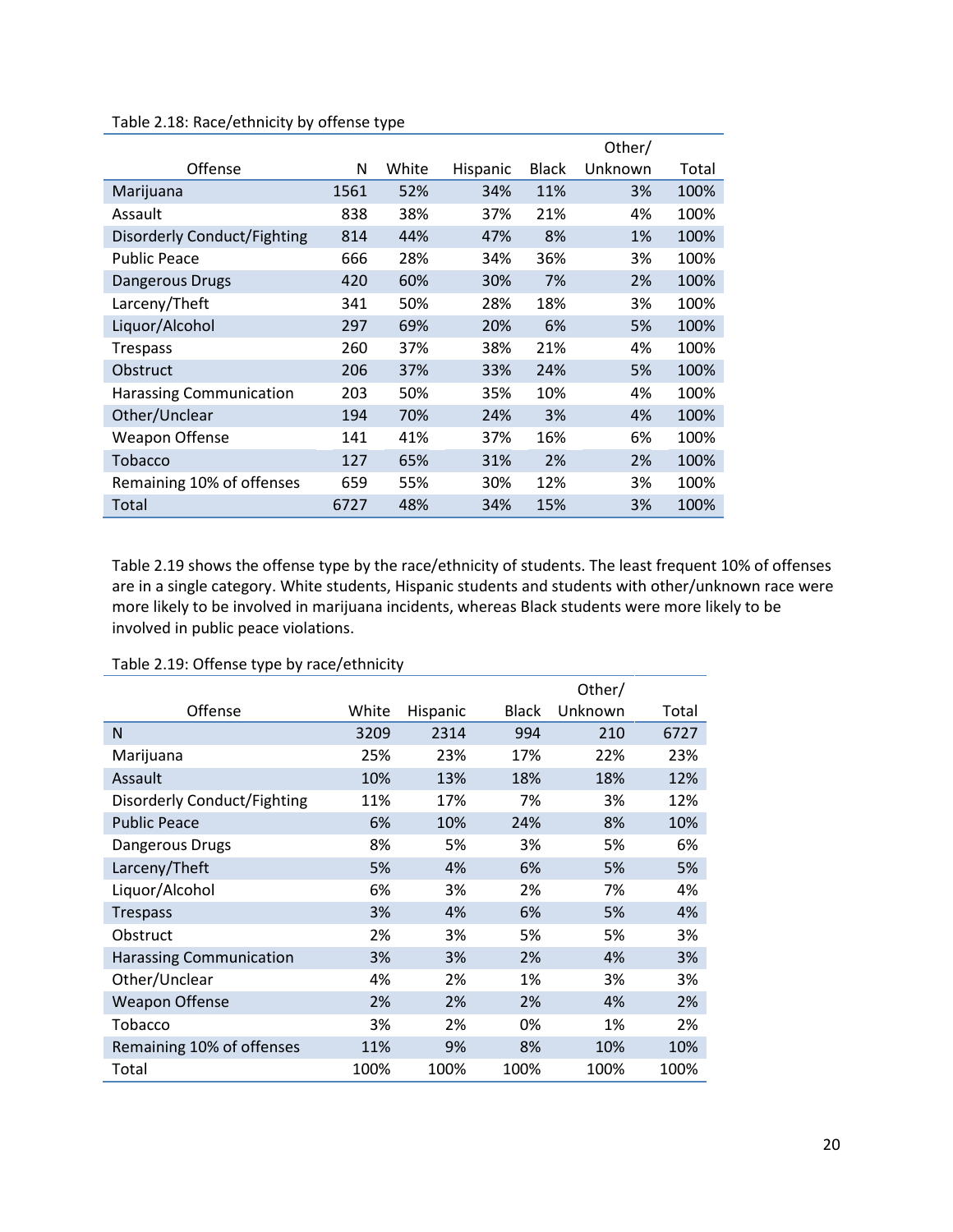Table 2.20 shows incidents involving a weapon by race/ethnicity. Note that weapons were involved in sixteen percent (16%) of incidents, however, as previously discussed, this figure includes 517 instances when the weapon was a leg or fist (personal weapon) and another 411 where the weapon was unknown or something other than the common weapons listed in the data collection instrument. Table 2.20 shows that, 57% of Whites were linked with a non-specified weapon compared to 38% for total. Also, 62% of Hispanics and 77% of Blacks were involved with personal weapons compared to 48% total.

|                                   |      |         |                 |              | Other/  |         |
|-----------------------------------|------|---------|-----------------|--------------|---------|---------|
| Weapon                            |      | White   | <b>Hispanic</b> | <b>Black</b> | Unknown | Total   |
|                                   | N    | 503     | 355             | 176          | 35      | 1069    |
| Personal Weapons                  | 517  | 29%     | 62%             | 77%          | 49%     | 48%     |
| Other/Unknown                     | 411  | 57%     | 26%             | 14%          | 14%     | 38%     |
| Knife/Cutting Instrument          | 103  | 11%     | 8%              | 5%           | 23%     | 10%     |
| <b>Blunt Object</b>               | 16   | 1%      | 1%              | 2%           | 6%      | 1%      |
| Any Firearm                       | 16   | 1%      | 1%              | 2%           | 9%      | 1%      |
| Fire/Incendiary Device/Explosives | 6    | $< 1\%$ | 1%              | $< 1\%$      | 0%      | $< 1\%$ |
| Total                             | 1069 | 100%    | 100%            | 100%         | 100%    | 100%    |

Table 2.20: Weapon type by race/ethnicity (n=1069)

**Summary.** While White students were involved in 48% of incidents overall, Whites were more likely to be involved with dangerous drugs, liquor/alcohol, and tobacco violations. Hispanic students, involved in 34% of incidents overall, were more likely to be involved in disorderly conduct, trespassing, harassing communication, and weapon offenses. Black students, involved in 15% of incidents overall, were more likely to be involved in assault, public peace violations, trespassing, and obstruction. It should be noted that some of these offenses—assault, obstruction and weapon offenses in particular—were more likely to result in an arrest rather than a summons/ticket.

## <span id="page-20-0"></span>**Description of incidents by judicial district**

This section presents results by judicial district. No incidents were reported by law enforcement agencies in the  $15<sup>th</sup>$  and  $16<sup>th</sup>$  judicial districts.

Table 2.21 shows the judicial district in which the incidents occurred. Over 80% of the incidents reported by law enforcement agencies occurred in these six judicial districts: the  $1^{st}$ ,  $2^{nd}$ ,  $4^{th}$ ,  $10^{th}$ ,  $17^{th}$ , and  $18^{th}$ .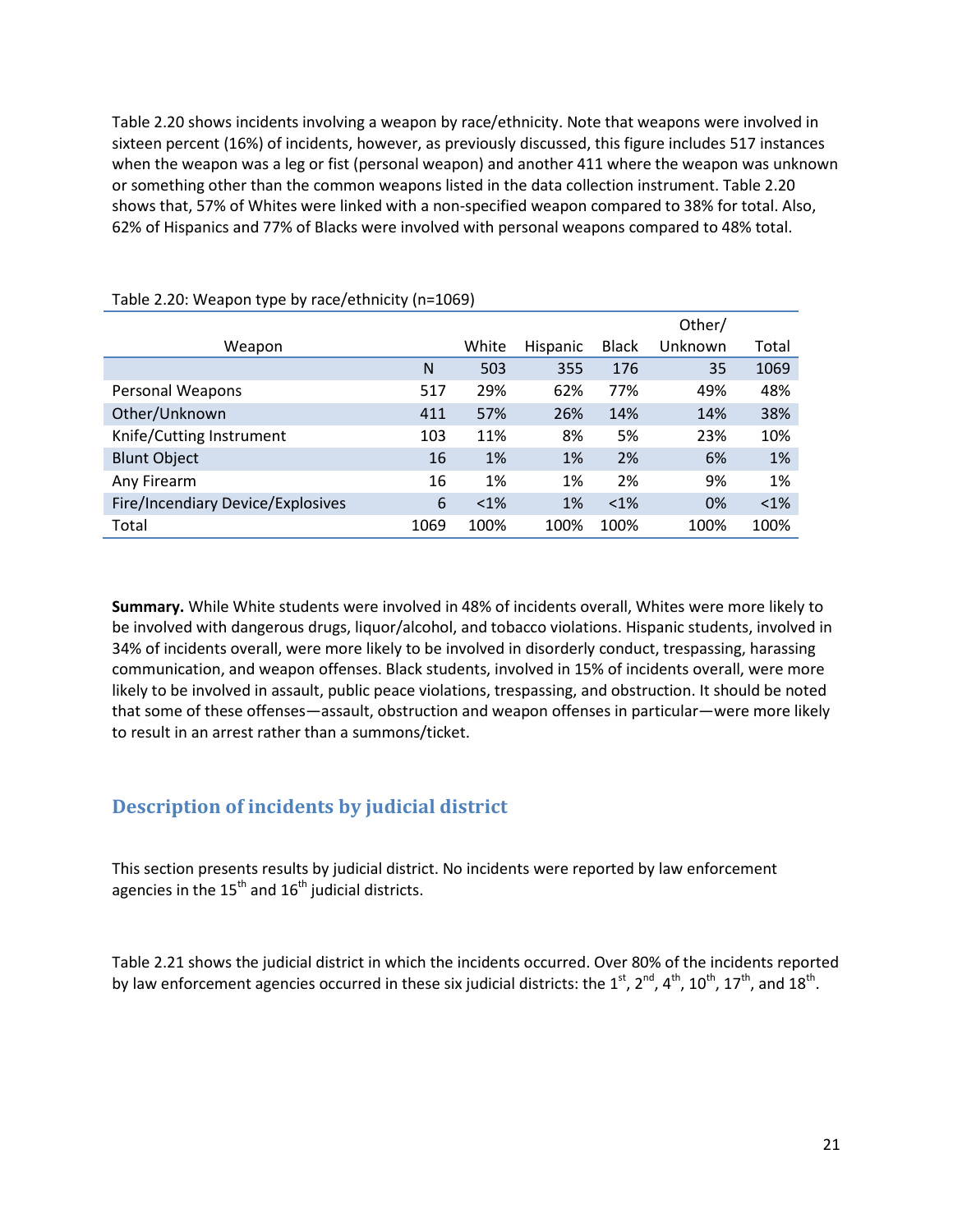| Judicial       |      |         |
|----------------|------|---------|
| District       | Ν    | ℅       |
| $\mathbf{1}$   | 1011 | 15%     |
| $\overline{2}$ | 989  | 15%     |
| 3              | 15   | $< 1\%$ |
| 4              | 632  | 9%      |
| 5              | 31   | < 1%    |
| 6              | 33   | < 1%    |
| 7              | 83   | 1%      |
| 8              | 414  | 6%      |
| 9              | 61   | 1%      |
| 10             | 618  | 9%      |
| 11             | 33   | < 1%    |
| 12             | 27   | $< 1\%$ |
| 13             | 51   | 1%      |
| 14             | 35   | 1%      |
| 17             | 875  | 13%     |
| 18             | 1172 | 17%     |
| 19             | 332  | 5%      |
| 20             | 143  | 2%      |
| 21             | 141  | 2%      |
| 22             | 31   | < 1%    |
| <b>Total</b>   | 6727 | 100%    |

| Table 2.21: Number of incidents by judicial district |  |  |
|------------------------------------------------------|--|--|
|------------------------------------------------------|--|--|

Note: No qualifying incidents were reported in the 15th and 16th judicial districts.

Table 2.22 provides information about whether the incident involved a summons/ticket or an arrest by judicial district. Incidents in certain judicial districts, such as the 5<sup>th</sup>, 14<sup>th</sup>, 18<sup>th</sup>, 19<sup>th</sup>, and 21<sup>st</sup>, were considerably more likely to result in an arrest than a summons compared to typical arrests rates. As discussed previously, arrests were more likely to occur when more serious offenses were involved.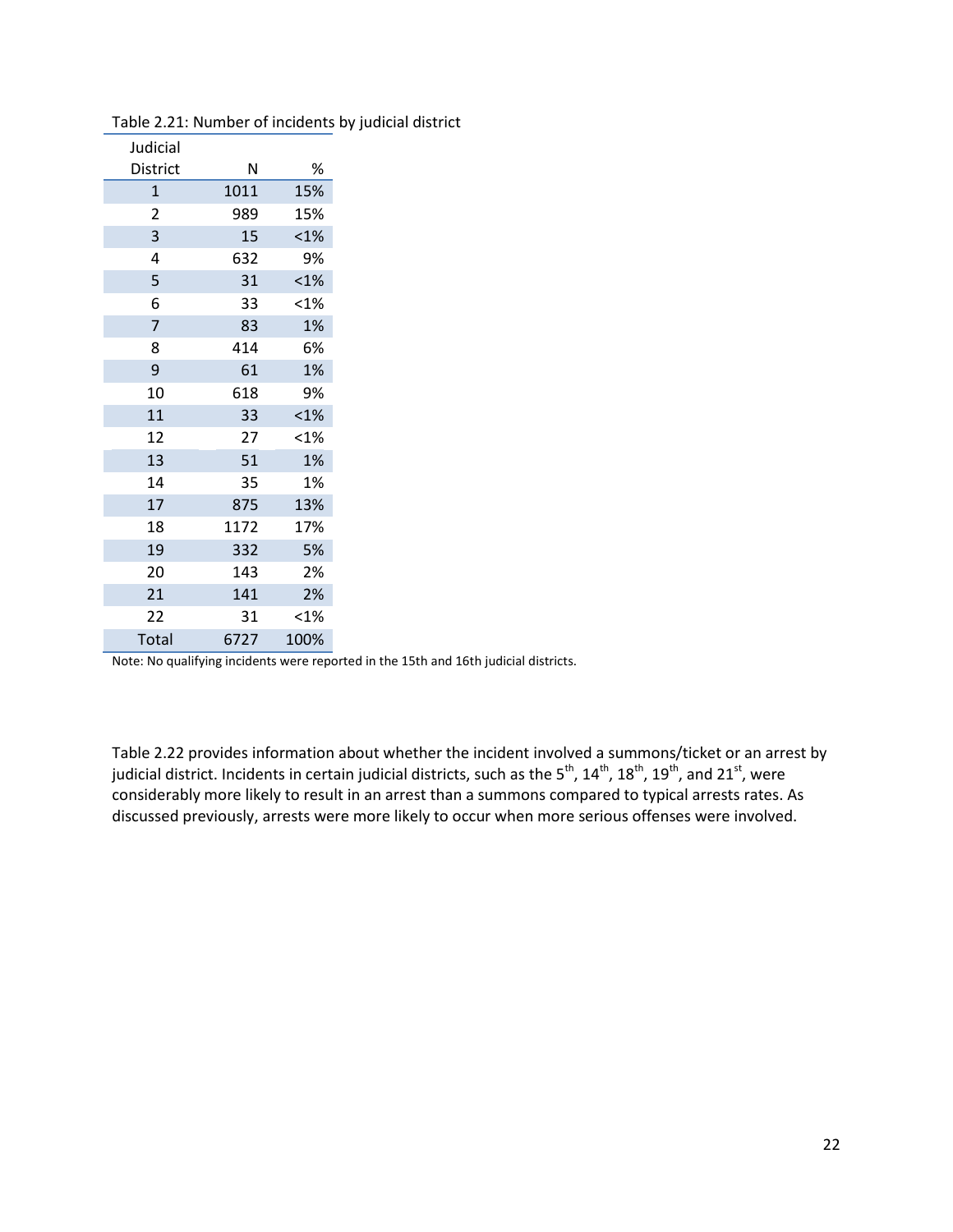| Judicial     |      |         |        |       |
|--------------|------|---------|--------|-------|
| District     | Ν    | Summons | Arrest | Total |
| 1            | 1011 | 81%     | 19%    | 100%  |
| 2            | 989  | 85%     | 15%    | 100%  |
| 3            | 15   | 73%     | 27%    | 100%  |
| 4            | 632  | 94%     | 6%     | 100%  |
| 5            | 31   | 68%     | 32%    | 100%  |
| 6            | 33   | 94%     | 6%     | 100%  |
| 7            | 83   | 90%     | 10%    | 100%  |
| 8            | 414  | 95%     | 5%     | 100%  |
| 9            | 61   | 90%     | 10%    | 100%  |
| 10           | 618  | 97%     | 3%     | 100%  |
| 11           | 33   | 79%     | 21%    | 100%  |
| 12           | 27   | 93%     | 7%     | 100%  |
| 13           | 51   | 92%     | 8%     | 100%  |
| 14           | 35   | 66%     | 34%    | 100%  |
| 17           | 875  | 81%     | 19%    | 100%  |
| 18           | 1172 | 74%     | 26%    | 100%  |
| 19           | 332  | 57%     | 43%    | 100%  |
| 20           | 143  | 87%     | 13%    | 100%  |
| 21           | 141  | 0%      | 100%   | 100%  |
| 22           | 31   | 97%     | 3%     | 100%  |
| <b>Total</b> | 6727 | 81%     | 19%    | 100%  |

Table 2.22: Contact type by judicial district

Note: No qualifying incidents were reported in the 15th and 16th judicial districts.

Table 2.23 provides information on the race/ethnicity of students involved in incidents, by judicial district. This information should be considered in the context of the race/ethnicity distribution of students in these judicial districts.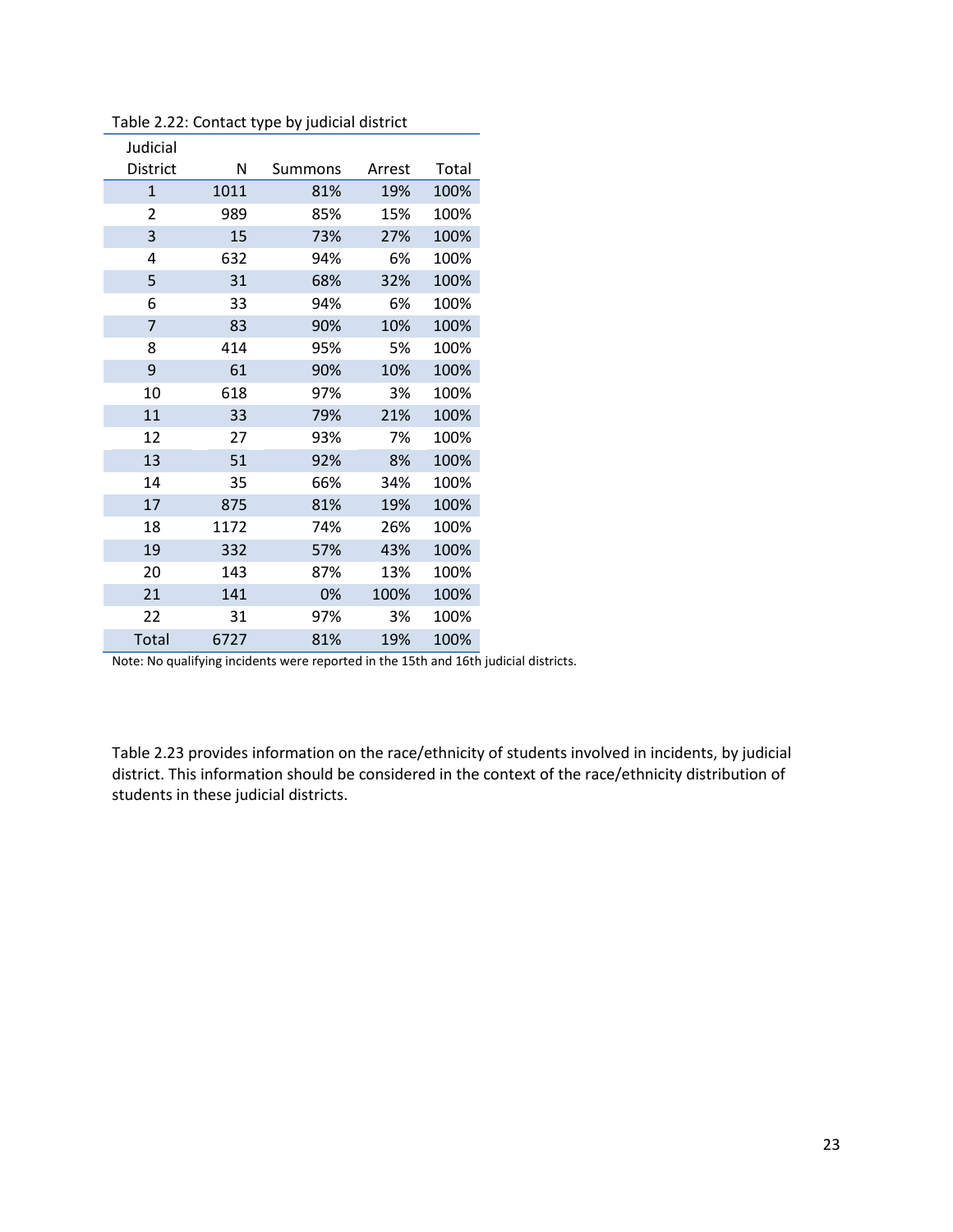| Judicial        |      |       |          |              | Other/  |       |
|-----------------|------|-------|----------|--------------|---------|-------|
| <b>District</b> | N    | White | Hispanic | <b>Black</b> | Unknown | Total |
| $\mathbf{1}$    | 1011 | 79%   | 15%      | 4%           | 2%      | 100%  |
| $\overline{2}$  | 989  | 11%   | 53%      | 32%          | 4%      | 100%  |
| 3               | 15   | 40%   | 60%      | 0%           | 0%      | 100%  |
| 4               | 632  | 56%   | 15%      | 25%          | 4%      | 100%  |
| 5               | 31   | 42%   | 45%      | 3%           | 10%     | 100%  |
| 6               | 33   | 67%   | 24%      | 3%           | 6%      | 100%  |
| 7               | 83   | 76%   | 18%      | 1%           | 5%      | 100%  |
| 8               | 414  | 63%   | 30%      | 5%           | 2%      | 100%  |
| 9               | 61   | 57%   | 39%      | 0%           | 3%      | 100%  |
| 10              | 618  | 26%   | 69%      | 4%           | 1%      | 100%  |
| 11              | 33   | 88%   | 0%       | 0%           | 12%     | 100%  |
| 12              | 27   | 15%   | 63%      | 7%           | 15%     | 100%  |
| 13              | 51   | 61%   | 31%      | 2%           | 6%      | 100%  |
| 14              | 35   | 74%   | 17%      | 6%           | 3%      | 100%  |
| 17              | 875  | 43%   | 49%      | 5%           | 3%      | 100%  |
| 18              | 1172 | 40%   | 26%      | 31%          | 3%      | 100%  |
| 19              | 332  | 66%   | 30%      | 2%           | 2%      | 100%  |
| 20              | 143  | 71%   | 20%      | 3%           | 5%      | 100%  |
| 21              | 141  | 78%   | 18%      | 2%           | 2%      | 100%  |
| 22              | 31   | 39%   | 16%      | 0%           | 45%     | 100%  |
| Total           | 6727 | 48%   | 34%      | 15%          | 3%      | 100%  |

Table 2.23: Race/ethnicity by judicial district

Note: No qualifying incidents were reported in the 15th and 16th judicial districts.

Table 2.24 shows the weapon type by judicial district for the 1069 incidents that involved a weapon. It is important to reiterate that the majority of weapons reported were "personal" such as a fist, or unknown/other.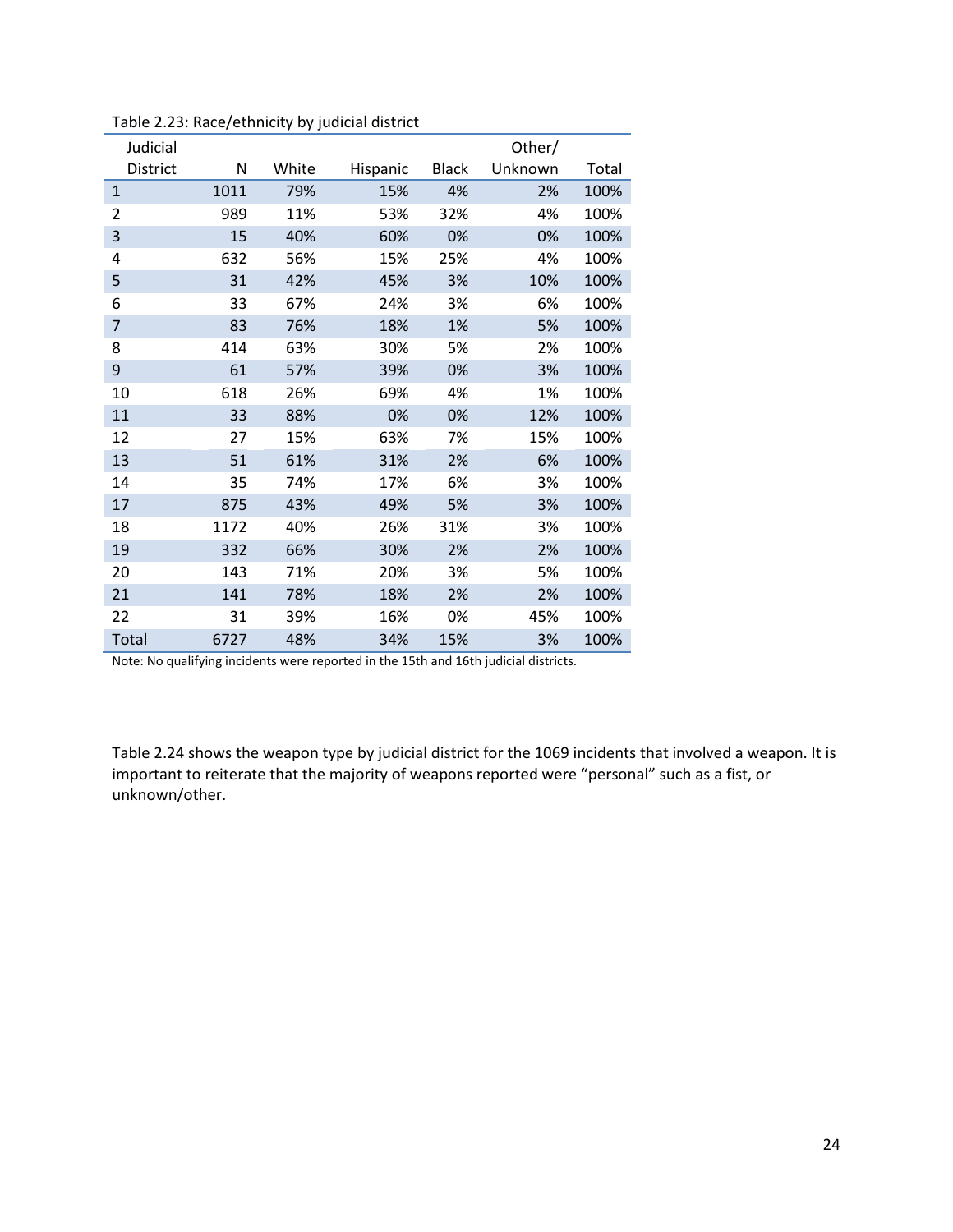|                |                |          |         |            |         |         | Fire,      |       |
|----------------|----------------|----------|---------|------------|---------|---------|------------|-------|
|                |                |          |         | Knife,     |         |         | Incendiary |       |
| Judicial       |                | Personal | Other,  | Cutting    | Blunt   | Any     | Device,    |       |
| District       | N              | Weapons  | Unknown | Instrument | Object  | Firearm | Explosives | Total |
| $\mathbf{1}$   | 401            | 8%       | 87%     | 4%         | $< 1\%$ | $< 1\%$ | 0%         | 100%  |
| 2              | 319            | 83%      | 8%      | 5%         | 2%      | 2%      | 1%         | 100%  |
| $\overline{4}$ | 81             | 79%      | 7%      | 10%        | 2%      | 1%      | 0%         | 100%  |
| 5              | 3              | 33%      | 0%      | 0%         | 0%      | 33%     | 33%        | 100%  |
| 6              | 3              | 33%      | 0%      | 0%         | 0%      | 0%      | 67%        | 100%  |
| $\overline{7}$ | 4              | 75%      | 0%      | 25%        | 0%      | 0%      | 0%         | 100%  |
| 8              | 13             | 0%       | 38%     | 54%        | 8%      | 0%      | 0%         | 100%  |
| 9              | 6              | 50%      | 17%     | 17%        | 0%      | 17%     | 0%         | 100%  |
| 10             | 74             | 80%      | 5%      | 12%        | 3%      | 0%      | 0%         | 100%  |
| 11             | 11             | 73%      | 0%      | 18%        | 0%      | 0%      | 9%         | 100%  |
| 12             | 11             | 73%      | 18%     | 9%         | 0%      | 0%      | 0%         | 100%  |
| 13             | 4              | 0%       | 25%     | 0%         | 75%     | 0%      | 0%         | 100%  |
| 14             | 9              | 89%      | 0%      | 11%        | 0%      | 0%      | 0%         | 100%  |
| 17             | 23             | 39%      | 0%      | 52%        | 0%      | 9%      | 0%         | 100%  |
| 18             | 55             | 44%      | 13%     | 38%        | 2%      | 4%      | 0%         | 100%  |
| 19             | 24             | 54%      | 21%     | 21%        | 0%      | 4%      | 0%         | 100%  |
| 20             | 11             | 73%      | 18%     | 9%         | 0%      | 0%      | 0%         | 100%  |
| 21             | 15             | 53%      | 20%     | 13%        | 0%      | 13%     | 0%         | 100%  |
| 22             | $\overline{2}$ | 0%       | 0%      | 100%       | 0%      | 0%      | 0%         | 100%  |
| Total          | 1069           | 48%      | 38%     | 10%        | 1%      | 1%      | 1%         | 100%  |

#### Table 2.24: Weapon type by judicial district (n=1069)

Note: No incidents with weapon were reported in the 3rd, 15th and 16th judicial districts.

**Summary.** The analysis of 6727 incidents found that the majority of incidents (81%) resulted in law enforcement officers issuing a ticket/summons and 19% resulted in an arrest. Nearly half (48%) of students involved in the incidents reported by law enforcement were White, 34% were Hispanic, and 15% were Black; for 3% of incidents, race/ethnicity was coded "other or unknown." Marijuana, assault and disorderly conduct were the most frequently occurring offenses. Weapons were present in about 16% of incidents, however, in about half of these the weapon was a leg or fist (personal weapon) and another 38% where the weapon was unknown or something other than the common weapons listed in the data collection instrument.

Overall, males were more likely to be arrested than females. Only 7% of marijuana-related incidents resulted in an arrest, but one-in-three assaults resulted in an arrest. Also, those incidents that involved obstruction or a serious weapon were significantly more likely to result in an arrest.

Given the limitations of law enforcement records management systems, it is likely that agencies reported incidents based on the address of the school. This means information may be missing regarding incidents that occurred elsewhere, such as in a school vehicle or at a school-sanctioned event. It also means that incidents that involved individuals other than students may be included in the data provided to DCJ.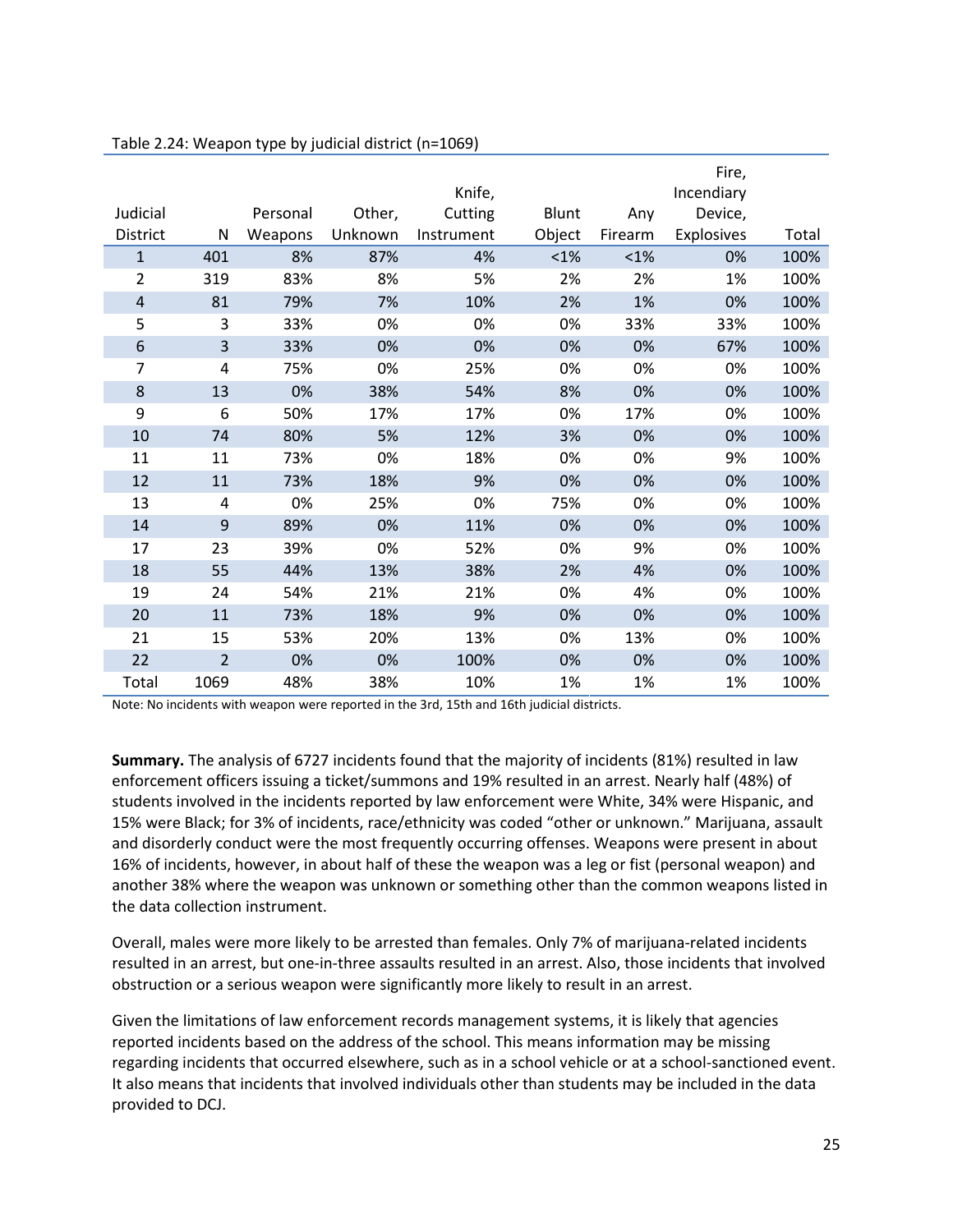# <span id="page-25-0"></span>**Section Three: Analysis of court records**

District and county court records were matched with incidents using Judicial's ICON/Eclipse data system by using student name, date of birth, the arrest/incident number, and arrest date. Of the 6727 incidents analyzed, court records were found for 1221 incidents, or approximately 18% of incidents. However, Denver County Court and all municipal court records are not contained in ICON/Eclipse, so this information is not available for analysis. The majority of lower level offenses are most likely referred to municipal courts but there is no central repository for municipal court data. Since the 1221 cases were filed in district or county court, it is likely that these incidents represent more serious offenses, or individuals with prior incidents.

Table 3.1 shows that 52% of incidents that resulted in an identified court filing were convicted and 38% were dismissed or not guilty. Ten percent (10%) of the cases found in the ICON data system had not yet been resolved by November 2016 when the case matching analysis occurred.

| Table 3.1: Case outcome (n=1221)    |      |      |
|-------------------------------------|------|------|
| Case Outcome                        | N    | %    |
| Convicted                           | 632  | 52%  |
| <b>Charges Dismissed/Not Guilty</b> | 468  | 38%  |
| No Finding/Not Yet Resolved         | 121  | 10%  |
| Total                               | 1221 | 100% |

Note: Case outcome information was obtained using Judicial's ICON data system which holds district and county (excluding Denver County) court data.

Table 3.2 shows the case outcome by type of offense. The number of cases in each category is shown rather than percentages, because many of the small numbers would round to 0% and thus provide limited information.

While 52% of court cases overall were convicted, higher rates of conviction were found for weapon offenses, sexual assault, burglary, and traffic offenses (Table 3.2). Charges were more likely to be dismissed for cases involving liquor/alcohol, public peace, and interference with educational institution.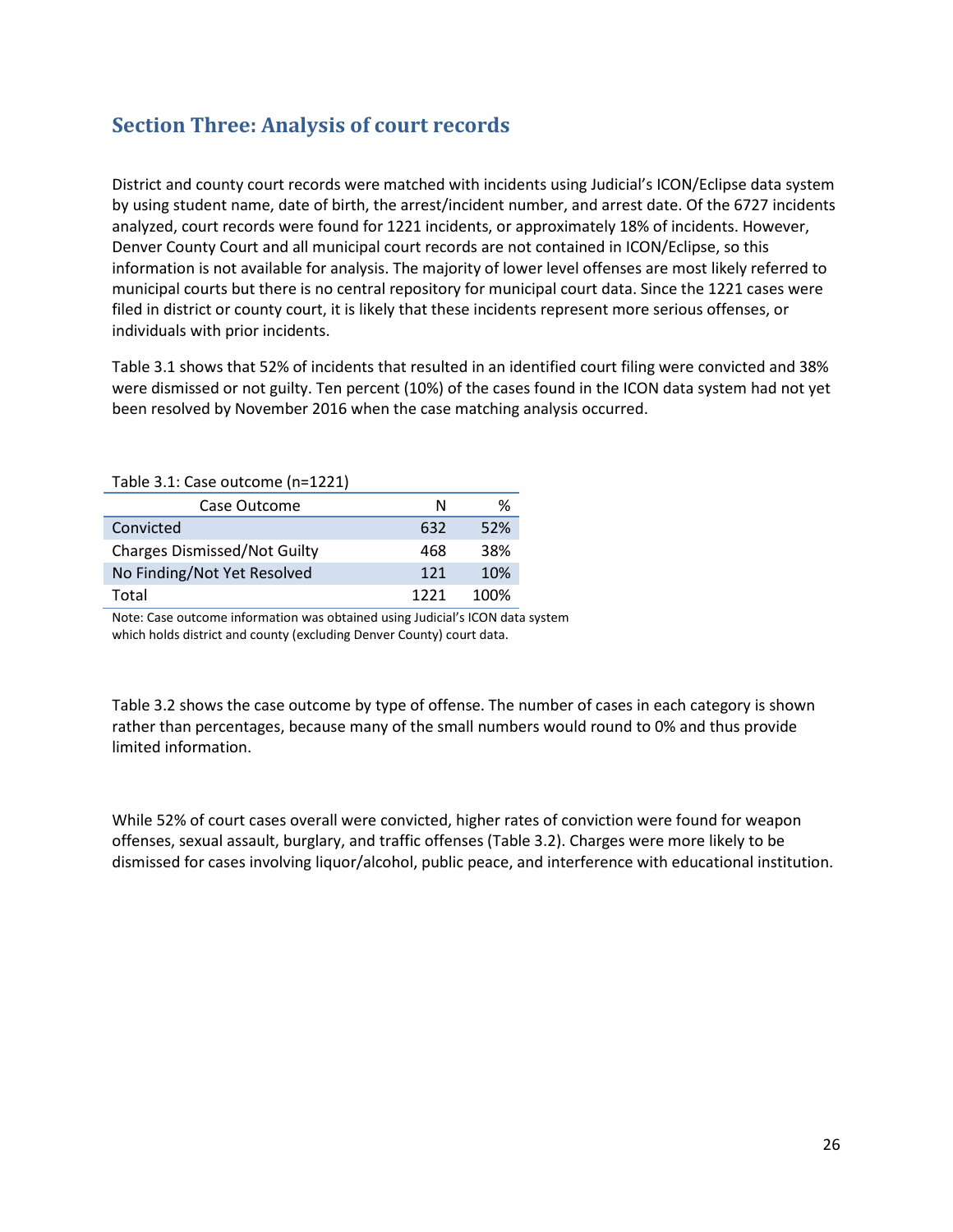|                                    |                |                | No             |                |
|------------------------------------|----------------|----------------|----------------|----------------|
|                                    |                |                | Finding/Not    |                |
|                                    |                | Charges        | Yet            |                |
| Offense                            | Convicted      | Dismissed      | Resolved       | Total          |
| Marijuana                          | 142            | 119            | 17             | 278            |
| Assault                            | 124            | 63             | 31             | 218            |
| Dangerous Drugs                    | 60             | 40             | 8              | 108            |
| Liquor/Alcohol                     | 21             | 73             | 7              | 101            |
| Larceny/Theft                      | 41             | 22             | 8              | 71             |
| <b>Public Peace</b>                | 27             | 33             | 8              | 68             |
| <b>Weapon Offense</b>              | 41             | 17             | 5              | 63             |
| <b>Harassing Communication</b>     | 29             | 19             | 3              | 51             |
| <b>Disorderly Conduct/Fighting</b> | 29             | 12             | 8              | 49             |
| Other/Unclear                      | 13             | 15             | 3              | 31             |
| Sexual Assault/Offense             | 21             | 5              | $\overline{2}$ | 28             |
| <b>Trespass</b>                    | 12             | 6              | 5              | 23             |
| Damage Property                    | 12             | $\overline{7}$ | $\overline{2}$ | 21             |
| Obstruct                           | 8              | 9              | $\overline{2}$ | 19             |
| <b>Burglary</b>                    | 10             | 3              | 0              | 13             |
| Interference with Education Inst.  | 6              | 7              | 0              | 13             |
| Menacing                           | 6              | $\overline{4}$ | $\mathbf{1}$   | 11             |
| <b>Criminal Mischief</b>           | 7              | 1              | 3              | 11             |
| Robbery                            | 6              | $\overline{0}$ | $\overline{4}$ | 10             |
| <b>Traffic Offense</b>             | 7              | $\mathbf{1}$   | 1              | 9              |
| Arson                              | $\overline{1}$ | 5              | $\overline{1}$ | $\overline{7}$ |
| Family/Child Offense               | $\overline{2}$ | 3              | 0              | 5              |
| Warrant                            | $\overline{2}$ | $\overline{0}$ | $\mathbf{1}$   | 3              |
| Kidnapping                         | $\overline{2}$ | $\mathbf{1}$   | 0              | 3              |
| Curfew                             |                | $\overline{2}$ | $\mathbf{1}$   | 3              |
| <b>Vehicle Theft</b>               | $\overline{2}$ | 0              | 0              | $\overline{2}$ |
| Fraud/Forgery                      | $\mathbf{1}$   | $\mathbf{1}$   | 0              | $\overline{2}$ |
| <b>Total</b>                       | 632            | 468            | 121            | 1221           |

### Table 3.2: Offense type by case outcome (frequency) (n=1221)

Note: Case outcome information was obtained using Judicial's ICON data system which holds district and county (excluding Denver County) court data.

Table 3.3 displays the contact type by court case outcome. Whereas the overall arrest rate for all incidents was 19%, among those cases that were identified with district or county court filing records, 41% were arrested. For cases that were eventually convicted or cases with an outcome of "no finding," about half were arrested in each category. Whereas, for the 468 cases that were eventually dismissed, only a third had been arrested.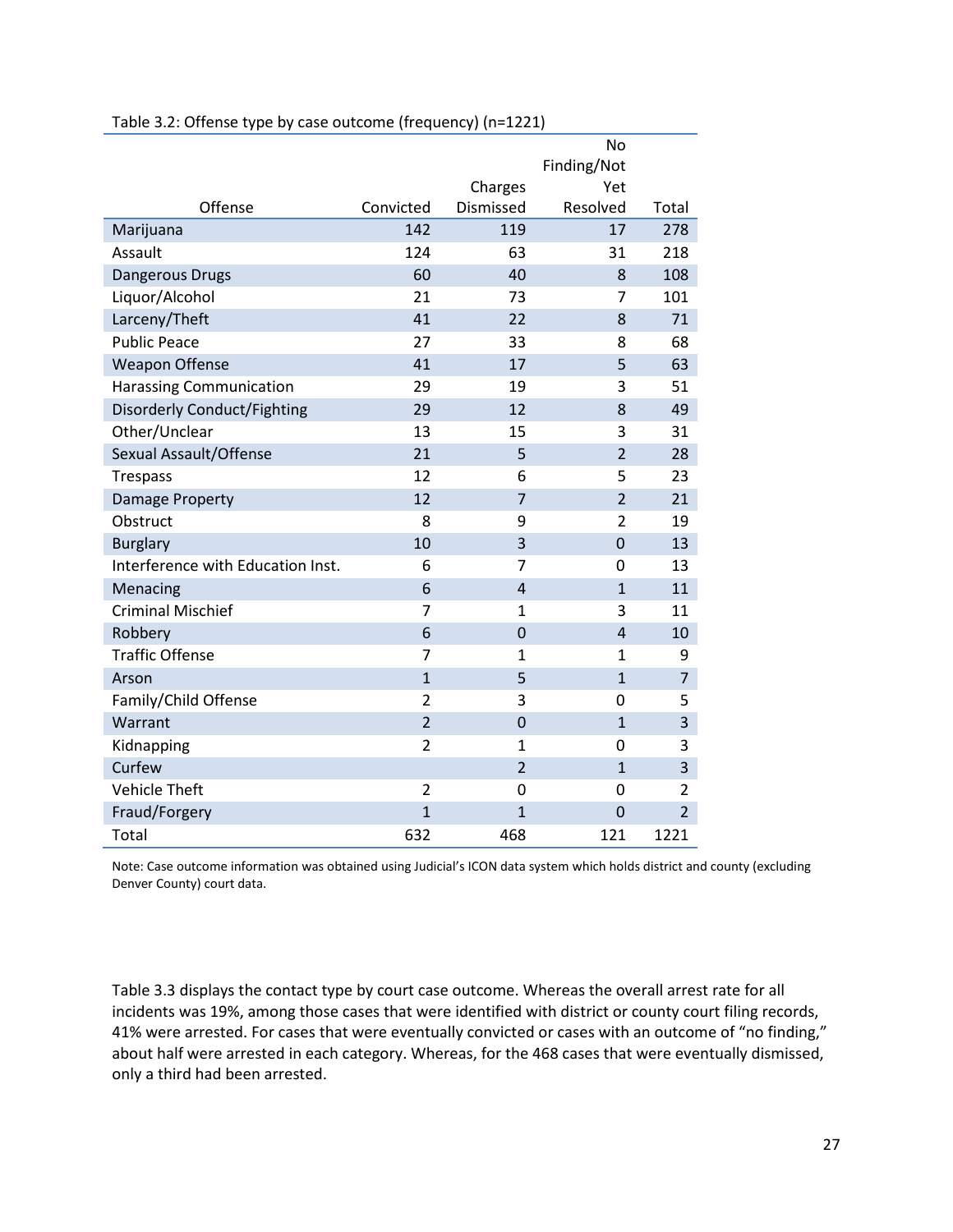| Case outcome                        | N    | Summons | Arrest | Total |
|-------------------------------------|------|---------|--------|-------|
| Convicted                           | 632  | 53%     | 47%    | 100%  |
| <b>Charges Dismissed/Not Guilty</b> | 468  | 67%     | 33%    | 100%  |
| No Finding/Not Yet Resolved         | 121  | 52%     | 48%    | 100%  |
| Total                               | 1771 | 59%     | 41%    | 100%  |

#### Table 3.3: Contact type by case outcome (n=1221)

Note: Case outcome information was obtained using Judicial's ICON data system which holds district and county (excluding Denver County) court data.

Table 3.4 displays the court case outcome by race/ethnicity for those cases that were identified with district or county court records. Convictions occurred more frequently for Hispanics (59%) and less frequently for Blacks (42%), however 16% of cases where the defendant was Black were not yet resolved. Whereas charges were dismissed 38% of the time, this outcome occurred more frequently for Whites (42%) and Blacks (42%) and less frequently for Hispanic students (28%).

| Table 3.4: Case outcome by race/ethnicity (n=1221) |       |                 |              |         |       |  |  |  |  |
|----------------------------------------------------|-------|-----------------|--------------|---------|-------|--|--|--|--|
|                                                    |       |                 |              | Other/  |       |  |  |  |  |
| Case outcome                                       | White | <b>Hispanic</b> | <b>Black</b> | Unknown | Total |  |  |  |  |
| N                                                  | 733   | 295             | 142          | 51      | 1221  |  |  |  |  |
| Convicted                                          | 51%   | 59%             | 42%          | 53%     | 52%   |  |  |  |  |
| <b>Charges Dismissed/Not Guilty</b>                | 42%   | 28%             | 42%          | 37%     | 38%   |  |  |  |  |
| No Finding/Not Yet Resolved                        | 8%    | 13%             | 16%          | 10%     | 10%   |  |  |  |  |
| Total                                              | 100%  | 100%            | 100%         | 100%    | 100%  |  |  |  |  |

Note: Case outcome information was obtained using Judicial's ICON data system which holds district and county (excluding Denver County) court data.

Of the 632 cases that were convicted, only 615 cases had a sentence recorded at the time the data were obtained for analysis. Table 3.5 shows that 68% of the 615 incidents received a sentence to probation/deferred judgment or intensive supervision. One in five (20%) received a fine. Eight youth were sentenced to the Division of Youth Services.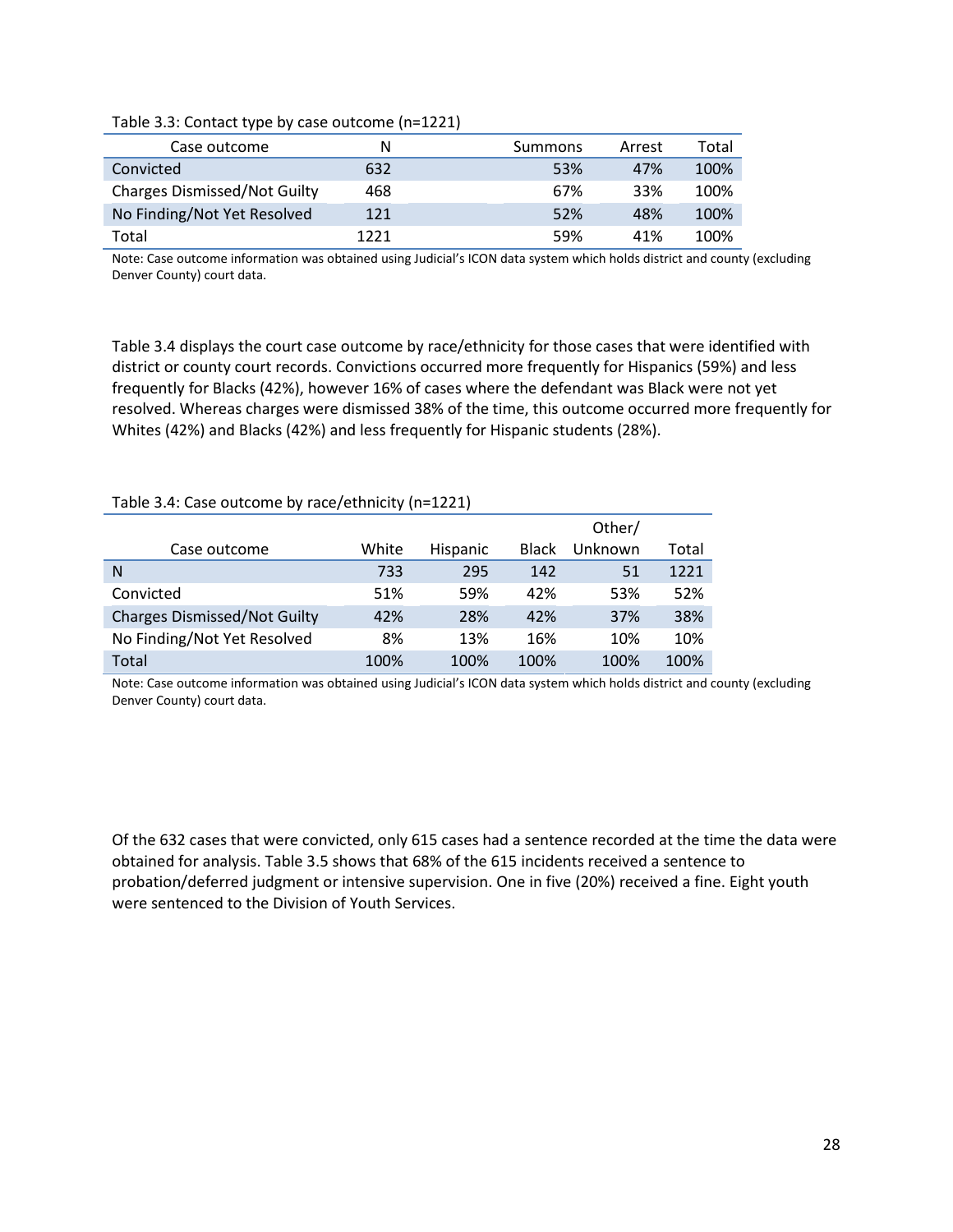#### Table 3.5: Case sentence (n=615)

| Case Sentence                                         | N             | %       |
|-------------------------------------------------------|---------------|---------|
| Probation / Deferred Judgment / Intensive Supervision | 418           | 68%     |
| Fines                                                 | 126           | 20%     |
| Unsupervised Probation / Deferred Judgment            | 31            | 5%      |
| <b>Community Service</b>                              | 24            | 4%      |
| Division of Youth Services                            | 8             | 1%      |
| Jail                                                  | 6             | 1%      |
| Juvenile Detention                                    | $\mathcal{P}$ | $< 1\%$ |
| Total                                                 | 615           | 100%    |

Note: Case outcome information was obtained using Judicial's ICON data system which holds district and county (excluding Denver County) court data.

Table 3.6 shows the sentence by type of offense. The number of cases in each category is shown rather than percentages because many of the small numbers would round to 0% and thus provide limited information.

According to the data presented in Table 3.6, the more serious offenses (e.g., assault, weapons related) were more likely to result in a probation/deferred judgment sentence while incidents involving marijuana, drugs and alcohol were more likely to receive a fine.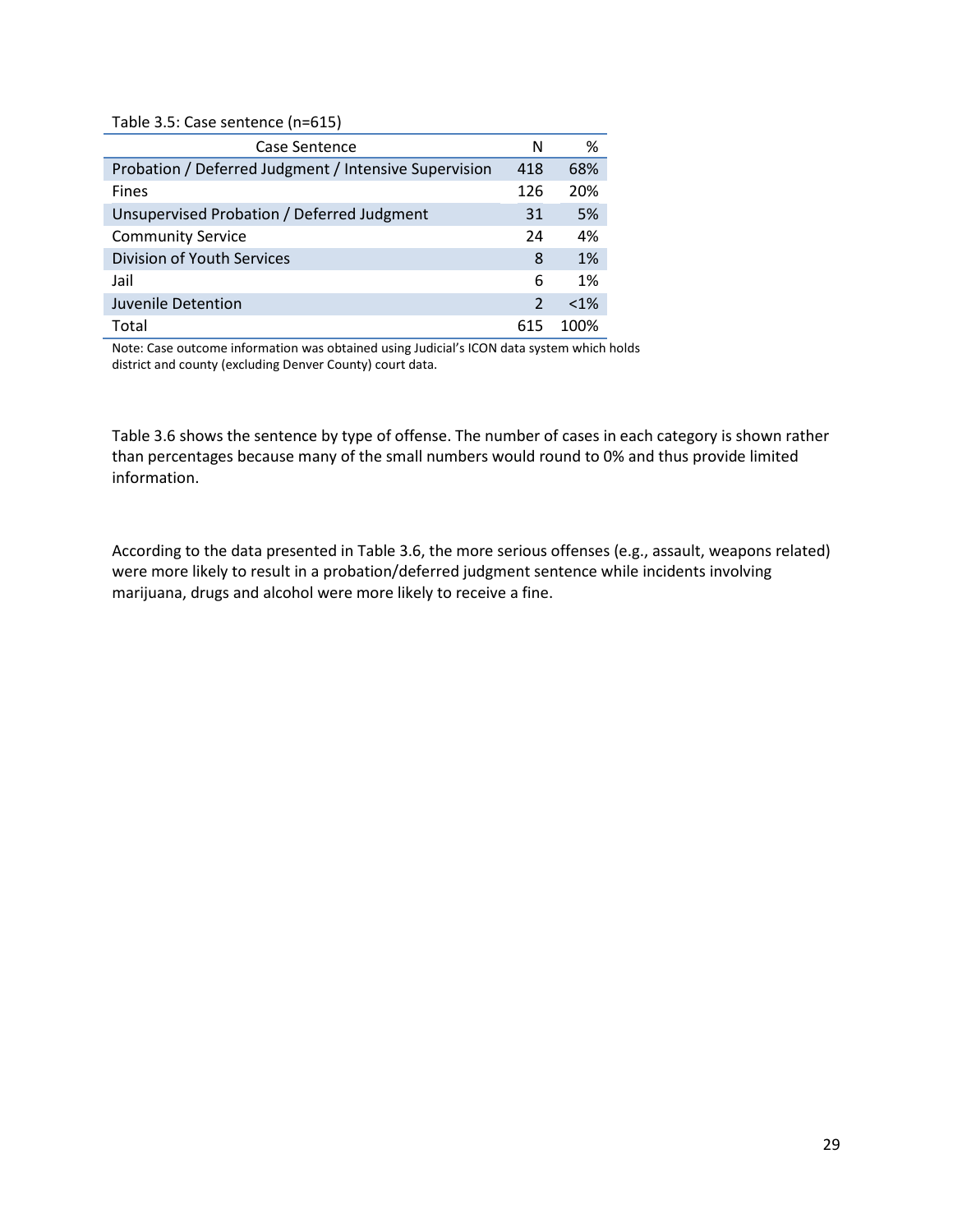|                                    | Prob/<br>Deferred |                  | Unsupv<br>Prob/ |                | Div.           |                |                |                |
|------------------------------------|-------------------|------------------|-----------------|----------------|----------------|----------------|----------------|----------------|
|                                    | Jdg/Int           |                  | Deferred        | Community      | Youth          |                | Juvenile       |                |
| Offense                            | Supv              | Fines            | Jdg             | Service        | Services       | Jail           | Det            | Total          |
| Marijuana                          | 57                | 60               | 6               | 13             | $\mathbf{1}$   | $\mathbf{1}$   | $\mathbf 0$    | 138            |
| Assault                            | 107               | 5                | 8               | 0              | $\overline{2}$ | $\mathbf 0$    | 0              | 122            |
| Dangerous Drugs                    | 37                | 13               | $\overline{2}$  | 5              | $\mathbf{1}$   | $\mathbf 0$    | $\mathbf 0$    | 58             |
| Larceny/Theft                      | 28                | 6                | 3               | $\mathbf 0$    | $\mathbf{1}$   | $\overline{2}$ | $\mathbf{1}$   | 41             |
| <b>Weapon Offense</b>              | 34                | 3                | $\pmb{0}$       | $\mathbf 0$    | $\mathbf{1}$   | $\mathbf 0$    | $\mathbf 0$    | 38             |
| <b>Disorderly Conduct/Fighting</b> | 21                | 5                | $\mathbf{1}$    | 0              | 0              | 1              | $\mathbf{1}$   | 29             |
| <b>Harassing Communication</b>     | 17                | 7                | $\overline{2}$  | $\mathbf{0}$   | $\mathbf 0$    | $\overline{2}$ | $\mathbf 0$    | 28             |
| <b>Public Peace</b>                | 24                | $\overline{0}$   | $\overline{2}$  | $\mathbf 0$    | 0              | 0              | 0              | 26             |
| Liquor/Alcohol                     | $\overline{3}$    | 10               | $\overline{4}$  | $\overline{4}$ | $\mathbf 0$    | $\mathbf 0$    | $\mathbf 0$    | 21             |
| Sexual Assault/Offense             | 18                | $\mathbf 0$      | $\mathbf{1}$    | $\mathbf{1}$   | 0              | $\mathbf 0$    | 0              | 20             |
| Other/Unclear                      | 10                | $\overline{2}$   | $\mathbf 0$     | $\mathbf 0$    | $\mathbf{1}$   | $\mathbf 0$    | $\mathbf 0$    | 13             |
| Damage Property                    | 9                 | 3                | $\mathbf 0$     | $\mathbf 0$    | 0              | $\mathbf 0$    | 0              | 12             |
| Trespass                           | 9                 | 2                | $\mathbf 0$     | $\mathbf{1}$   | $\mathbf 0$    | $\mathbf 0$    | $\mathbf 0$    | 12             |
| <b>Burglary</b>                    | 9                 | $\mathbf 0$      | $\mathbf 0$     | $\mathbf 0$    | 0              | $\mathbf 0$    | $\mathbf 0$    | 9              |
| Obstruct                           | 6                 | $\overline{2}$   | $\pmb{0}$       | $\mathbf 0$    | $\mathbf 0$    | $\mathbf 0$    | $\mathbf 0$    | 8              |
| <b>Criminal Mischief</b>           | 6                 | 0                | $\mathbf{1}$    | $\mathbf 0$    | 0              | $\mathbf 0$    | 0              | $\overline{7}$ |
| <b>Traffic Offense</b>             | $\mathbf{1}$      | 6                | $\pmb{0}$       | $\mathbf 0$    | $\mathbf 0$    | $\mathbf 0$    | $\mathbf 0$    | $\overline{7}$ |
| Menacing                           | 6                 | 0                | $\mathbf 0$     | $\mathbf 0$    | 0              | $\mathbf 0$    | 0              | 6              |
| Robbery                            | 5                 | $\mathbf 0$      | $\pmb{0}$       | $\mathbf 0$    | $\mathbf{1}$   | $\mathbf 0$    | $\mathbf 0$    | 6              |
| Interference with Educ Inst        | 3                 | 1                | $\mathbf 0$     | 0              | 0              | $\mathbf 0$    | 0              | 4              |
| Family/Child Offense               | $\overline{2}$    | $\mathbf 0$      | $\mathbf 0$     | $\mathbf 0$    | $\mathbf 0$    | $\mathbf 0$    | $\mathbf 0$    | $\overline{2}$ |
| Kidnapping                         | $\overline{2}$    | 0                | $\mathbf 0$     | 0              | 0              | $\mathbf 0$    | 0              | $\overline{2}$ |
| <b>Vehicle Theft</b>               | $\overline{2}$    | $\mathbf 0$      | $\mathbf 0$     | $\mathbf{0}$   | $\mathbf 0$    | $\mathbf 0$    | $\mathbf 0$    | $\overline{2}$ |
| Warrant                            | $\mathbf 1$       | $\mathbf{1}$     | $\mathbf 0$     | $\mathbf 0$    | 0              | $\mathbf 0$    | 0              | $\overline{2}$ |
| Arson                              | $\mathbf{1}$      | $\boldsymbol{0}$ | $\pmb{0}$       | $\mathbf 0$    | $\mathbf 0$    | $\mathbf 0$    | $\mathbf 0$    | $\mathbf{1}$   |
| Fraud/Forgery                      | $\mathbf 0$       | 0                | $\mathbf{1}$    | $\mathbf 0$    | 0              | $\mathbf 0$    | 0              | $\mathbf{1}$   |
| Total                              | 418               | 126              | 31              | 24             | 8              | 6              | $\overline{2}$ | 615            |

Note: Case outcome information was obtained using Judicial's ICON data system which holds district and county (excluding Denver County) court data.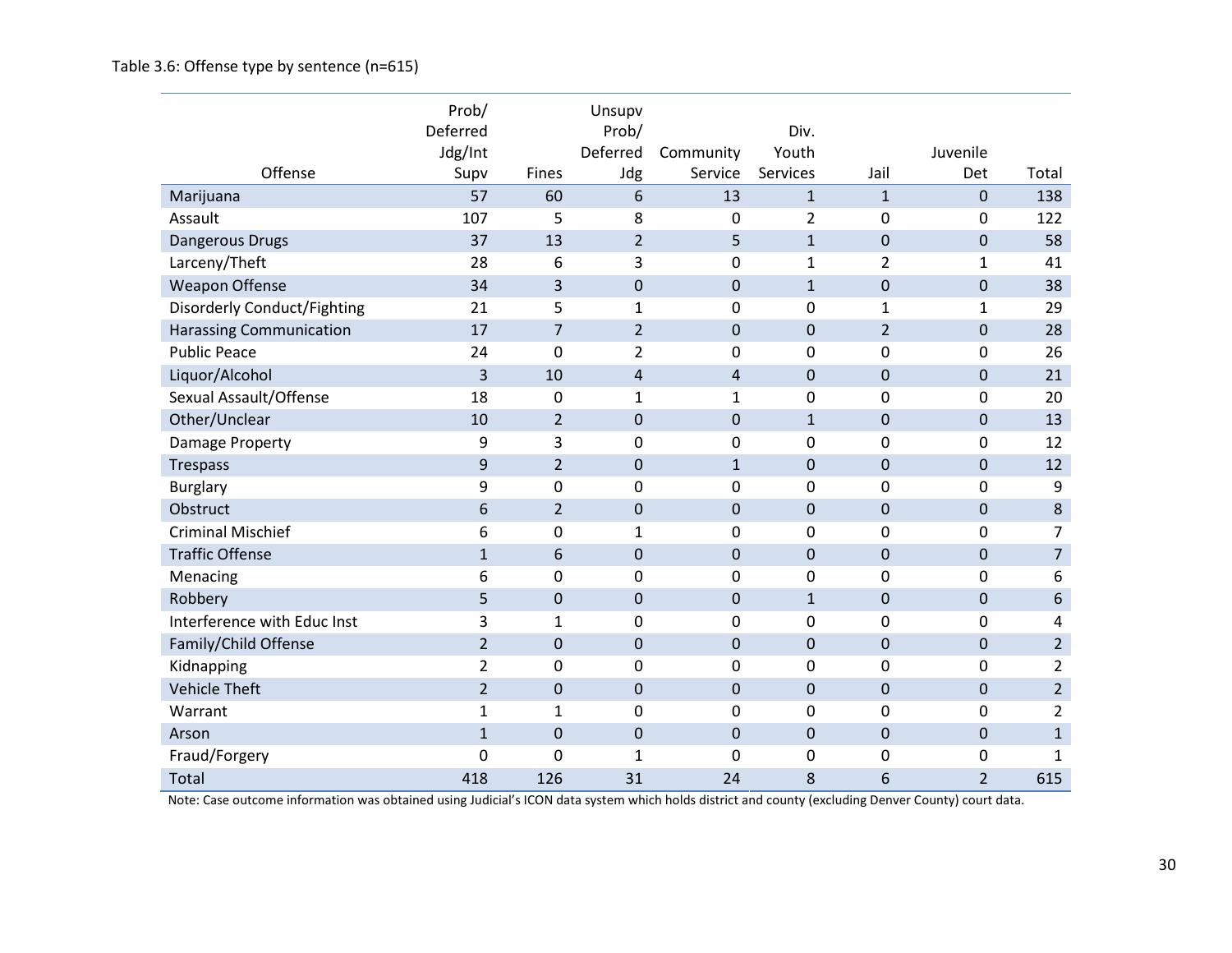Table 3.7 displays the original contact type by sentence. Whereas the overall arrest rate for all incidents was 19%, among those cases that were identified with district or county court filing records and had a sentence, 46% had been arrested. For cases that were eventually sentenced to probation/deferred judgment or intensive supervision, the arrest rate was 58%. Also, for the eight cases that were eventually sentenced to the Division of Youth Services, 6 were originally arrested.

| Case Sentence                          | N              | Summons | Arrest | Total |
|----------------------------------------|----------------|---------|--------|-------|
| Probation/Deferred Judg/Int Supv       | 418            | 42%     | 58%    | 100%  |
| <b>Fines</b>                           | 126            | 90%     | 10%    | 100%  |
| <b>Unsupervised Probation/Deferred</b> | 31             | 74%     | 26%    | 100%  |
| Judgment                               |                |         |        |       |
| <b>Community Service</b>               | 24             | 54%     | 46%    | 100%  |
| Division of Youth Services             | 8              | 25%     | 75%    | 100%  |
| Jail                                   | 6              | 50%     | 50%    | 100%  |
| Juvenile Detention                     | $\overline{2}$ | 100%    | 0%     | 100%  |
| Total                                  | 615            | 54%     | 46%    | 100%  |

Table 3.7: Contact type by case sentence (n=615)

Note: Case outcome information was obtained using Judicial's ICON data system which holds district and county (excluding Denver County) court data.

Table 3.8 displays the court sentence by race/ethnicity for those cases that were identified with district or county court records. Probation/deferred judgment or intensive supervision sentences occurred more frequently for Hispanics (73%) and Blacks (84%). Fines occurred less frequently for Blacks: 10% of cases compared to 20% overall.

|                                  |       |                 |              | Other/ |         |
|----------------------------------|-------|-----------------|--------------|--------|---------|
| Sentence                         | White | <b>Hispanic</b> | <b>Black</b> | Unk.   | Total   |
| N                                | 362   | 169             | 58           | 26     | 615     |
| Probation/Deferred Judg/Int Supv | 65%   | 73%             | 84%          | 38%    | 68%     |
| <b>Fines</b>                     | 22%   | 17%             | 10%          | 46%    | 20%     |
| Unsupervised Probation/Deferred  | 6%    | 3%              | 3%           | 8%     | 5%      |
| <b>Community Service</b>         | 5%    | 3%              | 0%           | 4%     | 4%      |
| Division of Youth Services       | 1%    | 1%              | 2%           | 4%     | 1%      |
| Jail                             | 1%    | 2%              | 0%           | 0%     | 1%      |
| Juvenile Detention               | 0%    | 1%              | 0%           | 0%     | $< 1\%$ |
| Total                            | 100%  | 100%            | 100%         | 100%   | 100%    |

#### Table 3.8: Sentence by race/ethnicity (n=615)

Note: Case outcome information was obtained using Judicial's ICON data system which holds district and county (excluding Denver County) court data.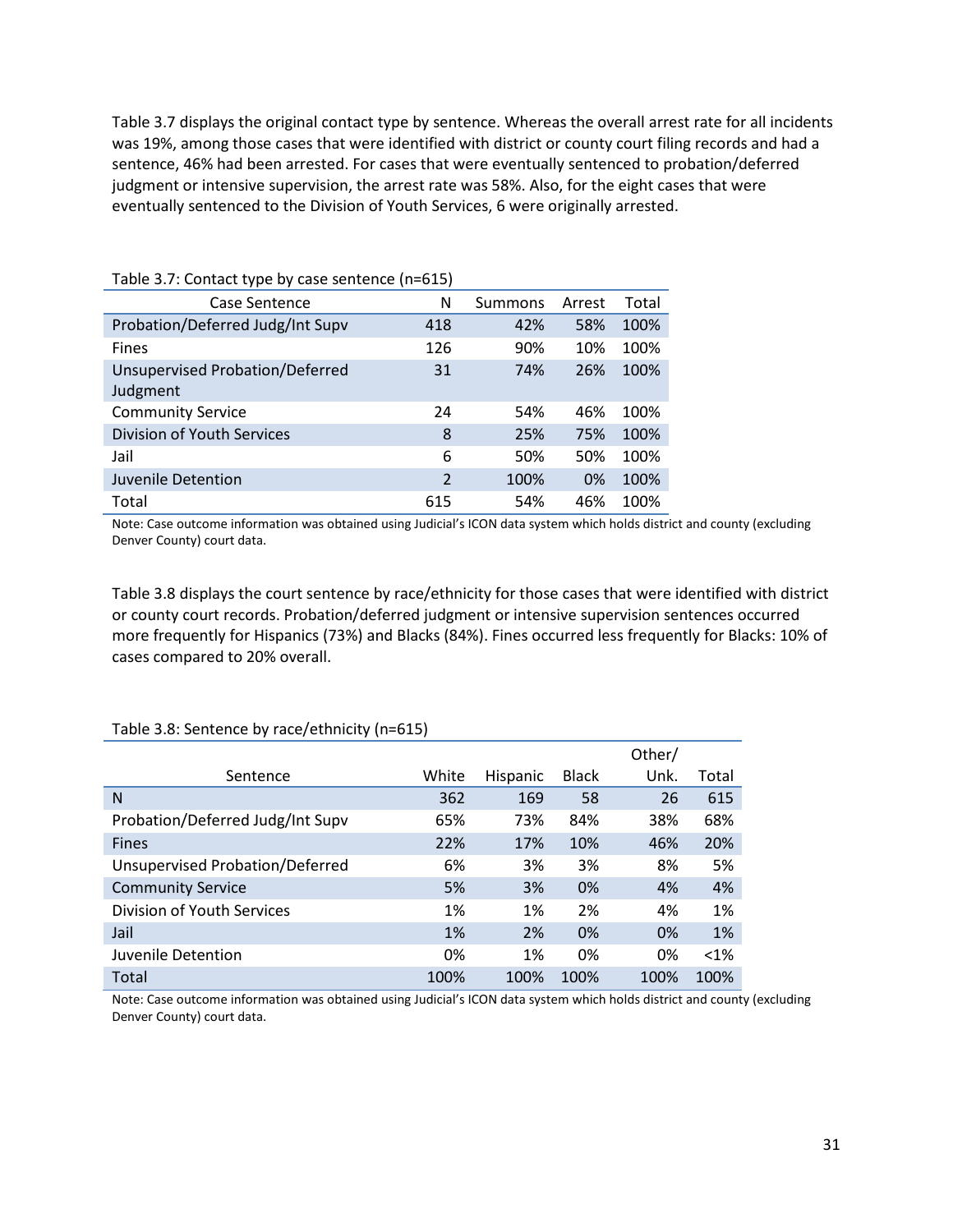**Summary.** Court case information was found for a subset of 1221 incidents (18% of the total number of incidents analyzed) that were filed in county (excluding Denver) or district court. Of these 1221 cases, 615 had a sentence recorded in Judicial's data system.

The outcome of most cases was conviction (52%), followed by charges dismissed/not guilty (38%). For 10% of cases there was not yet a finding posted in the judicial data. Analysis of these 615 cases found that 41% had been arrested compared to 19% arrested overall, reflecting that these incidents were more serious offenses.

Two-thirds (68%) of the 615 sentenced cases received probation/deferred judgment or intensive supervision. One in five cases (20%) received a fine. Among those sentenced to probation/deferred judgment, 58% had been originally arrested rather than summonsed/ticketed.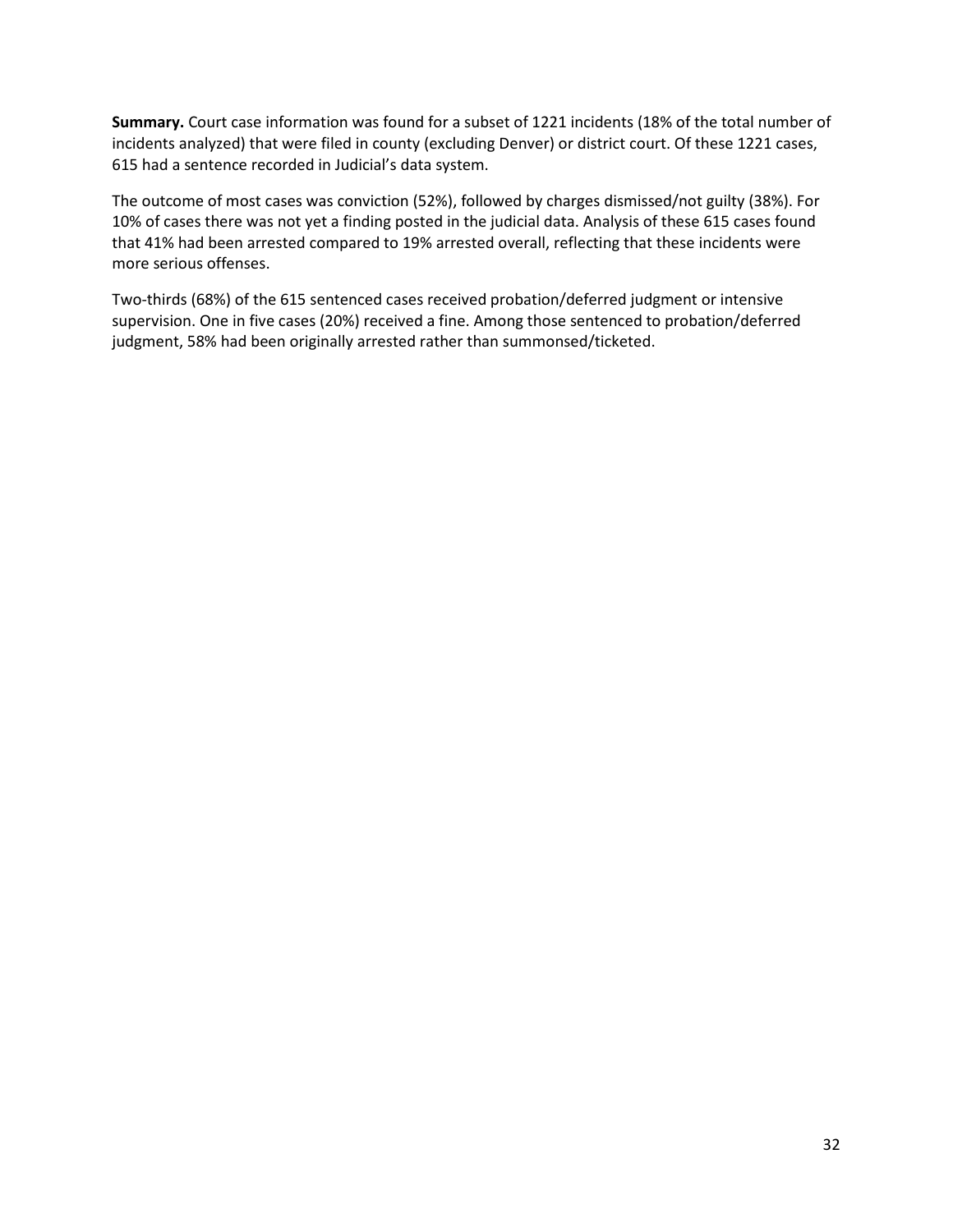# <span id="page-32-0"></span>**Section Four: Analysis of diversion cases provided by district attorney offices**

**Background.** In 2015 the Colorado General Assembly enacted House Bill 15-1273 which requires district attorney (DA) offices to annually report to the Division of Criminal Justice (DCJ) specific information about any student who was granted pre-filing juvenile or adult diversion for a ticket, summons or offense that occurred at a public school, in a school vehicle, or at a school sanctioned event. The data required includes the student's full name, date of birth (DOB), race/ethnicity, gender, and the arrest or incident number. DCJ provided a data collection instrument on its website for DA officials to use that would allow for the submission of this information.

Diversion programs give juveniles the opportunity to avoid a criminal conviction. Pre-filing diversion programs means that no charges are filed in court. If the individual successfully completes the program, there will be no record of the offense in the court system. Not all DA offices operate a juvenile diversion program. For those that do, agency officials decide which cases are appropriate for diversion.

DA offices provided data to DCJ regarding cases that were diverted during the 2015-16 academic year. Researchers matched these cases to the incident data submitted by law enforcement agencies for the same period to find the original offense type.

Matches between data sets used name, date of birth (DOB), and a combination of incident number, arrest number or arrest date. Matches were not found for all cases. This could be due to differences in the spelling of names or differences in recorded DOBs. The lack of match may also be due to differences in the interpretation of what constituted a school-based incident or the inability to identify a schoolbased incident with precision.

### <span id="page-32-1"></span>**Description of diversion cases**

Fifteen of the 22 DA offices in Colorado submitted information to DCJ. One of the reports was not usable due to extensive amounts of missing data. Fourteen offices reported 579 diversion cases. The offices with the most diversion cases reported were from the  $4<sup>th</sup>$  and  $8<sup>th</sup>$  Judicial Districts, with 163 and 115 cases, respectively. The offices from the  $17<sup>th</sup>$ ,  $18<sup>th</sup>$ ,  $19<sup>th</sup>$  and  $20<sup>th</sup>$  Judicial Districts reported between 44 and 47 cases each.

Among diversion cases, 12% were Black, 26% were Hispanics and 55% were White; for the remaining 8% of students the race/ethnicity was "other or unknown" (Table 4.1). There was considerable variation in the distribution of race/ethnicity across the DA diversion programs.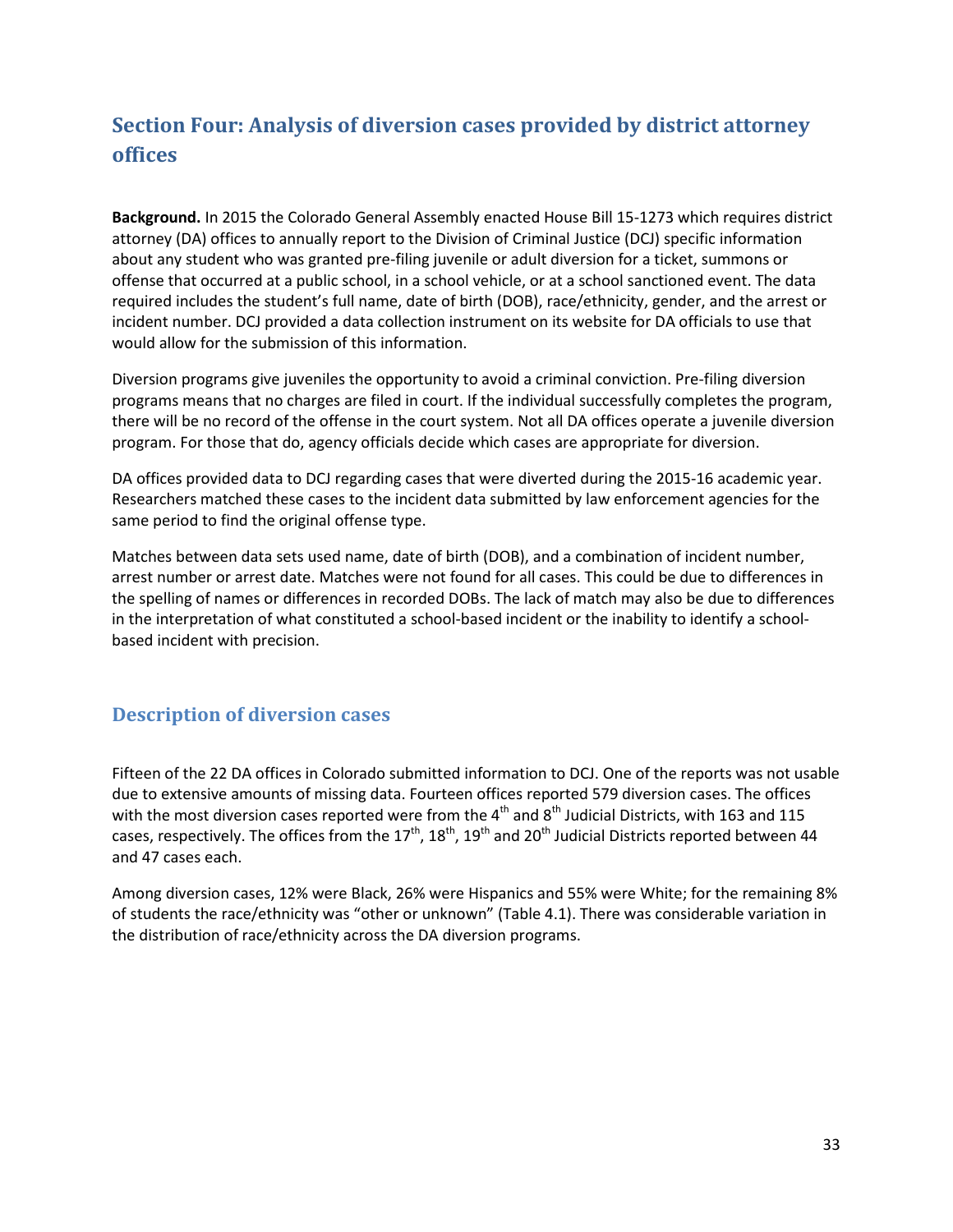| i able 4.1. Diversion cases by Tace/Ethnicity by Judicial district (۱۱–۱۶) |     |       |          |              |         |       |
|----------------------------------------------------------------------------|-----|-------|----------|--------------|---------|-------|
| Judicial                                                                   |     |       |          |              | Other/  |       |
| <b>District</b>                                                            | Ν   | White | Hispanic | <b>Black</b> | Unknown | Total |
| $\mathbf{1}$                                                               | 5   | 40%   | 20%      | 0%           | 40%     | 100%  |
| 4                                                                          | 163 | 53%   | 12%      | 28%          | 7%      | 100%  |
| 5                                                                          | 32  | 25%   | 72%      | 3%           | 0%      | 100%  |
| 6                                                                          | 5   | 60%   | 0%       | 0%           | 40%     | 100%  |
| 8                                                                          | 115 | 72%   | 22%      | 5%           | $< 1\%$ | 100%  |
| 9                                                                          | 7   | 71%   | 29%      | 0%           | 0%      | 100%  |
| 10                                                                         | 19  | 0%    | 0%       | 0%           | 100%    | 100%  |
| 11                                                                         | 6   | 100%  | 0%       | 0%           | 0%      | 100%  |
| 14                                                                         | 25  | 84%   | 12%      | 0%           | 4%      | 100%  |
| 17                                                                         | 44  | 34%   | 50%      | 9%           | 7%      | 100%  |
| 18                                                                         | 45  | 80%   | 0%       | 16%          | 4%      | 100%  |
| 19                                                                         | 46  | 24%   | 70%      | 4%           | 2%      | 100%  |
| 20                                                                         | 47  | 55%   | 38%      | 0%           | 6%      | 100%  |
| 21                                                                         | 20  | 70%   | 20%      | 10%          | 0%      | 100%  |
| Total                                                                      | 579 | 55%   | 26%      | 12%          | 8%      | 100%  |

Table 4.1: Diversion cases by race/ethnicity by judicial district (n=579)

Table 4.2 shows the ages of the students who participated in diversion programs. Eight percent (8%) were in the 10-11 year old category, 19% were in the 12-13 year old category, 36% were in the 14-15 year old category, and 27% were in the 16-17 year old category. For 10% of the students the age was not available because of a missing date of birth or arrest date (Table 4.2).

| Judicial        |     |         |           |       |       |       |       |       |
|-----------------|-----|---------|-----------|-------|-------|-------|-------|-------|
| <b>District</b> | N   | Missing | $10 - 11$ | 12-13 | 14-15 | 16-17 | 18-19 | Total |
| $\mathbf{1}$    | 5   | 0%      | 20%       | 20%   | 40%   | 20%   | 0%    | 100%  |
| 4               | 163 | 0%      | 4%        | 17%   | 45%   | 34%   | 0%    | 100%  |
| 5               | 32  | 97%     | 0%        | 0%    | 3%    | 0%    | 0%    | 100%  |
| 6               | 5   | 0%      | 20%       | 0%    | 60%   | 20%   | 0%    | 100%  |
| 8               | 115 | 0%      | 9%        | 28%   | 37%   | 26%   | 0%    | 100%  |
| 9               | 7   | 0%      | 0%        | 14%   | 57%   | 29%   | 0%    | 100%  |
| 10              | 19  | 100%    | 0%        | 0%    | 0%    | 0%    | 0%    | 100%  |
| 11              | 6   | 100%    | 0%        | 0%    | 0%    | 0%    | 0%    | 100%  |
| 14              | 25  | 4%      | 16%       | 4%    | 48%   | 28%   | 0%    | 100%  |
| 17              | 44  | 0%      | 11%       | 41%   | 25%   | 20%   | 2%    | 100%  |
| 18              | 45  | 0%      | 13%       | 18%   | 29%   | 40%   | 0%    | 100%  |
| 19              | 46  | 2%      | 20%       | 28%   | 30%   | 20%   | 0%    | 100%  |
| 20              | 47  | 0%      | 2%        | 6%    | 55%   | 36%   | 0%    | 100%  |
| 21              | 20  | 0%      | 10%       | 35%   | 30%   | 25%   | 0%    | 100%  |
| Total           | 579 | 10%     | 8%        | 19%   | 36%   | 27%   | < 1%  | 100%  |

Table 4.2: Diversion cases by age category by judicial district (n=579)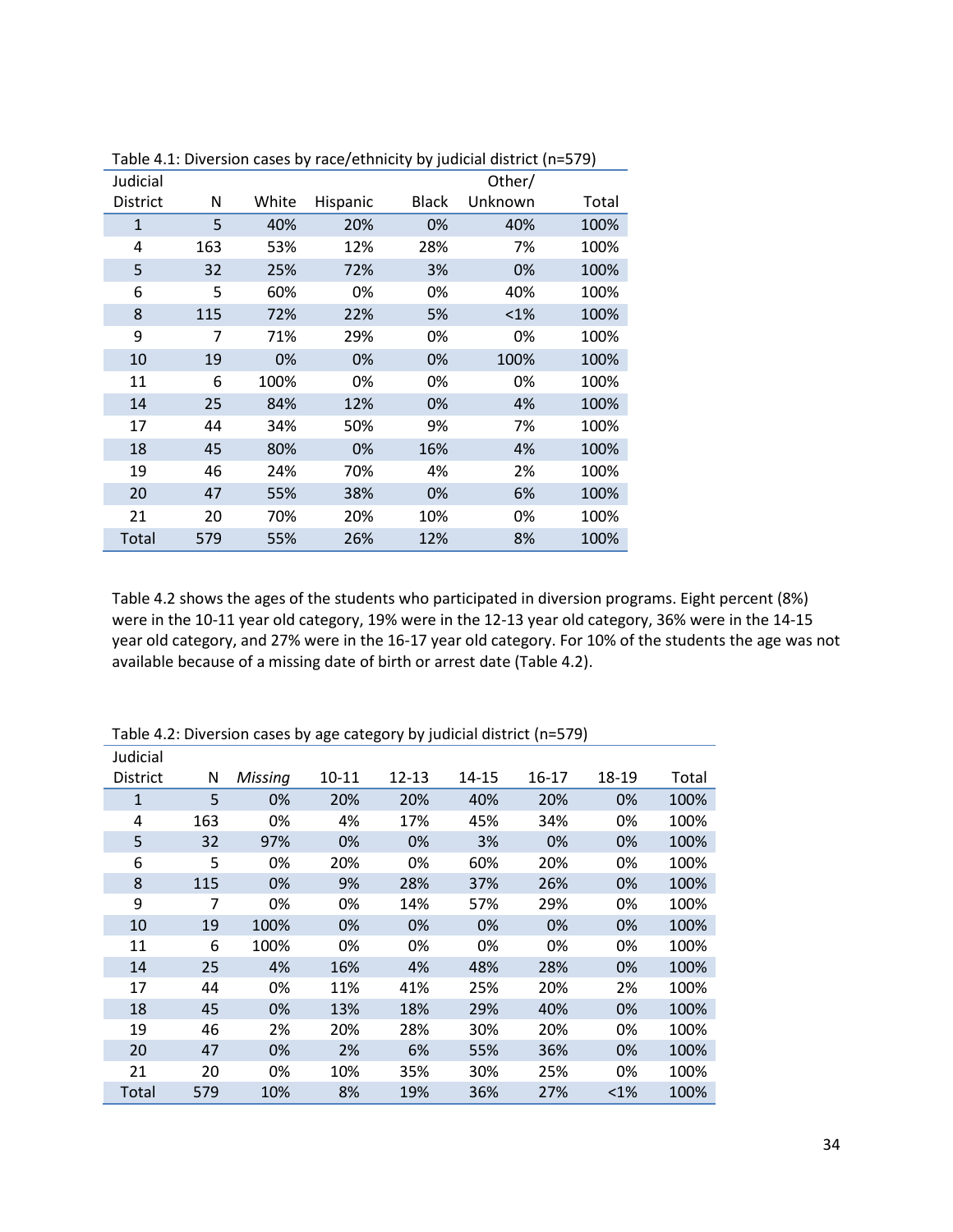Overall, 65% of diversion cases were male and 35% were female, although this varied considerably by judicial district (Table 4.3).

| Judicial        |     |      |        |       |
|-----------------|-----|------|--------|-------|
| <b>District</b> | Ν   | Male | Female | Total |
| 1               | 5   | 60%  | 40%    | 100%  |
| 4               | 163 | 62%  | 38%    | 100%  |
| 5               | 32  | 72%  | 28%    | 100%  |
| 6               | 5   | 40%  | 60%    | 100%  |
| 8               | 115 | 55%  | 45%    | 100%  |
| 9               | 7   | 57%  | 43%    | 100%  |
| 10              | 19  | 74%  | 26%    | 100%  |
| 11              | 6   | 67%  | 33%    | 100%  |
| 14              | 25  | 76%  | 24%    | 100%  |
| 17              | 44  | 80%  | 20%    | 100%  |
| 18              | 45  | 82%  | 18%    | 100%  |
| 19              | 46  | 39%  | 61%    | 100%  |
| 20              | 47  | 72%  | 28%    | 100%  |
| 21              | 20  | 90%  | 10%    | 100%  |
| Total           | 579 | 65%  | 35%    | 100%  |

Table 4.3: Gender by judicial district (n=579)

Offense type (Table 4.4), obtained by matching the case with the submitted law enforcement agency record, was found for 271 cases, nearly 47% of diversion cases reported. Among these 271 cases, assault was the most common charge (21%), followed by marijuana-related offenses (18%), and public peace (10%). Information by judicial district regarding the crime type associated with diversion cases (when the information was available) may be found in Appendix A.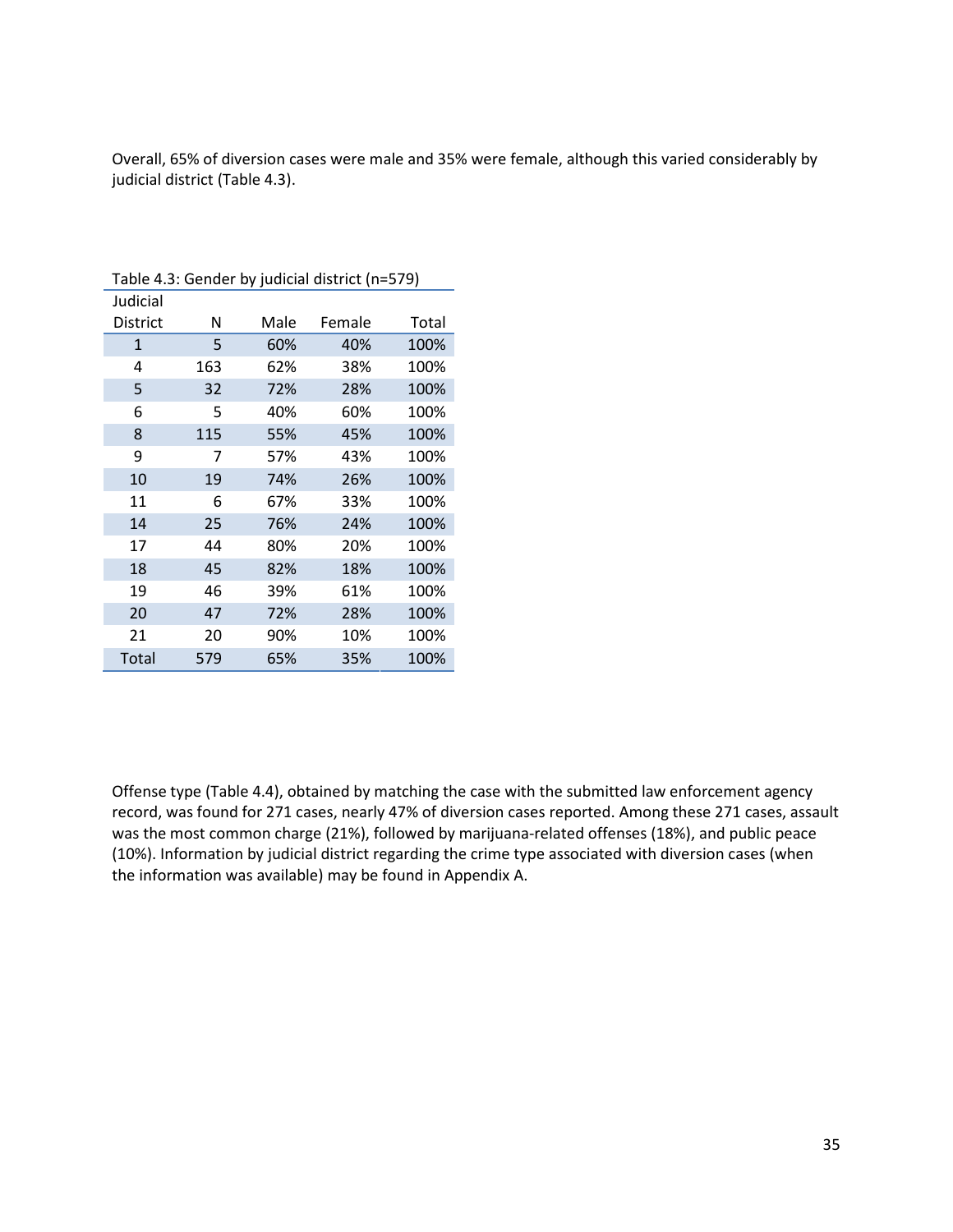### Table 4.4: Offense type (n=271)

| Offense                        | N                      | %       |
|--------------------------------|------------------------|---------|
| Assault                        | 56                     | 21%     |
| Marijuana                      | 49                     | 18%     |
| <b>Public Peace</b>            | 27                     | 10%     |
| Dangerous Drugs                | 23                     | 8%      |
| Disorderly Conduct/Fighting    | 21                     | 8%      |
| Larceny/Theft                  | 21                     | 8%      |
| <b>Harassing Communication</b> | 14                     | 5%      |
| Damage Property                | 9                      | 3%      |
| Other/Unclear                  | 8                      | 3%      |
| Liquor/Alcohol                 | 8                      | 3%      |
| Obstruct                       | 6                      | 2%      |
| Interference with Educ Inst    | 6                      | 2%      |
| <b>Trespass</b>                | 5                      | 2%      |
| <b>Burglary</b>                | 4                      | 1%      |
| <b>Criminal Mischief</b>       | $\boldsymbol{\Lambda}$ | 1%      |
| <b>Weapon Offense</b>          | 3                      | 1%      |
| Menacing                       | $\overline{2}$         | 1%      |
| <b>Vehicle Theft</b>           | 1                      | < 1%    |
| Sexual Assault/Offense         | $\mathbf{1}$           | < 1%    |
| Arson                          | 1                      | $< 1\%$ |
| <b>Traffic Offense</b>         | $\mathbf{1}$           | < 1%    |
| Fraud/Forgery                  | 1                      | < 1%    |
| Total                          | 271                    | 100%    |

**Summary.** Fifteen of 22 district attorney offices submitted information to DCJ for the 2015-16 academic year. Data from one office was unusable. Fourteen offices reported 579 cases involving 204 females and 375 males. Black students represented 12% of the group, while 26% were Hispanic and 55% were White. For the remaining 8%, race/ethnicity was "other or unknown." Offense type was found for 271 cases that were granted diversion. Among these cases, assault was the most common charge followed by marijuana, and public peace.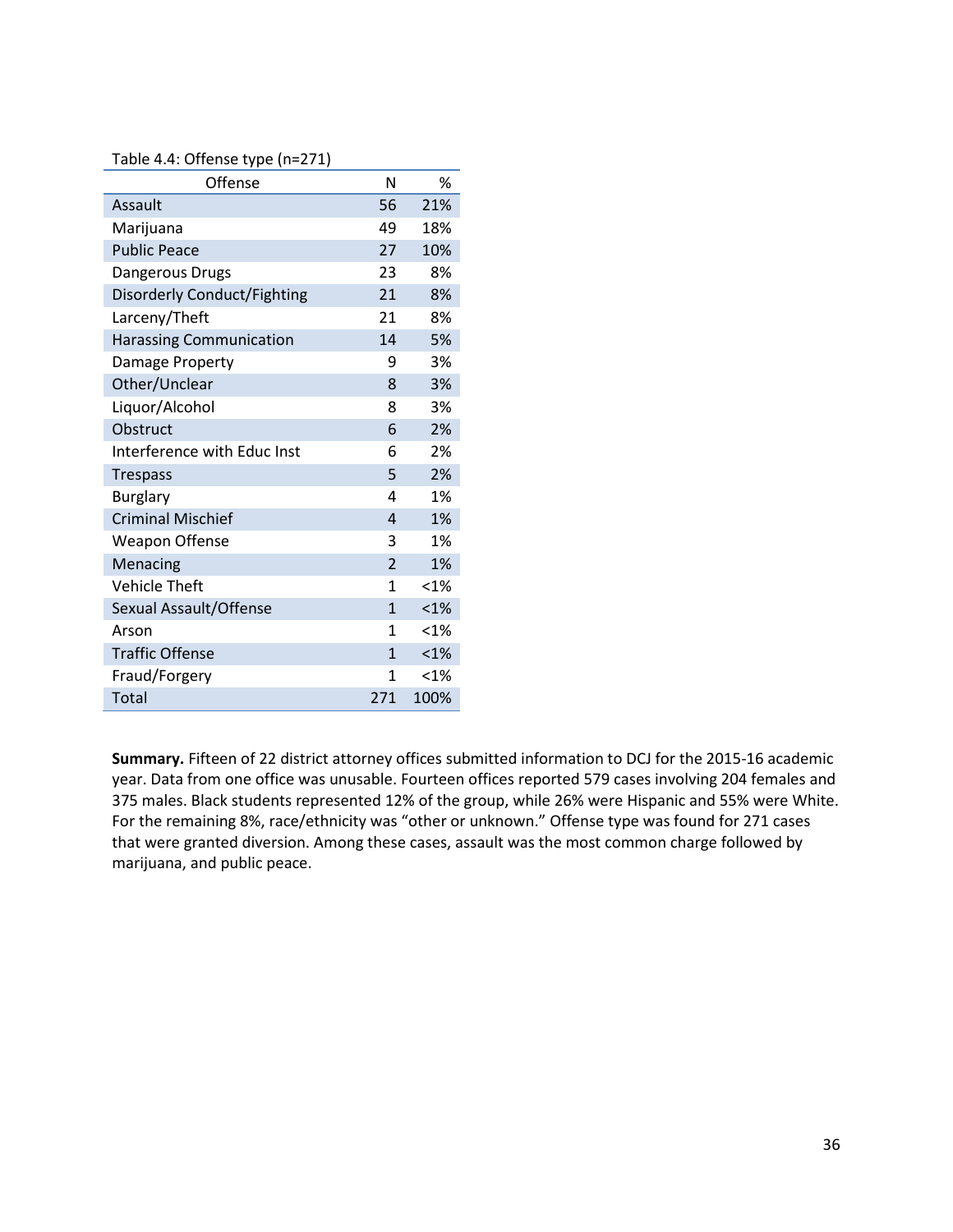# **Appendix A**

### **Crimes of Diversion Cases by Judicial District** 2015-16 Academic Year

<span id="page-36-1"></span><span id="page-36-0"></span>**Information by DA office.** The following Tables A.1-A.14 list the offense type for cases reported by District Attorney (DA) offices. Note that DA offices do not provide offense information. Rather, this is obtained by matching the DA cases with the reports provided by law enforcement. This series of tables provides the frequency of incidents for which no match was found with law enforcement agency records (i.e., the offense is "missing"), followed by the offense types for the cases for which a match was found between the DA record and a law enforcement record. A review of the following 14 tables reflects considerable variation in information available by crime type across the judicial districts.

Table A.1: Offense type for cases reported by the DA office of the  $1<sup>st</sup>$  Judicial District

| <b>Crimes</b> | Ν   | %    |
|---------------|-----|------|
| Missing       |     | 100% |
| Total         | دست | 100% |

| <b>Crimes</b>                  | Ν              | %    |
|--------------------------------|----------------|------|
| Missing                        | 62             | 38%  |
| Assault                        | 23             | 14%  |
| <b>Criminal Mischief</b>       | 1              | 1%   |
| Damage Property                | $\overline{2}$ | 1%   |
| Dangerous Drugs                | 5              | 3%   |
| Disorderly                     |                |      |
| Conduct/Fighting               | 12             | 7%   |
| Fraud/Forgery                  | 1              | 1%   |
| <b>Harassing Communication</b> | 10             | 6%   |
| Interference with Educ         |                |      |
| Inst                           | 5              | 3%   |
| Larceny/Theft                  | 4              | 2%   |
| Marijuana                      | 5              | 3%   |
| Menacing                       | 1              | 1%   |
| Obstruct                       | $\overline{2}$ | 1%   |
| Other/Unclear                  | ٩              | 6%   |
| <b>Public Peace</b>            | 18             | 11%  |
| <b>Trespass</b>                | $\overline{2}$ | 1%   |
| <b>Vehicle Theft</b>           | 1              | 1%   |
| Total                          | 163            | 100% |

Table A.2: Offense type for cases reported by the DA office of the  $4<sup>th</sup>$  Judicial District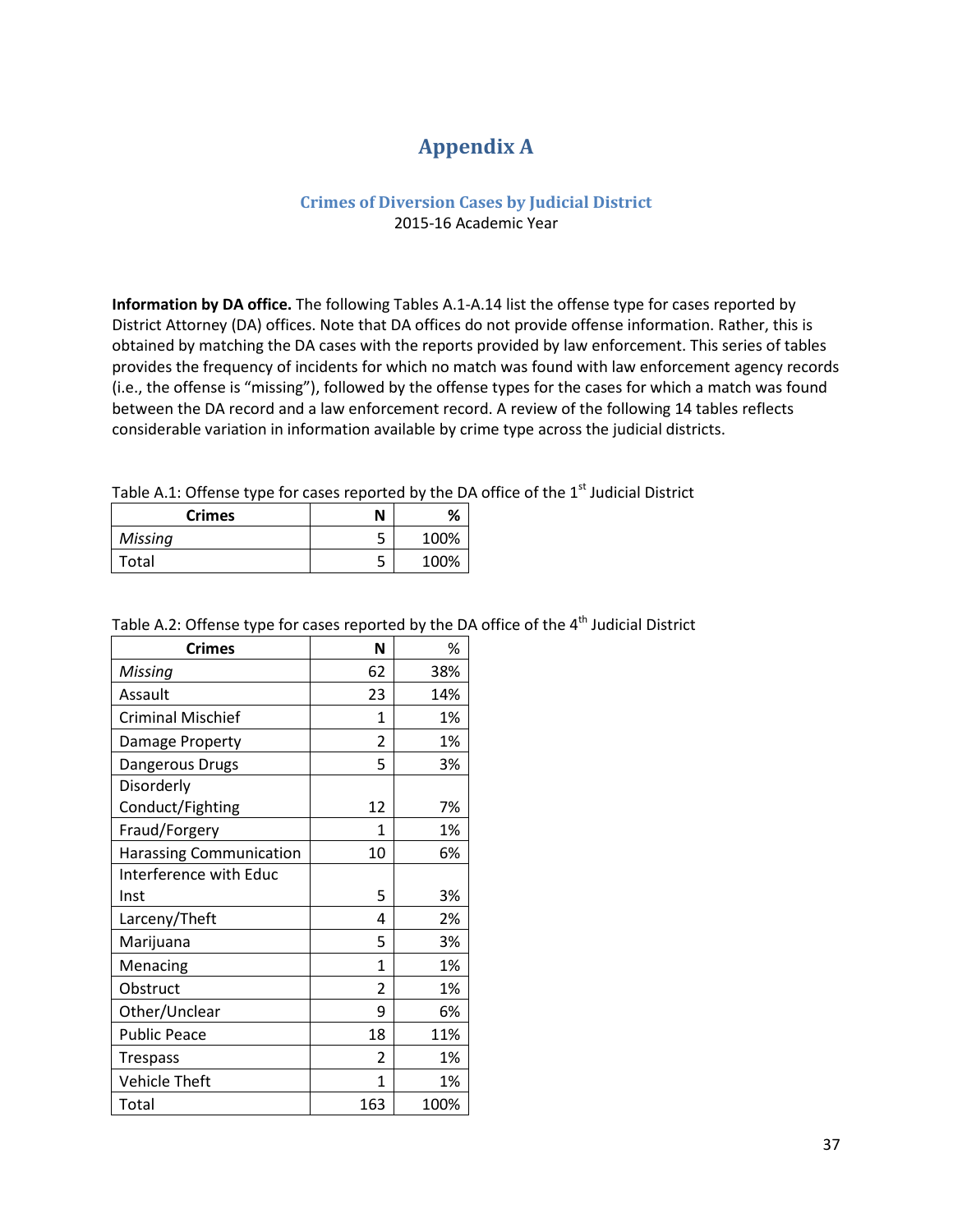| <b>Crimes</b>                  | N  | %    |
|--------------------------------|----|------|
| <b>Missing</b>                 | 22 | 69%  |
| Assault                        | 2  | 6%   |
| Disorderly                     |    |      |
| Conduct/Fighting               | 1  | 3%   |
| <b>Harassing Communication</b> | 2  | 6%   |
| Larceny/Theft                  | 1  | 3%   |
| Liquor/Alcohol                 | 1  | 3%   |
| Menacing                       | 3  | 9%   |
| Total                          | 32 | 100% |

Table A.3: Offense type for cases reported by the DA office of the 5<sup>th</sup> Judicial District

Table A.4: Offense type for cases reported by the DA office of the 6<sup>th</sup> Judicial District

| <b>Crimes</b> |   | %    |
|---------------|---|------|
| Missing       | ت | 100% |
| -otal         | ر | 100% |

Table A.5: Offense type for cases reported by the DA office of the 8<sup>th</sup> Judicial District

| Crimes                         | N   | ℅    |
|--------------------------------|-----|------|
| Missing                        | 36  | 31%  |
| Assault                        | 4   | 3%   |
| Dangerous Drugs                | 8   | 7%   |
| Disorderly                     |     |      |
| Conduct/Fighting               | 4   | 3%   |
| <b>Harassing Communication</b> | 3   | 3%   |
| Larceny/Theft                  | 15  | 13%  |
| Liquor/Alcohol                 | 5   | 4%   |
| Marijuana                      | 26  | 23%  |
| Obstruct                       | 2   | 2%   |
| <b>Public Peace</b>            | 8   | 7%   |
| <b>Trespass</b>                | 3   | 3%   |
| <b>Weapon Offense</b>          | 1   | 1%   |
| Total                          | 115 | 100% |

Table A.6: Offense type for cases reported by the DA office of the 9<sup>th</sup> Judicial District

| <b>Crimes</b> | Ν | %    |
|---------------|---|------|
| Missing       |   | 71%  |
| Assault       |   | 14%  |
| Marijuana     |   | 14%  |
| Total         |   | 100% |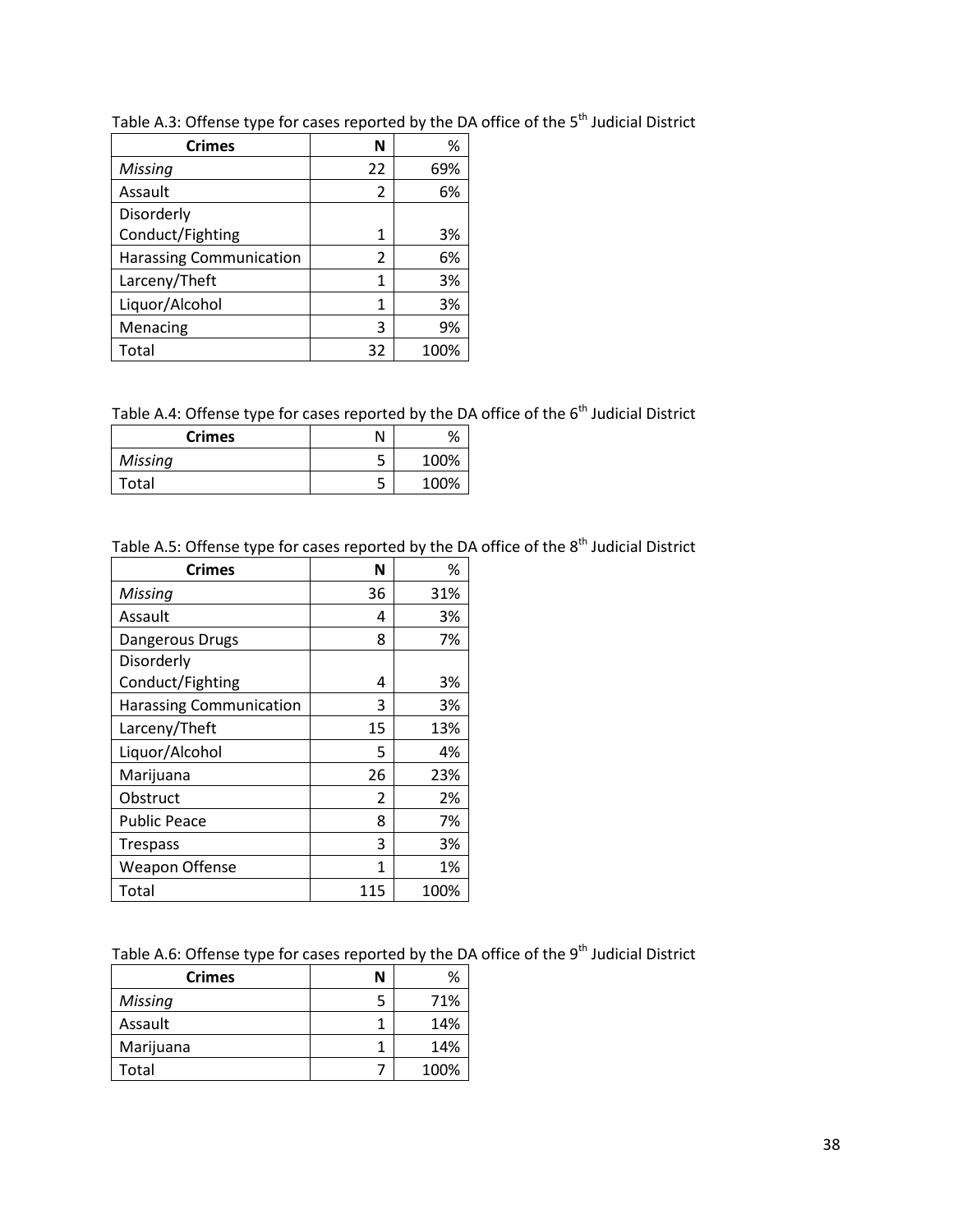| <b>Crimes</b>    | N   | ℅    |
|------------------|-----|------|
| Missing          | 15  | 79%  |
| Damage Property  |     | 5%   |
| Disorderly       |     |      |
| Conduct/Fighting |     | 5%   |
| Marijuana        |     | 5%   |
| Menacing         |     | 5%   |
| Total            | 1 q | 100% |

Table A.7: Offense type for cases reported by the DA office of the 10<sup>th</sup> Judicial District

Table A.8: Offense type for cases reported by the DA office of the 11<sup>th</sup> Judicial District

| <b>Crimes</b>    | N | ℅    |
|------------------|---|------|
| Missing          | Р | 50%  |
| Dangerous Drugs  |   | 17%  |
| Disorderly       |   |      |
| Conduct/Fighting |   | 33%  |
| Total            |   | 100% |

Table A.9: Offense type for cases reported by the DA office of the 14<sup>th</sup> Judicial District

| <b>Crimes</b> | N  | %    |
|---------------|----|------|
| Missing       | 15 | 60%  |
| Assault       | 3  | 12%  |
| Larceny/Theft |    | 4%   |
| Marijuana     |    | 20%  |
| Menacing      |    | 4%   |
| Total         | 25 | 100% |

Table A.10: Offense type for cases reported by the DA office of the 17<sup>th</sup> Judicial District

| <b>Crimes</b>            | N              | ℅    |
|--------------------------|----------------|------|
| Missing                  | 30             | 68%  |
| Assault                  | 1              | 2%   |
| <b>Criminal Mischief</b> | 2              | 5%   |
| Damage Property          | 2              | 5%   |
| Dangerous Drugs          | 2              | 5%   |
| Disorderly               |                |      |
| Conduct/Fighting         | 3              | 7%   |
| Obstruct                 | 1              | 2%   |
| <b>Traffic Offense</b>   | 1              | 2%   |
| <b>Weapon Offense</b>    | $\overline{2}$ | 5%   |
| Total                    | 44             | 100% |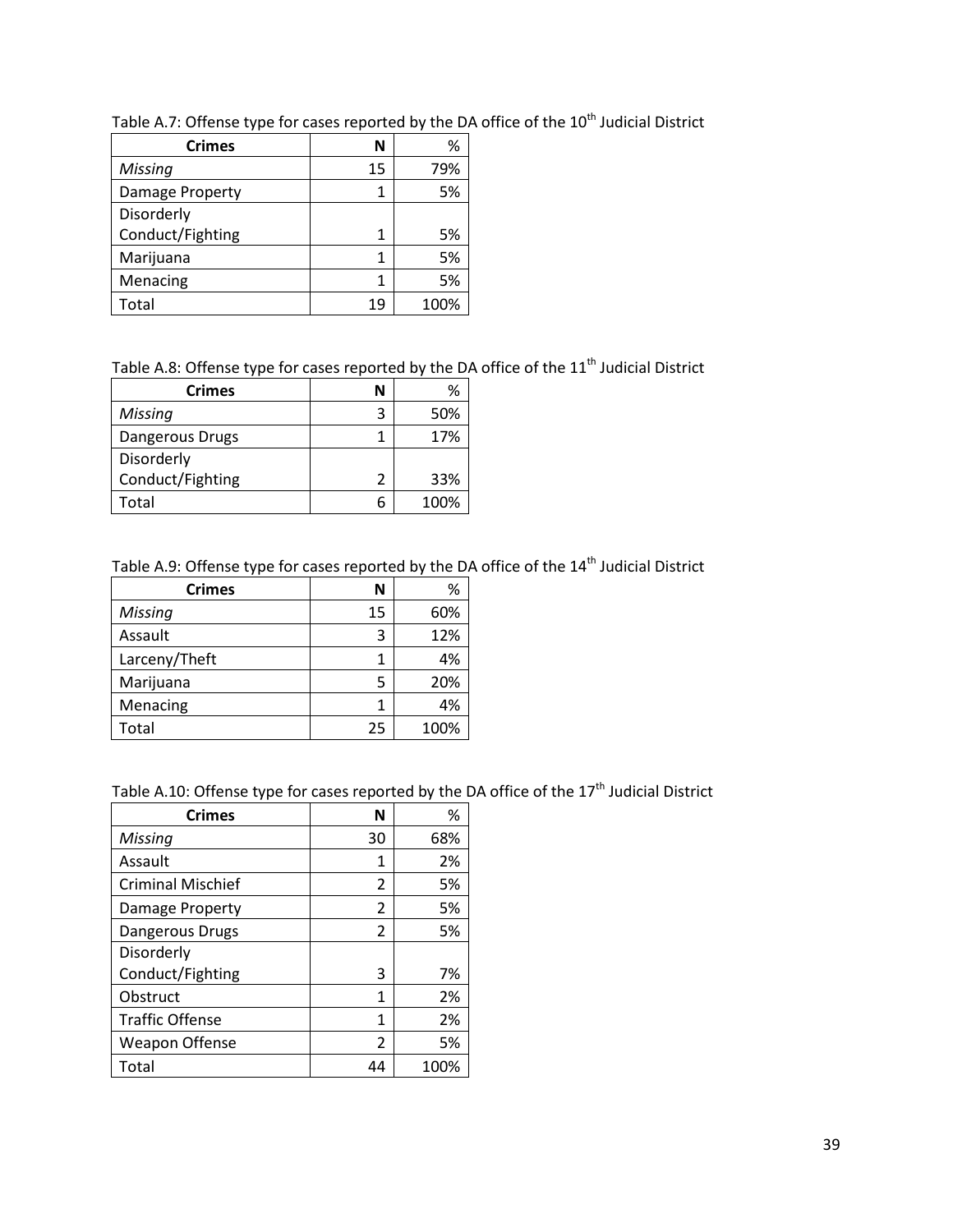| <b>Crimes</b>          | N              | %    |
|------------------------|----------------|------|
| Missing                | 22             | 49%  |
| Assault                | 5.             | 11%  |
| Damage Property        | $\overline{2}$ | 4%   |
| Dangerous Drugs        | 4              | 9%   |
| Disorderly             |                |      |
| Conduct/Fighting       | 1              | 2%   |
| Interference with Educ |                |      |
| Inst                   | 1              | 2%   |
| Larceny/Theft          | 1              | 2%   |
| Liquor/Alcohol         | 1              | 2%   |
| Marijuana              | 5              | 11%  |
| Sexual Assault/Offense | 1              | 2%   |
| Trespass               | 1              | 2%   |
| <b>Weapon Offense</b>  | 1              | 2%   |
| Total                  | 45             | 100% |

Table A.12: Offense type for cases reported by the DA office of the 19<sup>th</sup> Judicial District

| <b>Crimes</b>                  | Ν  | %    |
|--------------------------------|----|------|
| <b>Missing</b>                 | 16 | 35%  |
| Assault                        | 20 | 43%  |
| <b>Burglary</b>                | 4  | 9%   |
| Damage Property                | 1  | 2%   |
| <b>Harassing Communication</b> | 1  | 2%   |
| Larceny/Theft                  | 2  | 4%   |
| Obstruct                       | 1  | 2%   |
| <b>Trespass</b>                | 1  | 2%   |
| Total                          | 46 | 100% |

Table A.13: Offense type for cases reported by the DA office of the 20<sup>th</sup> Judicial District

| , ,                      |    |      |
|--------------------------|----|------|
| <b>Crimes</b>            | N  | %    |
| Missing                  | 31 | 66%  |
| Arson                    | 1  | 2%   |
| <b>Criminal Mischief</b> | 1  | 2%   |
| Damage Property          | 1  | 2%   |
| Dangerous Drugs          | 2  | 4%   |
| Liquor/Alcohol           | 2  | 4%   |
| Marijuana                | 8  | 17%  |
| <b>Weapon Offense</b>    | 1  | 2%   |
| Total                    | 47 | 100% |